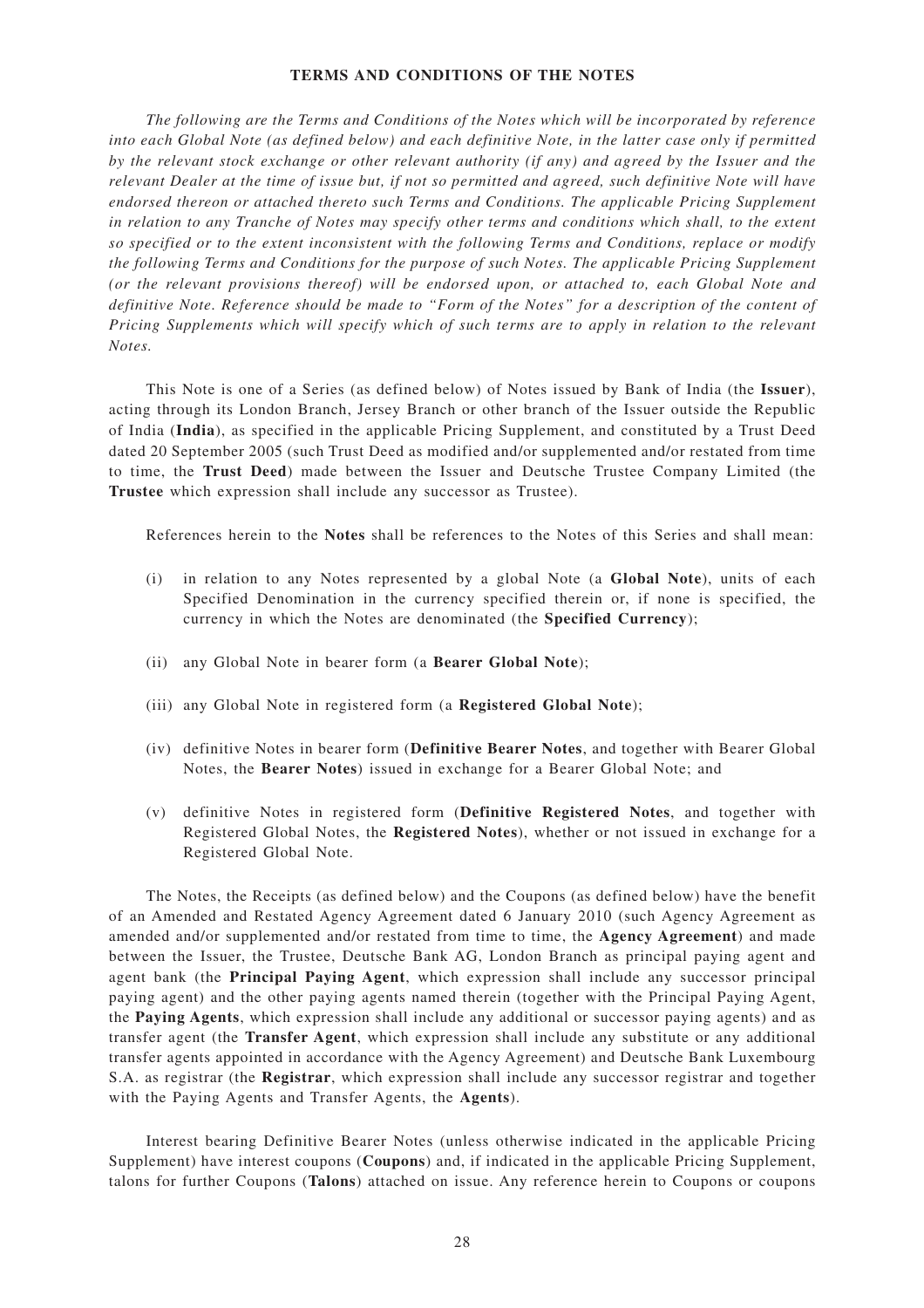shall, unless the context otherwise requires, be deemed to include a reference to Talons or talons. Definitive Bearer Notes repayable in instalments have receipts (**Receipts**) for the payment of the instalments of principal (other than the final instalment) attached on issue. Definitive Registered Notes do not have Receipts, Coupons or Talons attached on issue.

The Pricing Supplement for this Note (or the relevant provisions thereof) is attached to or endorsed on this Note and supplements these Terms and Conditions (**Conditions**) and may specify other terms and conditions which shall, to the extent so specified or to the extent inconsistent with these Conditions, replace or modify these Conditions for the purposes of this Note. References to the **applicable Pricing Supplement** are to the Pricing Supplement (or the relevant provisions thereof) attached to or endorsed on this Note.

Any reference to **Noteholders** or **holders** in relation to any Notes shall mean the holders of the Notes and shall, in relation to any Notes represented by a Global Note, be construed as provided below. Any reference herein to **Receiptholders** shall mean the holders of the Receipts and any reference herein to **Couponholders** shall mean the holders of the Coupons and shall, unless the context otherwise requires, include the holders of the Talons. The Trustee acts for the benefit of the Noteholders, the Receiptholders and the Couponholders, in accordance with the provisions of the Trust Deed.

As used herein, **Tranche** means Notes which are identical in all respects (including as to listing) and **Series** means a Tranche of Notes together with any further Tranche or Tranches of Notes which are (i) expressed to be consolidated and form a single series and (ii) identical in all respects (including as to listing) except for their respective Issue Dates, Interest Commencement Dates and/or Issue Prices.

Copies of the Trust Deed and the Agency Agreement are available for inspection during normal business hours at the registered office for the time being of the Trustee (being, Winchester House, 1 Great Winchester Street, London EC2N 2DB, England) and at the specified office of each of the Principal Paying Agent and the other Paying Agents. Copies of the applicable Pricing Supplement are obtainable during normal business hours at the specified office of each of the Paying Agents save that, if this Note is an unlisted Note of any Series, the applicable Pricing Supplement will only be obtainable by a Noteholder holding one or more unlisted Notes of that Series and such Noteholder must produce evidence satisfactory to the Issuer and the relevant Agent as to its holding of such Notes and identity. The Noteholders, the Receiptholders and the Couponholders are deemed to have notice of, and are entitled to the benefit of, and are bound by, all the provisions of the Trust Deed, the Agency Agreement and the applicable Pricing Supplement which are applicable to them. The statements in these Conditions include summaries of, and are subject to, the detailed provisions of the Trust Deed and the Agency Agreement.

Words and expressions defined in the Trust Deed and the Agency Agreement or used in the applicable Pricing Supplement shall have the same meanings where used in these Conditions unless the context otherwise requires or unless otherwise stated and provided that, in the event of inconsistency between the Trust Deed and the Agency Agreement, the Trust Deed will prevail and, in the event of inconsistency between the Trust Deed or the Agency Agreement and the applicable Pricing Supplement, the applicable Pricing Supplement will prevail.

## **1. FORM, DENOMINATION AND TITLE**

The Notes may be in bearer form and/or in registered form and, in the case of definitive Notes, will be serially numbered, in the Specified Currency and the Specified Denomination(s). Save as provided in Condition 2, Notes of one Specified Denomination may not be exchanged for Notes of another Specified Denomination and Bearer Notes may not be exchanged for Registered Notes and *vice versa*.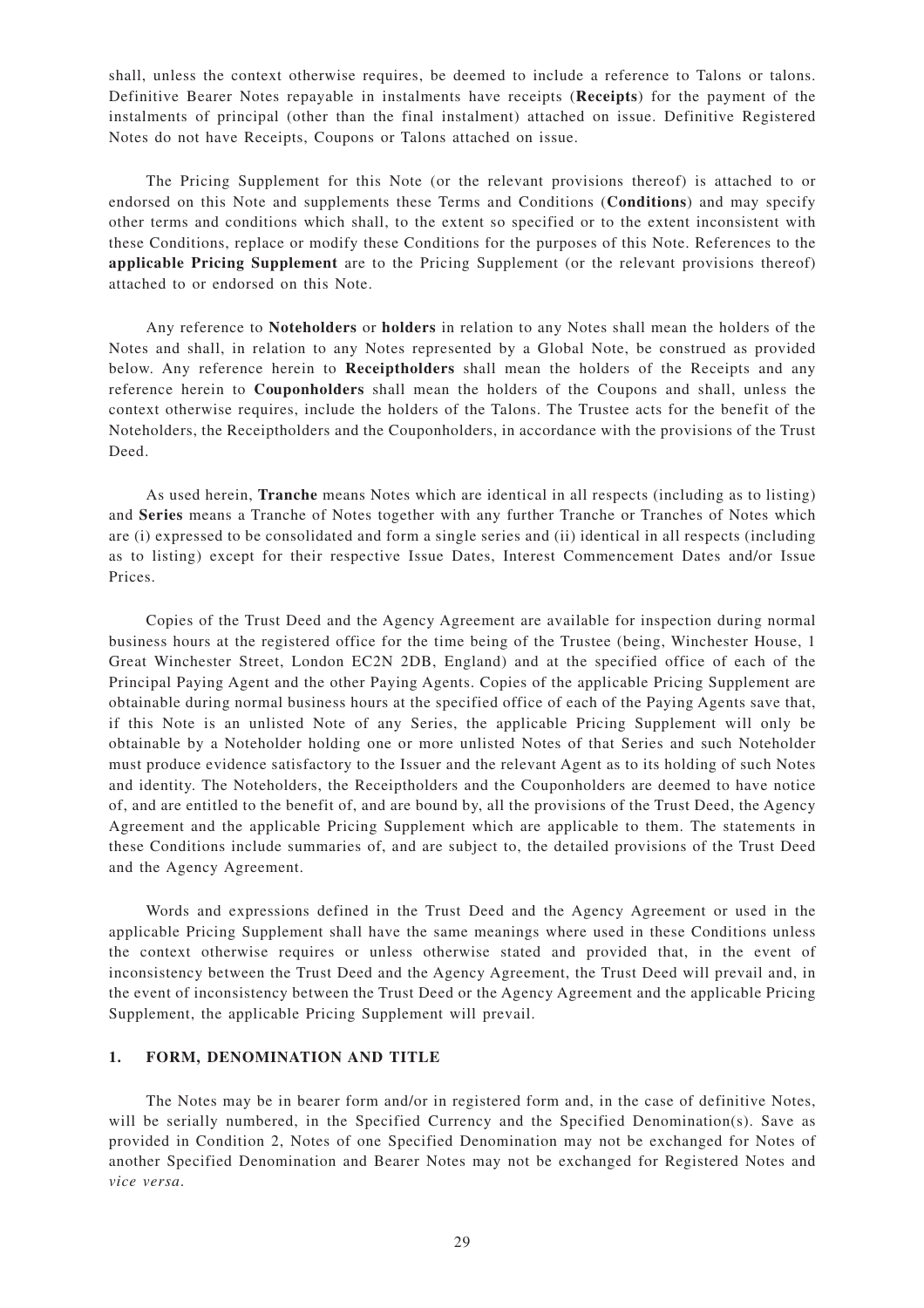This Note may be a Fixed Rate Note, a Floating Rate Note, a Zero Coupon Note, an Index Linked Interest Note, a Dual Currency Interest Note or a combination of any of the foregoing, depending upon the Interest Basis shown in the applicable Pricing Supplement.

This Note may be an Index Linked Redemption Note, an Instalment Note, a Dual Currency Redemption Note, a Partly Paid Note or a combination of any of the foregoing, depending upon the Redemption/Payment Basis shown in the applicable Pricing Supplement.

Definitive Bearer Notes are issued with Coupons and (if applicable) Receipts and Talons attached, unless they are Zero Coupon Notes in which case references to Coupons and Couponholders in these Conditions are not applicable.

Subject as set out below, title to the Bearer Notes, Receipts and Coupons will pass by delivery. Title to Registered Notes will pass upon registration of transfers in the books of the Registrar in accordance with the provisions of the Agency Agreement. The Issuer, the Trustee, the Principal Paying Agent, any Paying Agent, the Registrar and the Transfer Agent will (except as otherwise ordered by a court of competent jurisdiction or required by law) deem and treat the bearer of any Bearer Note, Receipt or Coupon and any person in whose name a Registered Note is registered as the absolute owner thereof (whether or not overdue and notwithstanding any notice of ownership or writing thereon or notice of any previous loss or theft thereof) for all purposes but, in the case of any Global Note, without prejudice to the provisions set out in the next succeeding paragraph.

For so long as any of the Notes is represented by a Global Note held by a common depositary on behalf of Euroclear Bank SA/NV (Euroclear) and/or Clearstream, Banking, société anonyme (**Clearstream, Luxembourg**), each person (other than Euroclear or Clearstream, Luxembourg) who is for the time being shown in the records of Euroclear or of Clearstream, Luxembourg as the holder of a particular nominal amount of such Notes (in which regard any certificate or other document issued by Euroclear or Clearstream, Luxembourg as to the nominal amount of such Notes standing to the account of any person shall be conclusive and binding for all purposes save in the case of manifest error) shall be treated by the Issuer, the Trustee, any Paying Agents, the Registrar and the Transfer Agent as the holder of such nominal amount of such Notes for all purposes other than with respect to the payment of principal or interest on such nominal amount of such Notes, for which purpose the bearer or registered holder of the relevant Global Note shall be treated by the Issuer, the Trustee, any Paying Agent, the Registrar and any Transfer Agent as the holder of such nominal amount of such Notes in accordance with and subject to the terms of the relevant Global Note and the expressions **Noteholder** and **holder of Notes** and related expressions shall be construed accordingly. In determining whether a particular person is entitled to a particular nominal amount of Notes, as aforesaid, the Trustee may rely on such evidence and/or information and/or certification as it shall, in its absolute discretion, think fit and, if it does so rely, such evidence and/or information and/or certification shall, in the absence of manifest error, be conclusive and binding on all concerned.

Notes which are represented by a Global Note will be transferable only in accordance with the rules and procedures for the time being of Euroclear and Clearstream, Luxembourg, as the case may be. References to Euroclear and/or Clearstream, Luxembourg shall, whenever the context so permits, be deemed to include a reference to any additional or alternative clearing system specified in the applicable Pricing Supplement or as may otherwise be approved by the Issuer, the Trustee and the Principal Paying Agent.

## **2. TRANSFERS OF REGISTERED NOTES**

#### **2.1 Transfers of Interests in Registered Global Notes**

Transfers of beneficial interests in Registered Global Notes will be effected by Euroclear or Clearstream, Luxembourg, as the case may be, and, in turn, by other participants and, if appropriate,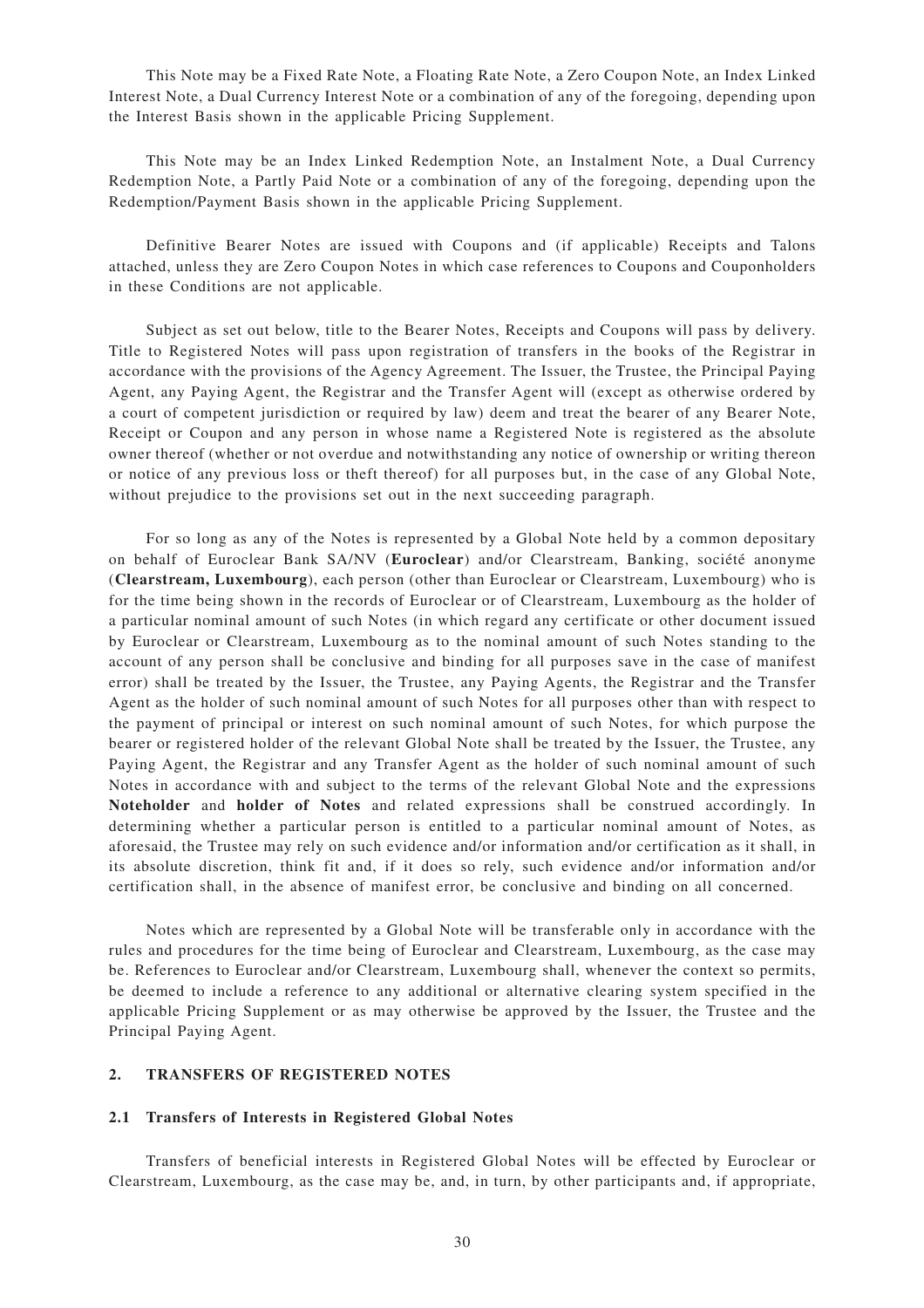indirect participants in such clearing systems acting on behalf of beneficial transferors and transferees of such interests. A beneficial interest in a Registered Global Note will, subject to compliance with all applicable legal and regulatory restrictions, be exchangeable for Registered Notes in definitive form or for a beneficial interest in another Registered Global Note only in the authorised denominations set out in the applicable Pricing Supplement and only in accordance with the rules and operating procedures for the time being of Euroclear or Clearstream, Luxembourg, as the case may be, and in accordance with the terms and conditions specified in the Trust Deed and the Agency Agreement.

## **2.2 Transfers of Registered Notes Generally**

Registered Notes may not be exchanged for Bearer Notes and vice versa.

Holders of Definitive Registered Notes may exchange such Definitive Registered Notes for interests in a Registered Global Note of the same type at any time.

Upon the terms and subject to the conditions set forth in the Trust Deed and the Agency Agreement, a Definitive Registered Note may be transferred in whole or in part (in the authorised denominations set out in the applicable Pricing Supplement). In order to effect any such transfer: (i) the holder or holders must (a) surrender the Definitive Registered Note for registration of the transfer of the Definitive Registered Note (or the relevant part of the Definitive Registered Note) at the specified office of the Registrar or any Transfer Agent, with the form of transfer thereon duly executed by the holder or holders thereof or his or their attorney or attorneys duly authorised in writing and (b) complete and deposit such other certifications as may be required by the relevant Transfer Agent and (ii) the Registrar or, as the case may be, the relevant Transfer Agent must, after due and careful enquiry, being satisfied with the documents of title and the identity of the person making the request and subject to such reasonable regulations as the Issuer, the Trustee, the Registrar, or as the case may be, the relevant Transfer Agent may prescribe (such initial regulations being set out in Schedule 4 to the Agency Agreement). Subject as provided above, the Registrar or, as the case may be, the relevant Transfer Agent will, within three business days (being for this purpose a day on which banks are open for business in the city where the specified office of the Registrar or, as the case may be, the relevant Transfer Agent is located) of the request (or such longer period as may be required to comply with any applicable fiscal or other laws or regulations) authenticate and deliver, or procure the authentication and delivery of, at its specified office to the transferee or (at the risk of the transferee) send by mail to such address as the transferee may request, a new Definitive Registered Note of a like aggregate nominal amount to the Definitive Registered Note (or the relevant part of the Definitive Registered Note) transferred. In the case of the transfer of part only of a Definitive Registered Note, a new Definitive Registered Note in respect of the balance of the Definitive Registered Note not transferred will be so authenticated and delivered or (at the risk of the transferor) sent to the transferor.

# **2.3 Registration of Transfer upon Partial Redemption**

In the event of a partial redemption of Notes under Condition 8.3, the Issuer shall not be required to register the transfer of any Registered Note, or part of a Registered Note, that is called for partial redemption. In the event of a partial redemption of Notes under Condition 8.3, unless so directed by the Issuer, no transfer of Definitive Registered Notes (or parts of Definitive Registered Notes) or exchanges of interests in Registered Global Notes for Definitive Global Notes will be registered or effected during the period beginning on the 45th day before the date of the partial redemption and ending on the day on which notice is given specifying the serial numbers of Notes called (in whole or in part) for redemption (both inclusive).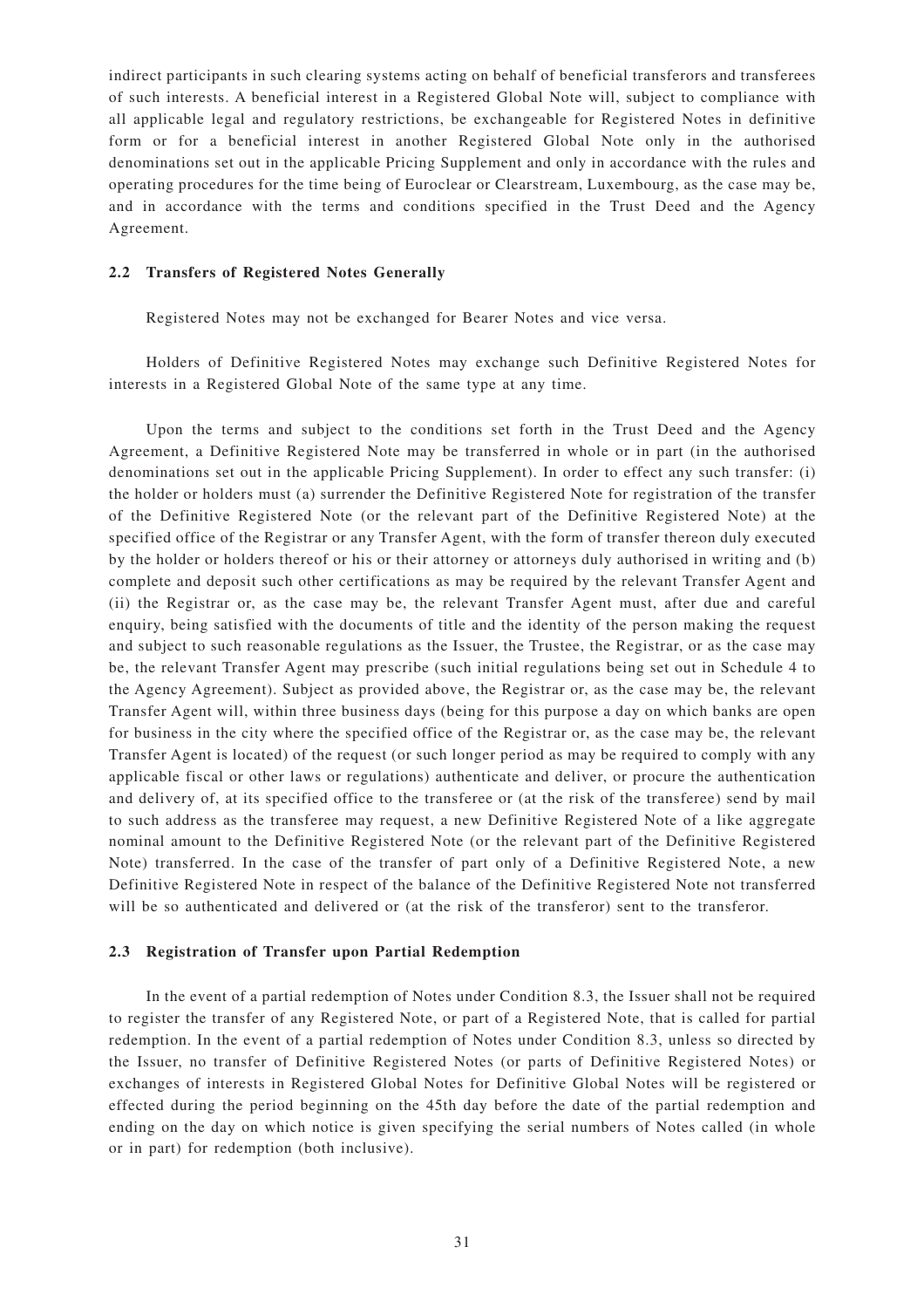#### **2.4 Costs of Registration**

Registration of transfers will be effected without charge by or on behalf of the Issuer, the Registrar or the relevant Transfer Agent, but upon payment (or the giving of such indemnity as the Registrar or the relevant Transfer Agent may reasonably require) in respect of any tax or other governmental charges which may be imposed in relation to it provided that the Issuer shall not be responsible for any documentary stamp tax payable on the transfer of Notes effected in the Republic of India (**India**) unless the Issuer is the counterparty directly liable for that documentary stamp tax.

### **3. STATUS**

## **3.1 Status of the Senior Notes**

Notes the status of which is specified in the applicable Pricing Supplement as Senior (the **Senior Notes**) and any relative Receipts and Coupons are direct, unconditional, unsubordinated and (subject to the provisions of Condition 4) unsecured obligations of the Issuer and rank *pari passu* among themselves and (save for certain obligations required to be preferred by law) equally with all other unsecured obligations (other than subordinated obligations, if any) of the Issuer, from time to time outstanding.

## **3.2 Status of the Subordinated Notes**

*This Condition 3.2 applies only to Notes specified in the applicable Pricing Supplement as Subordinated Notes and shall, to the extent applicable, be governed by Indian law. Subordinated Notes shall be either Upper Tier II Subordinated Notes (Upper Tier II Subordinated Notes) or Lower Tier II Subordinated Notes (Lower Tier II Subordinated Notes). Upper Tier II Subordinated Notes and Lower Tier II Subordinated Notes are together referred to in these Terms and Conditions as Subordinated Notes which term, for the purposes of these Terms and Conditions and the Trust Deed, shall exclude Hybrid Tier I Notes.*

*The Subordinated Notes are not deposits of the Issuer and are not guaranteed or insured by the Issuer or any party related to the Issuer and they may not be used as collateral for any loan made by the Issuer or any of its subsidiaries or affiliates.*

#### (a) *Subordination*

Subordinated Notes and any relative Receipts and Coupons are unsecured obligations of the Issuer and, in the event of the winding up of the Issuer, the claims of the holders of Subordinated Notes and any relative Receipts and Coupons pursuant thereto will be subordinated in right of payment to the claims of all other creditors (other than claims of holders of Subordinated Indebtedness ranking equal to or lower than the claims of the holders of Subordinated Notes and any relative Receipts and Coupons, if any) of the Issuer in the manner and to the extent provided in the Trust Deed. For the avoidance of doubt, the claims of holders of Subordinated Notes and any relative Receipts and Coupons shall be senior to the claims of holders of Tier I capital as defined in the RBI Master Circular on Capital Adequacy and Market Discipline dated 1 July 2009 (as amended from time to time, the **RBI Guidelines**). The claims of holders of Lower Tier II Subordinated Notes and any relative Receipts and Coupons shall be senior to the claims of holders of Upper Tier II Subordinated Notes and any indebtedness classified as upper tier II capital by the RBI Guidelines.

Claims in respect of Subordinated Notes and any relative Receipts and Coupons may not be set-off, or be the subject of a counterclaim, by the holder against or in respect of any obligations of the holder to the Issuer or to any other persons and the holder of any Subordinated Note or relative Receipt or Coupon shall, by virtue of being the holder of such Subordinated Note or relative Receipt or Coupon, be deemed to have waived all such rights of set-off.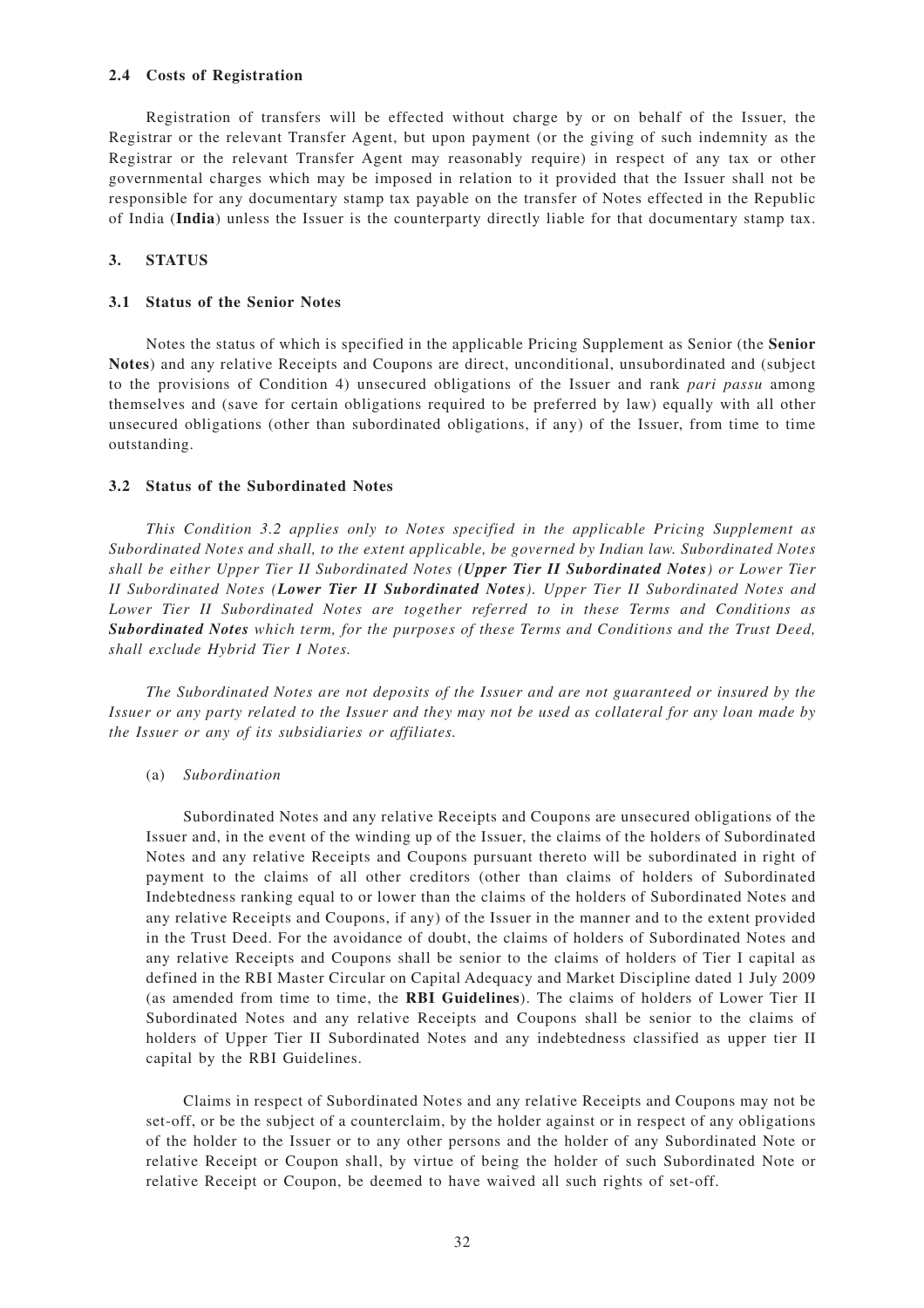#### (b) *Payment Deferrals on Upper Tier II Subordinated Notes*

Unless otherwise provided in the applicable Pricing Supplement,

- (i) If (A) the Issuer is not, or would be caused by any payment of the principal of and/or (as the case may be) interest on any Upper Tier II Subordinated Note not to be, in compliance with the Capital to Risk Assets Ratio Requirement (as defined below) but (B) the Issuer is in compliance with the Net Loss Requirement (as defined below), in each case on the due date for the relevant payment, the Issuer shall not be liable to pay such principal and/or interest (as the case may be and provided that interest cannot be paid in part) as provided in this Condition  $3.2(b)$  until the date specified in (v) below and any such failure to pay will not constitute a default by the Issuer for any purpose; provided, however, that the Issuer shall not declare or pay any dividends on any share capital of the Issuer or make any payments in respect of liabilities of the Issuer (other than the liabilities under the Lower Tier II Subordinated Notes and any other indebtedness classified as lower tier II capital by the RBI Guidelines) that rank equally with or junior to the Upper Tier II Subordinated Notes unless and until any and all Payments in Arrears (as defined in (iv) below) and other accrued interest on the Upper Tier II Subordinated Notes, including Additional Payments (as defined in (iv) below), have been paid in full.
- (ii) If the Issuer is not, or would be caused by any payment of the principal of and/or (as the case may be) interest on any Upper Tier II Subordinated Note not to be, in compliance with (A) the Capital to Risk Assets Ratio Requirement and (B) the Net Loss Requirement, in each case on the due date for the relevant payment, the Issuer shall not make such payment on the due date and shall defer payment of such principal and/or interest (as the case may be) as provided in this Condition 3.2(b) until the date specified in (v) below and any such failure to pay will not constitute a default by the Issuer for any purpose; provided, however, that the Issuer shall not declare or pay any dividends on any share capital of the Issuer or make any payments in respect of liabilities of the Issuer (other than the liabilities under the Lower Tier II Subordinated Notes and any other indebtedness classified as lower tier II capital by the RBI Guidelines) that rank equally with or junior to the Upper Tier II Subordinated Notes unless and until any and all Payments in Arrears and other accrued interest on the Upper Tier II Subordinated Notes, including Additional Payments, have been paid in full.
- (iii) If (A) the Issuer is not, or would be caused by any payment of interest on any Upper Tier II Subordinated Note not to be, in compliance with the Net Loss Requirement but (B) the Issuer is in compliance with the Capital to Risk Assets Ratio Requirement, in each case on the due date for the relevant payment, the Issuer shall not, without the prior approval of the Reserve Bank of India, make such payment of interest, and payment of such interest shall be deferred as provided in this Condition 3.2(b) until the date specified in (v) below and any such failure to pay will not constitute a default by the Issuer for any purpose; provided, however, that the Issuer shall not declare or pay any dividends on any share capital of the Issuer or make any payments in respect of liabilities of the Issuer (other than the liabilities under the Lower Tier II Subordinated Notes and any other indebtedness classified as lower tier II capital by the RBI Guidelines) that rank equally with or junior to the Upper Tier II Subordinated Notes unless and until any and all Payments in Arrears and other accrued interest on the Upper Tier II Subordinated Notes, including Additional Payments, have been paid in full.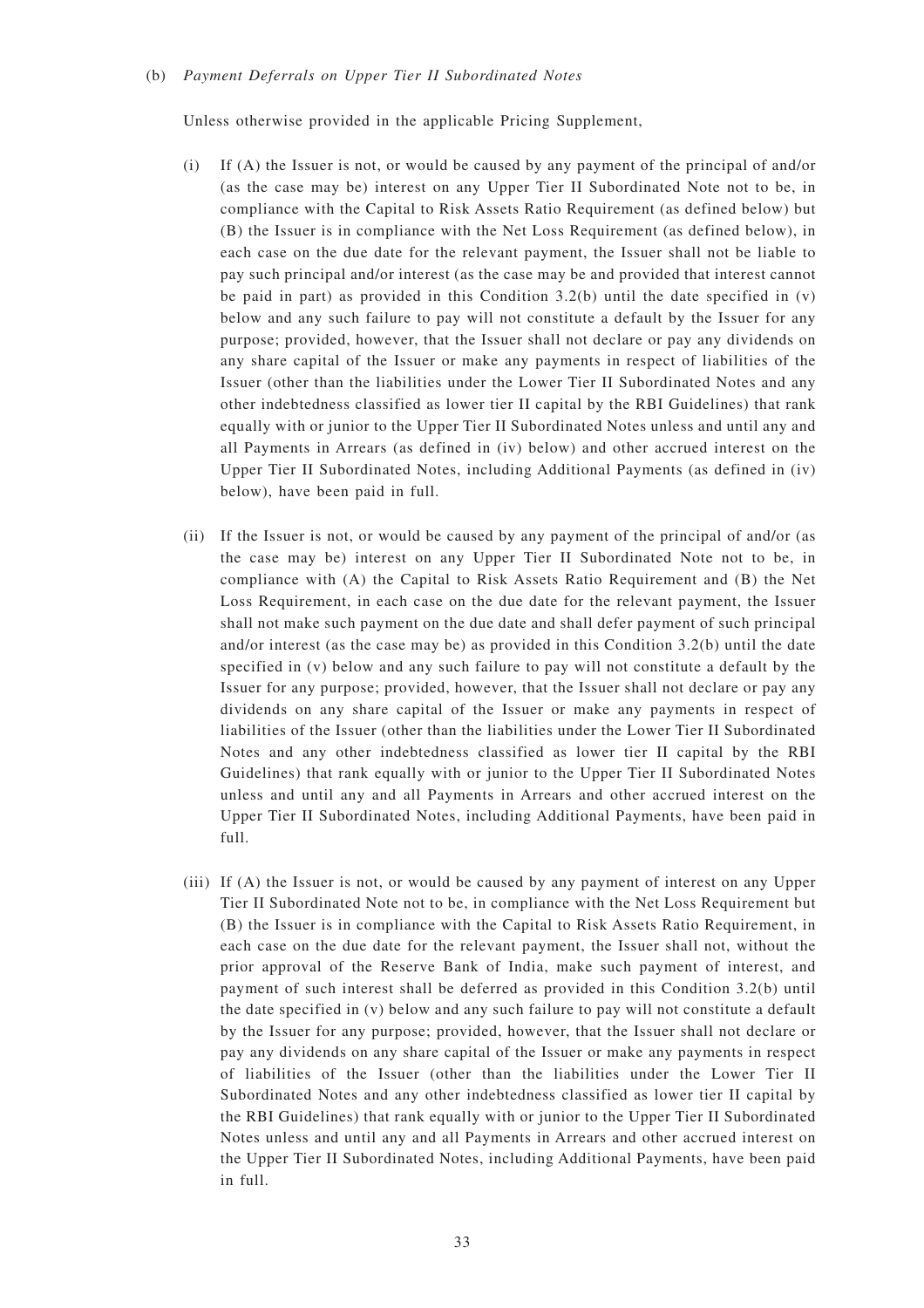- (iv) Any principal or interest in respect of Upper Tier II Subordinated Notes not paid on the due date for payment thereof, together with any principal or interest in respect of Upper Tier II Subordinated Notes not paid on any other date, will, so long as the same remains unpaid, constitute **Payments in Arrears**. Unless otherwise provided in the applicable Pricing Supplement, until paid (whether before or after the Maturity Date), Payments in Arrears will be made with compound interest at a rate (the **Compound Rate**) which shall not exceed the interest rate payable on the relevant Upper Tier II Subordinated Note at that time (such additional interest amounts, **Additional Payments**). The Compound Rate in respect of each Tranche of Upper Tier II Subordinated Notes shall be set out in the applicable Pricing Supplement.
- (v) Payments in Arrears and accrued interest, including Additional Payments, in respect of Upper Tier II Subordinated Notes will (subject to Condition 3.2(a)) become due in full on whichever is the earlier of (A) the next Compulsory Payment Date (as defined below) or (B) the occurrence of an event as specified in Condition 11.2. If notice is given by the Issuer of its intention to pay the whole or any part of Payments in Arrears and other accrued interest, including Additional Payments, the Issuer shall be obligated (subject to Condition 3.2(a)) to make such payment upon the expiration of such notice.

In respect of any Payments in Arrears arising pursuant to Condition  $3.2(b)(i)$  to (iv), any such Payments in Arrears and accrued interest, including Additional Payments, thereon may, at the option of the Issuer, be paid (in whole but not in part) at any time upon the expiration of not less than 14 days' notice to such effect given to the Paying Agent and to the holders of the Notes, subject always to the provisions of Condition  $3.2(b)(v)$ .

For the avoidance of doubt, where any payment of principal and/or interest may only be made with the approval of the Reserve Bank of India, the Issuer will use its best endeavours to obtain such approval.

(vi) As used in this Condition 3.2 and in Condition 3.3:

**Compulsory Payment Date** means (A), in the case of principal, the date that is the later of (a) the date on which permission from the RBI for the redemption of Upper Tier II Subordinated Notes has been obtained; and (b) the first date (the **Compliance Date**) following deferral of the relevant payment of principal and/or interest on which the Issuer is either (I) in compliance with the Capital to Risk Assets Ratio Requirement and the Net Loss Requirement or (II) in compliance with the Capital to Risk Assets Ratio Requirement, not in compliance with the Net Loss Requirement (or any such payment would cause the Issuer not to be in compliance with the Net Loss Requirement) and has approval from the Reserve Bank of India to make the relevant payment of principal, in each case provided that any such payment will not cause the Issuer to be in breach of the Capital to Risk Assets Ratio Requirement or in the case of (I) the Net Loss Requirement and (B), in the case of interest, the next Interest Payment Date (if any) following the Compliance Date or, if none, the Compliance Date provided however that the Capital to Risk Asset Ratio Requirement shall be applicable even in case of deferred interest. For the avoidance of doubt, in the case of payment of principal, in order for a date to be a "Compulsory Payment Date", the conditions set out in both (A)(a) and (b) must be satisfied.

**Capital to Risk Assets Ratio Requirement** means the requirement for the minimum capital to risk assets ratio (**CRAR**) of the Issuer, determined in accordance with the guidelines of the Reserve Bank of India, which currently is 9.00 per cent.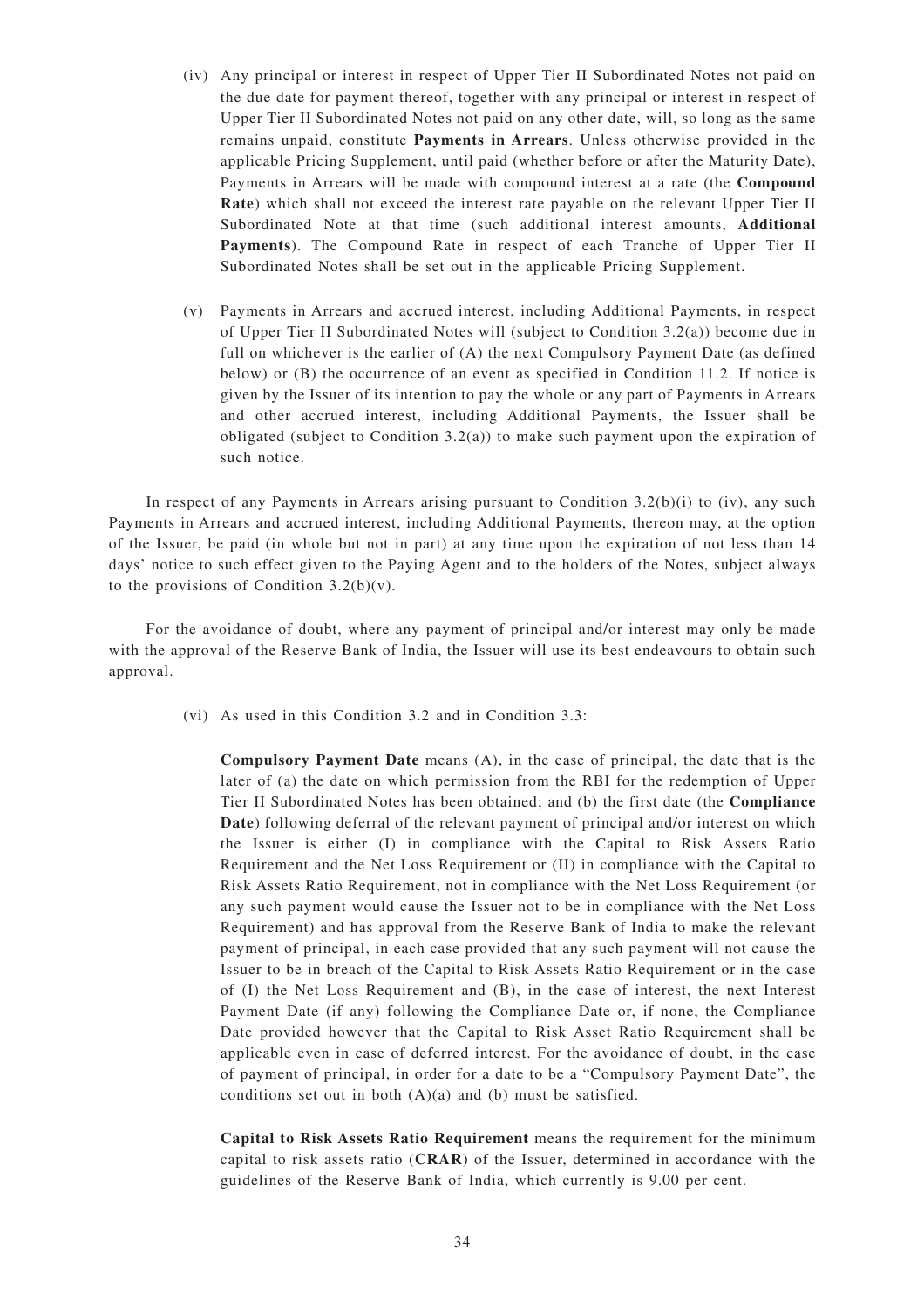**Net Loss** means a negative balance in the balance of the profit and loss account contained within reserves and surplus on the Issuer 's balance sheet as shown in the most recent quarterly or, as the case may be, annual financial statements of the Issuer.

**Net Loss Requirement** means the Issuer not having a Net Loss as last reported to the RBI on or prior to the due date for the relevant payment.

**Reserve Bank of India** means the Reserve Bank of India established under the Reserve Bank of India Act, 1934 or any successor thereto.

**Subordinated Indebtedness** means all indebtedness of the Issuer which by its terms is subordinated, in the event of the winding up of the Issuer, in right of payment to the claims of unsubordinated creditors of the Issuer and so that, for the purpose of this definition, indebtedness shall include all liabilities, whether actual or contingent, under guarantees or indemnities.

The definitions set forth in this Condition  $3.2(b)(vi)$  are subject to such interpretations, amendments and clarifications of the RBI Guidelines as may be stipulated by the Reserve Bank of India from time to time. The Issuer shall notify or procure notification of any such interpretations, amendments and clarifications of the Reserve Bank of India, to the Trustee, the Paying Agents, the Transfer Agents, the Registrar, the stock exchange(s) (if any) on which the Notes are for the time being listed and the Noteholders (in accordance with Condition 15) no later than five days from the announcement or publication of such.

(vii) On the fifth Business Day (as defined in Condition 6.6) immediately preceding any date for payment of principal of and/or (as the case may be) interest on any of the Upper Tier II Subordinated Notes (the **Payment Deferral Determination Date**), the Issuer will determine, as of such Payment Deferral Determination Date, if it shall not be liable to make such payment of principal of and/or (as the case may be) interest on any of the Upper Tier II Subordinated Notes pursuant to any of paragraphs (i), (ii) or (iii) of this Condition 3.2(b). In the event that the Issuer determines that it shall defer such payment of principal of and/or (as the case may be) interest on any of the Upper Tier II Subordinated Notes as provided above, the Issuer shall (a) notify or procure notification, no later than the day following the relevant Payment Deferral Determination Date, to the Trustee (in a certificate signed by two directors of the Issuer), the Paying Agents, the Transfer Agents, the Registrar, the relevant stock exchange(s) and the Noteholders (in accordance with Condition 15), of that fact and of the amount to be deferred and (b) deliver to the Principal Paying Agent a certificate signed by two directors of the Issuer (the **Deferral Certificate**) stating such fact, the amount to be deferred in respect of such payment and the relevant paragraph of this Condition 3.2(b) whereby such right of deferral arose. PROVIDED THAT, in the event that the Issuer determines, on the relevant payment date, the circumstances giving rise to the right and/or (as the case may be) requirement to defer the relevant payment pursuant to paragraphs (i), (ii) or (iii) of this Condition 3.2(b) as set out in the Deferral Certificate no longer apply, the Issuer shall (x) notify or procure notification, no later than the day following the relevant payment date, to the Trustee (in a certificate signed by two directors of the Issuer), the Paying Agents, the Transfer Agents, the Registrar, the relevant stock exchange(s) and the Noteholders (in accordance with Condition 15), of the fact, and (y) make payment of the relevant amount of principal of and/or interest on the Upper Tier II Subordinated Notes as soon as practicable and in any event no later than two Business Days following the relevant payment date.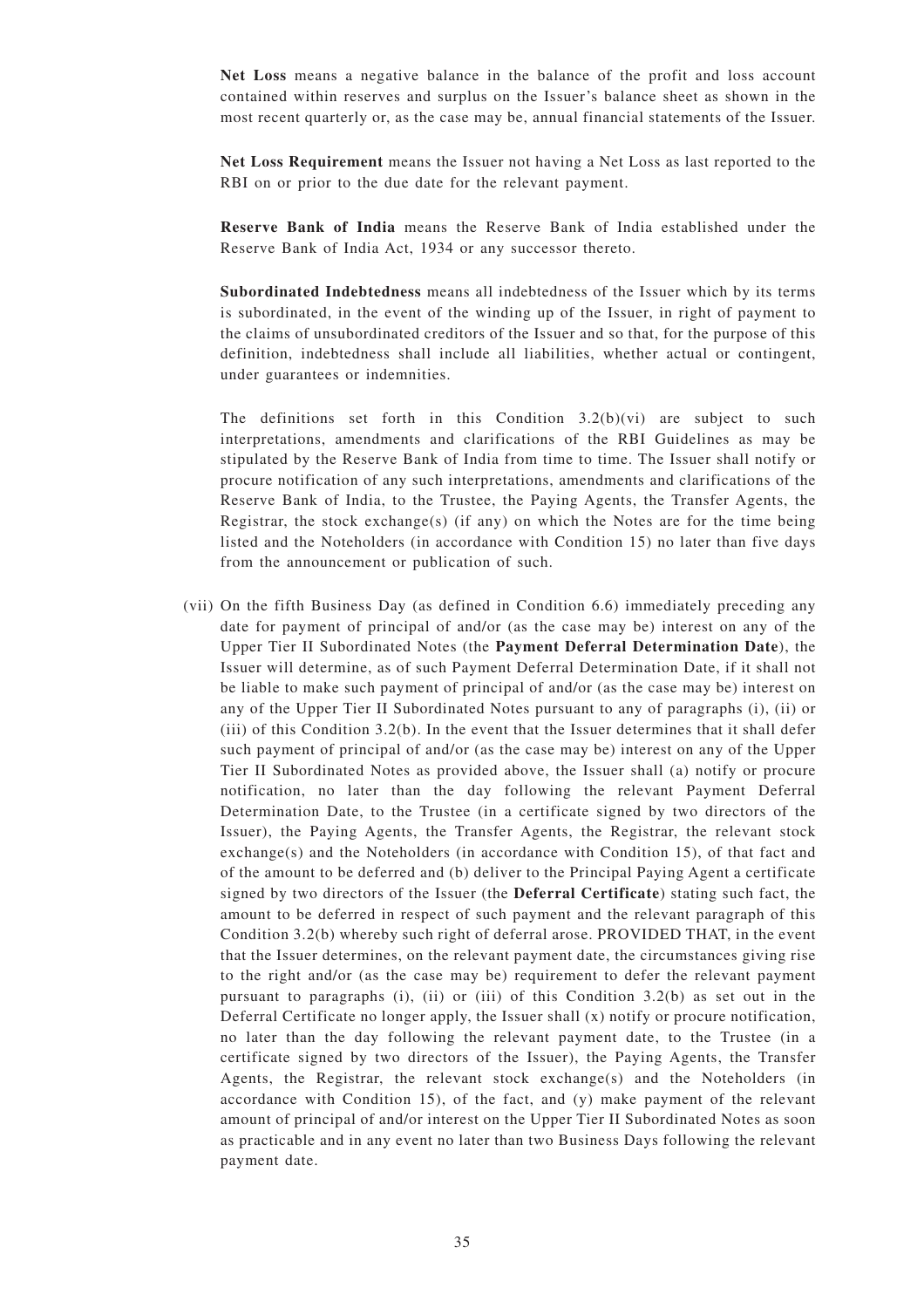#### **3.3 Status of the Hybrid Tier I Notes**

*This Condition 3.3 applies only to Notes specified in the applicable Pricing Supplement as Hybrid Tier I Notes and shall, to the extent applicable, be governed by Indian law*.

(a) *Status*

The Hybrid Tier I Notes are direct and unsecured obligations of the Issuer and are subordinated in the manner described in Condition 3.3(b).

*The Hybrid Tier I Notes are not deposits of the Issuer and are not guaranteed or insured by the Issuer or any party related to the Issuer and they may not be used as collateral for any loan made by the Issuer or any of its subsidiaries or affiliates.*

(b) *Subordination*

The Issuer, for itself, its successors and assignees, covenants and agrees, and each Noteholder by subscribing for or purchasing a Hybrid Tier I Note irrevocably acknowledges and agrees that:

- (i) the indebtedness evidenced by the Hybrid Tier I Notes constitutes unsecured and subordinated obligations of the Issuer; and
- (ii) the subordination is for the benefit of the holders of indebtedness that rank senior to the Hybrid Tier I Notes.

Claims in respect of the Hybrid Tier I Notes will rank:

- (i) junior to the claims of holders of all deposits and other liabilities of the Issuer and debt instruments constituting "Upper Tier II" or "Tier II" capital of the Issuer as defined under the RBI Guidelines from time to time other than liabilities of the Issuer which rank or are expressed to rank *pari passu* with or junior to Hybrid Tier I Notes;
- (ii) *pari passu* and without preference among themselves and claims of creditors of the Issuer that are subordinated so as to rank *pari passu* with claims in respect of the Hybrid Tier I Notes; and
- (iii) senior to (a) the claims for payment of any obligation that, expressly or by applicable law, is subordinated to the Hybrid Tier I Notes and (b) the rights and claims of holders of preference shares (if any) and equity shares of the Issuer.

The principal of, and interest and any additional amounts payable on, the Hybrid Tier I Notes will be subordinated in right of payment upon occurrence of any winding up proceeding to the prior payment in full of all deposit liabilities and all other liabilities of the Issuer (including liabilities of all offices and branches of the Issuer wherever located and any subordinated debt securities of the Issuer that rank senior to the Hybrid Tier I Notes), except in each case to those liabilities which by their terms rank equally in right of payment with or which are subordinated to the Hybrid Tier I Notes, in the manner and to the extent provided in the Trust Deed.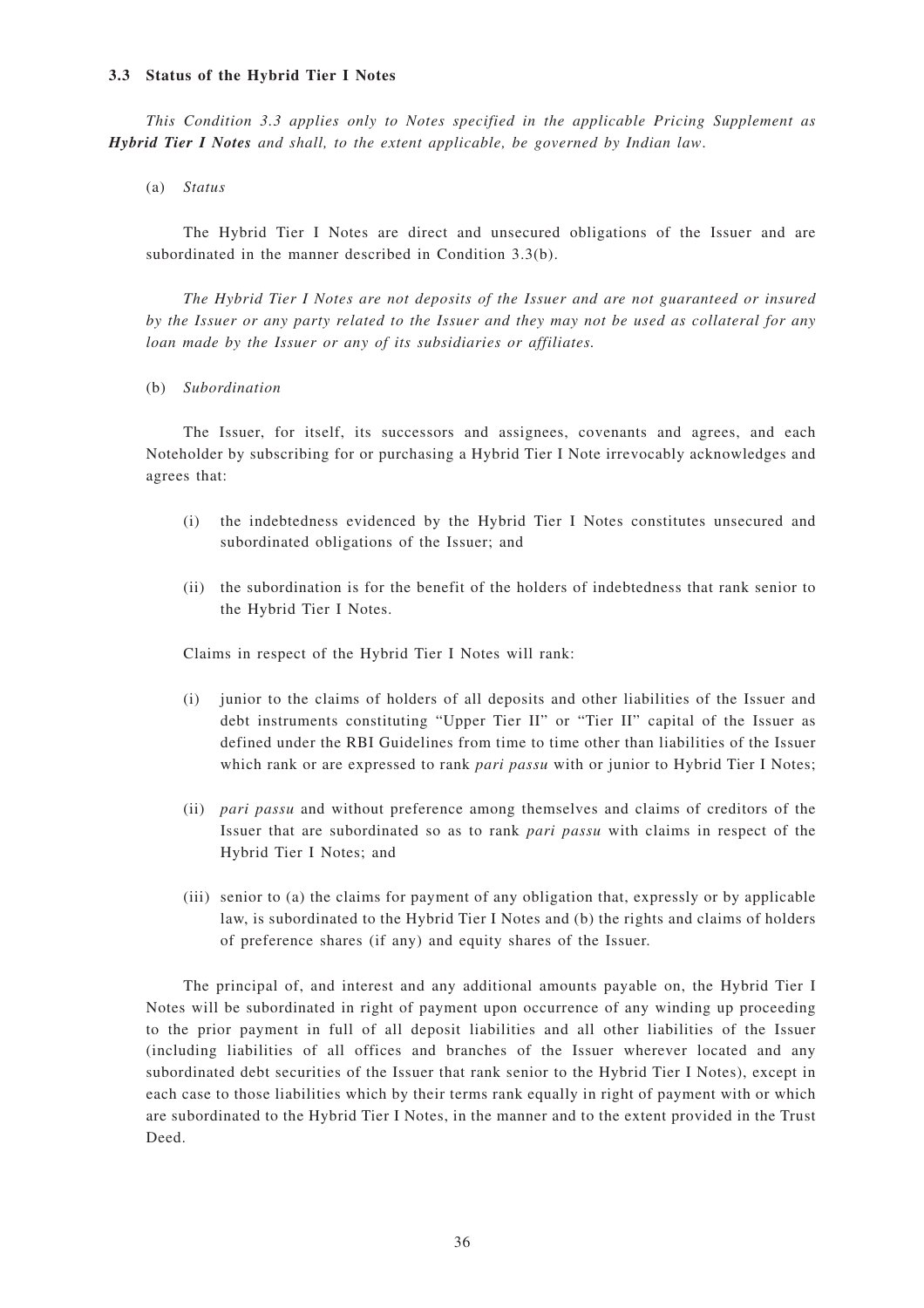No Noteholder, Receiptholder or Couponholder may exercise or claim any right of set-off in respect of any amount owed to it by the Issuer arising under or in connection with the Hybrid Tier I Notes and each Noteholder, Receiptholder and Couponholder shall by virtue of its subscription, purchase or holding of any Hybrid Tier I Note, be deemed to have waived all such rights of set-off to the fullest extent permitted by law.

The Issuer agrees that so long as any of the Hybrid Tier I Notes remains outstanding, it will not create, issue, assume or otherwise incur any loan, debt, guarantee, instrument or other obligation which shall be, or shall purport to be, subordinated debt of the Issuer and which shall, at the time it is created, issued, assumed or otherwise incurred or at any time thereafter, be considered to be, Tier 1 capital of the Issuer under applicable regulations which would rank (as regards interest, dividends or distributions on liquidation, dissolution or winding up) senior to the Hybrid Tier I Notes.

*As a consequence of these subordination provisions, if a winding up proceeding should occur, the Noteholders, Receiptholders and Couponholders may recover less rateably than the holders of deposit liabilities or the holders of other unsubordinated liabilities of the Issuer. Moreover, holders of Hybrid Tier I Notes would likely be required to pursue their claims on the Hybrid Tier I Notes in proceedings in India as further described in Condition 11.3.*

*Holders of the Hybrid Tier I Notes will have limited voting rights and will not be entitled to receive notice of, or attend or vote at, any meeting of shareholders of the Issuer or participate in the management of the Issuer.*

*As of 31 March 2009, the Issuer had outstanding third party liabilities in an amount of Rs.1,996.68 billion. Such third party liabilities rank senior to the Hybrid Tier I Notes. Except as provided above, the Hybrid Tier I Notes do not limit the amount of liabilities ranking senior or equal to the Hybrid Tier I Notes.*

*To the extent that holders of the Hybrid Tier I Notes are entitled to any recovery with respect to the Hybrid Tier I Notes in any Indian proceedings, such holders may not be entitled in such proceedings to a recovery in U.S. dollars or any other currency other than Indian Rupees and may be entitled to a recovery in Indian rupees as further described in Condition 11.3.*

(c) *Payment Limitation on Hybrid Tier I Notes*

Unless otherwise provided in the applicable Pricing Supplement,

(i) If the Issuer is not, or would be caused by any payment of interest on any Hybrid Tier I Note not to be, in compliance with the Capital to Risk Assets Ratio Requirement, on the due date for the relevant payment, the Issuer shall not be liable to make payment of such interest as provided in this Condition  $3.3(c)$  and any such failure to pay will not constitute a default by the Issuer for any purpose; provided, however, that the Issuer shall not declare or pay any dividends on any share capital of the Issuer or make any payments in respect of liabilities of the Issuer (other than the liabilities under the Subordinated Notes and any other indebtedness classified as tier II capital by the RBI Guidelines) that rank equally with or junior to the Hybrid Tier I Notes (each such declaration or (as the case may be) payment being a **Subordinated Payment**) unless and until such time as all payments of interest under the Hybrid Tier I Notes are made by the Issuer, as and when such payments are due, for the 12-month period immediately preceding such Subordinated Payment.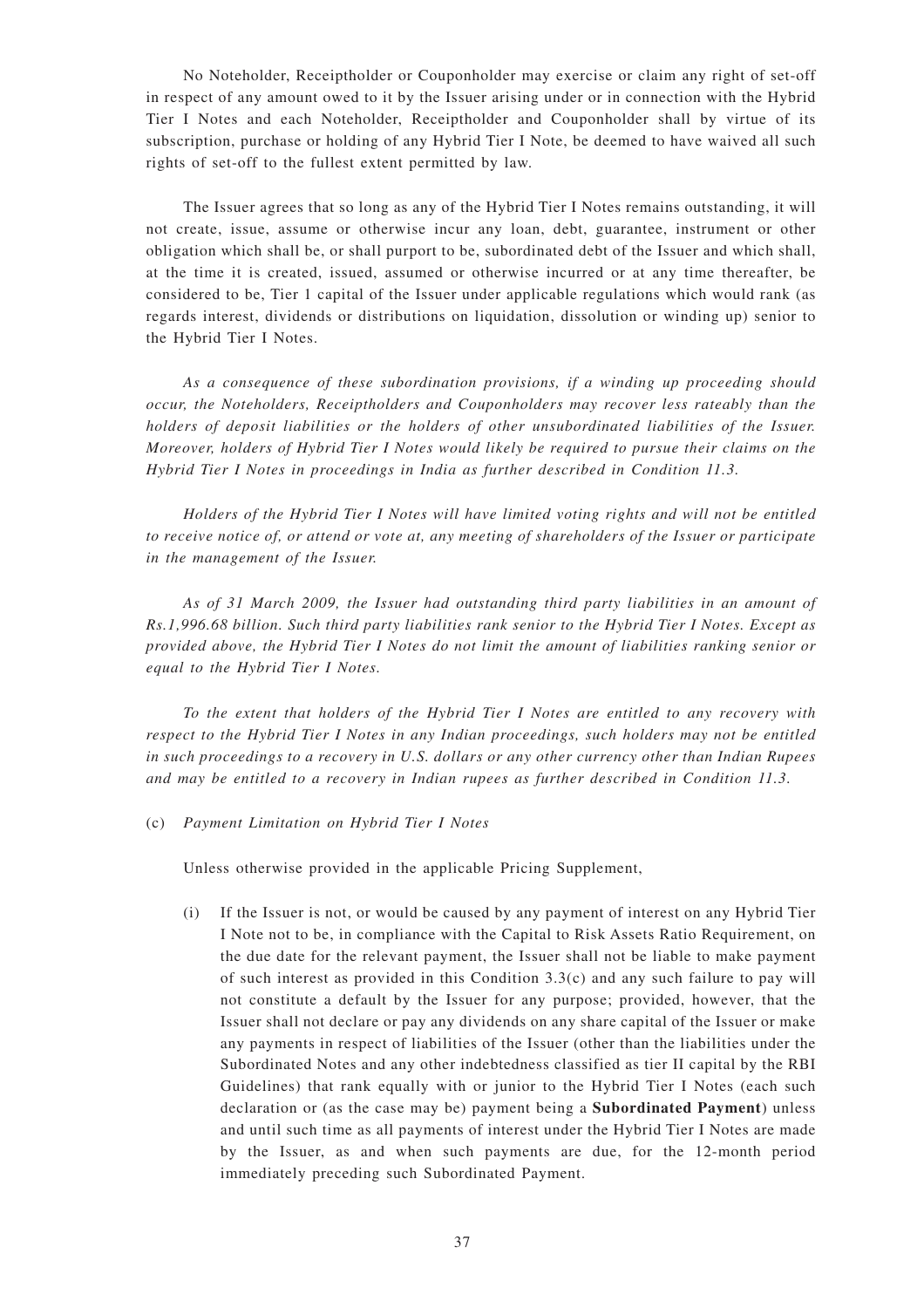- (ii) If the Issuer is not, or would be caused by any payment of interest on any Hybrid Tier I Note not to be, in compliance with the Net Loss Requirement on the due date for the relevant payment, the Issuer shall not, without the prior approval of the Reserve Bank of India, make such payment of interest, and any such failure to pay will not constitute a default by the Issuer for any purpose; provided, however, (i) that the Issuer shall not make any Subordinated Payment unless and until such time as all payments of interest under the Hybrid Tier I Notes are made by the Issuer, as and when such payments are due, for the 12-month period immediately preceding such Subordinated Payment and (ii) that if the Issuer is in compliance with the Capital to Risk Assets Ratio Requirement, the Issuer shall apply to the Reserve Bank of India for approval to make such payment of interest and, if such approval is granted, it shall make such payment of interest as soon as practicable and in any event no later than two Business Days after such approval from the Reserve Bank of India is obtained, subject to any restrictions imposed by the Reserve Bank of India in granting such approval.
- (iii) Interest on the Hybrid Tier I Notes will be non-cumulative. If interest is not paid on an Interest Payment Date pursuant to and in accordance with this Condition 3.3(c), the right of Noteholders, Receiptholders and Couponholders to receive interest in respect of the Interest Period ending on such Interest Payment Date will be lost and the Issuer will have no further obligation in respect of the interest for such Interest Period whether or not any amount of interest is paid for any future Interest Period.
- (iv) On the fifth Business Day (as defined in Condition 6.6) immediately preceding any date for payment of interest on any of the Notes (the **Payment Limitation Determination Date**), the Issuer will determine, as of such Payment Limitation Determination Date, if it shall not be liable to make such payment of interest on any of the Hybrid Tier I Notes pursuant to any of paragraphs (i) or (ii) of this Condition 3.3(c). In the event that the Issuer determines that it shall not make such payment of interest on any of the Hybrid Tier I Notes as provided above, the Issuer shall (a) notify or procure notification, no later than the day following the relevant Payment Limitation Determination Date, to the Trustee (in a certificate signed by two directors of the Issuer), the Paying Agents, the Transfer Agents, the Registrar, the relevant stock exchange(s) (if any) on which the Notes are for the time being listed and the Noteholders (in accordance with Condition 15), of that fact and of the amount that shall not be paid and (b) deliver to the Principal Paying Agent a certificate signed by two directors of the Issuer (the **Payment Limitation Certificate**) stating such fact, the amount which shall not be paid in respect of such payment and the relevant paragraph of this Condition 3.3(c) whereby such right of non-payment arose. PROVIDED THAT, in the event that the Issuer determines, on the relevant payment date, the circumstances giving rise to the right to non-payment of the relevant payment pursuant to paragraphs (i) or (ii) of this Condition 3.3(c) as set out in the Payment Limitation Certificate no longer apply, the Issuer shall (x) notify or procure notification, no later than the day following the relevant payment date, to the Trustee (in a certificate signed by two directors of the Issuer), the Paying Agents, the Transfer Agents, the Registrar and the relevant stock exchange(s) and the Noteholders (in accordance with Condition 15), of the fact, and (y) make payment of the relevant amount of interest on the Hybrid Tier I Notes as soon as practicable and in any event no later than two Business Days following the relevant payment date.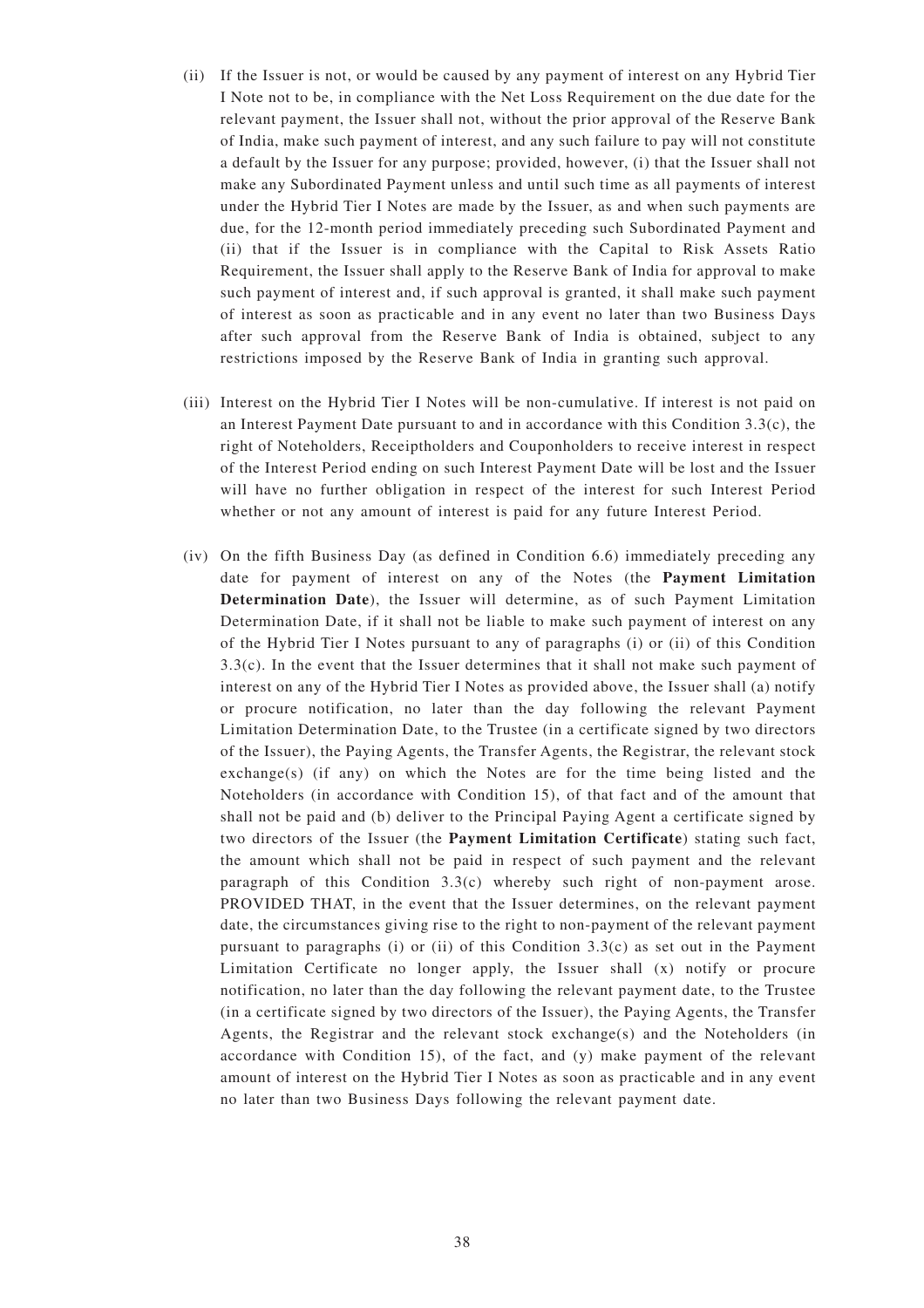## **4. NEGATIVE PLEDGE**

So long as any of the Senior Notes remains outstanding (as defined in the Trust Deed), the Issuer will not create or have outstanding any mortgage, charge, lien, pledge or other security interest (each a **Security Interest**) upon, or with respect to, any part of the present or future business, undertaking, assets or revenues (including any uncalled capital) of the Issuer to secure any Relevant Indebtedness (as defined below), unless the Issuer, in the case of the creation of a Security Interest, before or at the same time and, in any other case, promptly, takes any and all action necessary to ensure that:

- (i) all amounts payable by it under the Senior Notes and the Trust Deed (in respect of the Senior Notes) are secured by the Security Interest equally and rateably with the Relevant Indebtedness to the satisfaction of the Trustee; or
- (ii) such other Security Interest or other arrangement (whether or not it includes the giving of a Security Interest) is provided either (i) as the Trustee in its absolute discretion deems not materially less beneficial to the interests of the Senior Notes or (ii) as is approved by an Extraordinary Resolution (which is defined in the Trust Deed as a resolution duly passed by a majority of not less than three-fourths of the votes cast thereon) of the Senior Notes.

For the purposes of these Conditions, **Relevant Indebtedness** means (i) any present or future indebtedness (whether being principal, premium, interest or other amounts) for or in respect of any notes, bonds, debentures, debenture stock, loan stock or other securities which (a) by their terms are payable in a currency other than Rupees or are denominated in Rupees and more than 50 per cent. of the aggregate principal amount of which is initially distributed outside India by or with the authorisation of the Issuer and (b) are for the time being, or are intended to be, or are capable of being, quoted, listed or ordinarily dealt in on any stock exchange, over-the-counter or other securities market, and (ii) any guarantee or indemnity in respect of any such indebtedness.

### **5. REDENOMINATION**

#### **5.1 Redenomination**

Where redenomination is specified in the applicable Pricing Supplement as being applicable, the Issuer may, without the consent of the Noteholders, the Receiptholders or the Couponholders, on giving 30 days' prior notice to the Trustee, the Principal Paying Agent, Euroclear and/or Clearstream, Luxembourg as applicable, and at least 30 days' prior notice to the Noteholders in accordance with Condition 15, elect that, with effect from the Redenomination Date specified in the notice, the Notes shall be redenominated in euro.

The election will have effect as follows:

(a) the Notes and the Receipts shall be deemed to be redenominated into euro in the denomination of 0.01 with a nominal amount in euro for each Note and Receipt equal to the nominal amount of that Note or Receipt in the Specified Currency, converted into euro at the Established Rate, provided that, if the Issuer determines, with the agreement of the Principal Paying Agent and the Trustee, that the then market practice in respect of the redenomination into euro of internationally offered securities is different from the provisions specified above, such provisions shall be deemed to be amended so as to comply with such market practice and the Issuer shall promptly notify the Noteholders, the stock exchange (if any) on which the Notes are for the time being listed and the Paying Agents of such deemed amendments;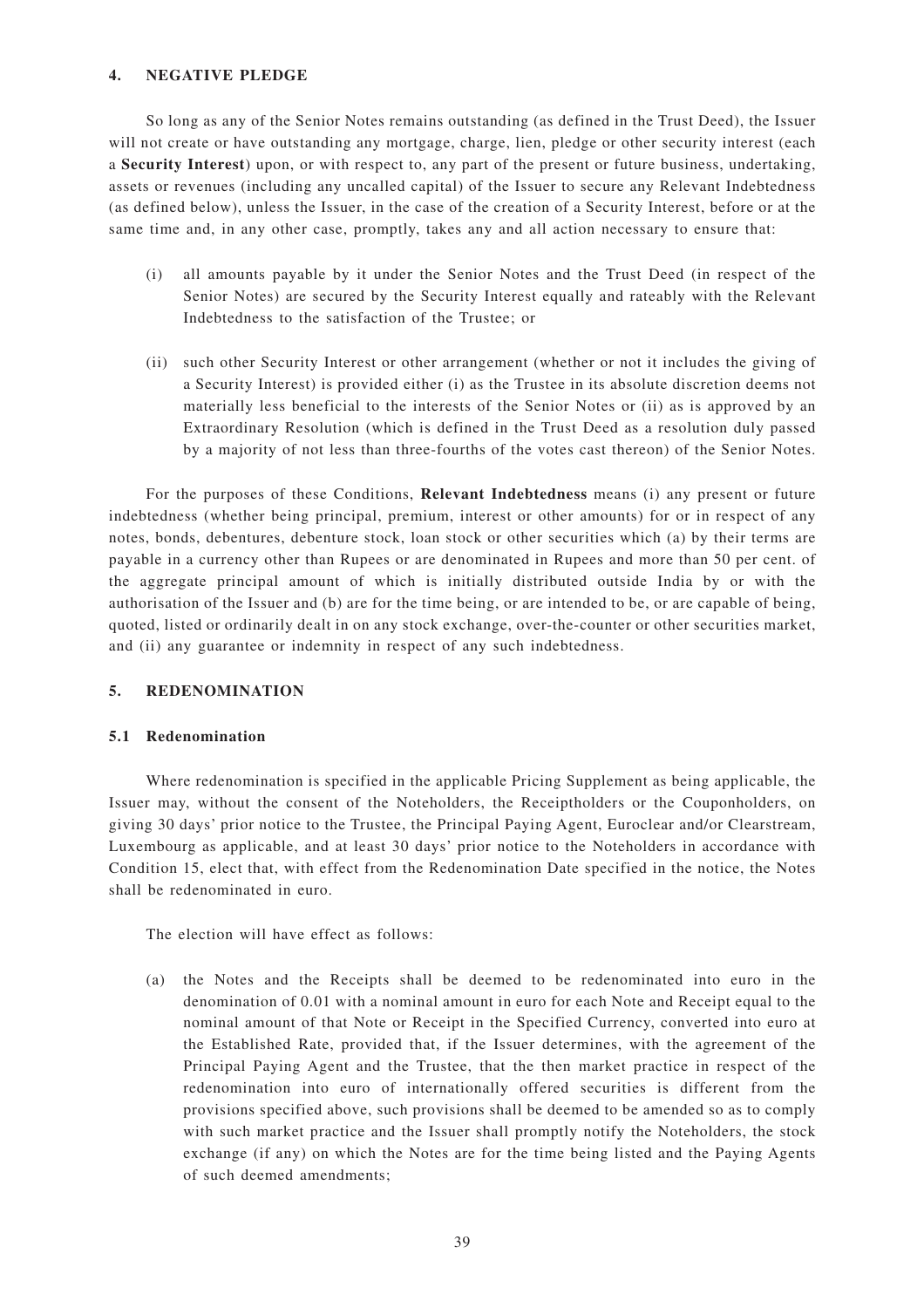- (b) save to the extent that an Exchange Notice has been given in accordance with paragraph (d) below, the amount of interest due in respect of the Notes will be calculated by reference to the aggregate nominal amount of Notes presented (or, as the case may be, in respect of which Coupons are presented) for payment by the relevant holder and the amount of such payment shall be rounded down to the nearest euro 0.01;
- (c) if definitive Notes are required to be issued after the Redenomination Date, they shall be issued at the expense of the Issuer in the denominations of euro 1,000, euro 10,000, euro 100,000 and (but only to the extent of any remaining amounts less than 1,000 or such smaller denominations as the Issuer in conjunction with the Principal Paying Agent may determine) euro 0.01 and such other denominations as the Issuer shall determine and notify to the Noteholders;
- (d) if issued prior to the Redenomination Date, all unmatured Coupons denominated in the Specified Currency (whether or not attached to the Notes) will become void with effect from the date on which the Issuer gives notice (the **Exchange Notice**) that replacement euro-denominated Notes, Receipts and Coupons are available for exchange (provided that such securities are so available) and no payments will be made in respect of them. The payment obligations contained in any Notes and Receipts so issued will also become void on that date although those Notes and Receipts will continue to constitute valid exchange obligations of the Issuer. New euro-denominated Notes, Receipts and Coupons will be issued in exchange for Notes, Receipts and Coupons denominated in the Specified Currency in such manner as the Principal Paying Agent may specify and as shall be notified to the Noteholders in the Exchange Notice. No Exchange Notice may be given less than 15 days prior to any date for payment of principal or interest on the Notes;
- (e) after the Redenomination Date, all payments in respect of the Notes, the Receipts and the Coupons, other than payments of interest in respect of periods commencing before the Redenomination Date, will be made solely in euro as though references in the Notes to the Specified Currency were to euro. Payments will be made in euro by credit or transfer to a euro account (or any other account to which euro may be credited or transferred) specified by the payee or, at the option of the payee, by a euro cheque;
- (f) if the Notes are Fixed Rate Notes and interest for any period ending on or after the Redenomination Date is required to be calculated for a period ending other than on an Interest Payment Date, it will be calculated:
	- (i) in the case of the Notes represented by a Global Note, by applying the Rate of Interest to the aggregate outstanding nominal amount of the Notes represented by such Global Note; and
	- (ii) in the case of definitive Notes, by applying the Rate of Interest to the Calculation Amount;

and, in each case, multiplying such sum by the applicable Day Count Fraction, and rounding the resultant figure to the nearest sub-unit of the relevant Specified Currency, half of any such sub-unit being rounded upwards or otherwise in accordance with applicable market convention. Where the Specified Denomination of a Fixed Rate Note in definitive form is a multiple of the Calculation Amount, the amount of interest payable in respect of such Fixed Rate Note shall be the product of the amount (determined in the manner provided above) for the Calculation Amount and the amount by which the Calculation Amount is multiplied to reach the Specified Denomination, without any further rounding;

(g) if the Notes are Floating Rate Notes, the applicable Pricing Supplement will specify any relevant changes to the provisions relating to interest; and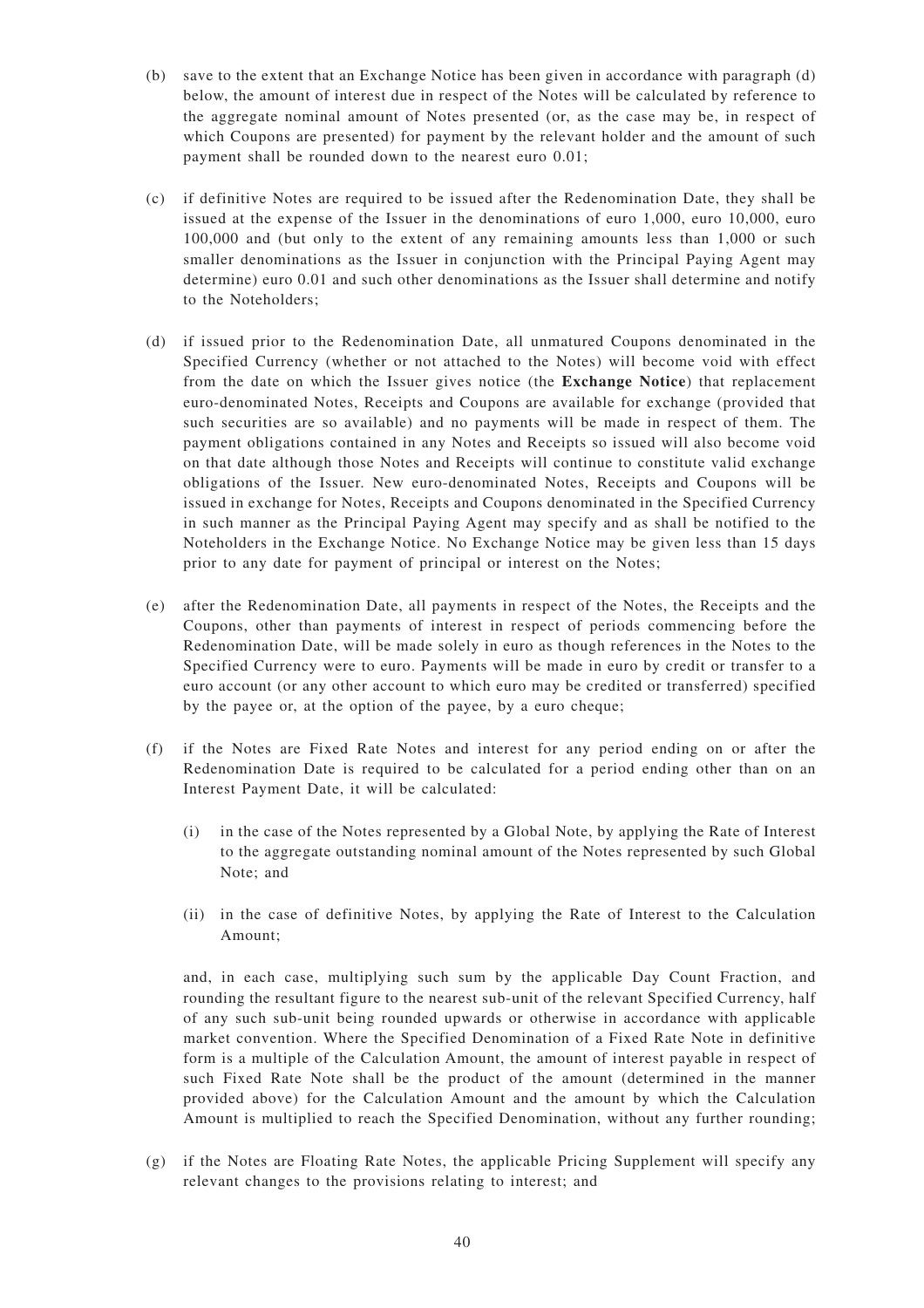(h) such other changes shall be made to these Conditions as the Issuer may decide, after consultation with the Trustee and the Principal Paying Agent, and as may be specified in the notice, to conform them to conventions then applicable to instruments denominated in euro.

### **5.2 Definitions**

In these Conditions, the following expressions have the following meanings:

**Established Rate** means the rate for the conversion of the Specified Currency (including compliance with rules relating to roundings in accordance with applicable European Union regulations) into euro established by the Council of the European Union pursuant to Article 123 of the Treaty;

**euro** and  $\epsilon$  means the currency introduced at the start of the third stage of European economic and monetary union pursuant to the Treaty;

**Redenomination Date** means (in the case of interest bearing Notes) any date for payment of interest under the Notes or (in the case of Zero Coupon Notes) any date, in each case specified by the Issuer in the notice given to the Noteholders pursuant to paragraph 5.1 (a) above and which falls on or after the date on which the country of the Specified Currency first participates in the third stage of European economic and monetary union; and

**Treaty** means the Treaty on the Functioning of the European Union.

#### **6. INTEREST**

### **6.1 Interest on Fixed Rate Notes**

Each Fixed Rate Note bears interest on its outstanding nominal amount (or, if it is a Partly Paid Note, the nominal amount paid up) from (and including) the Interest Commencement Date at the rate(s) per annum equal to the Rate(s) of Interest. Interest will be payable in arrear on the Interest Payment Date(s) in each year up to (and including) the Maturity Date.

If the Notes are in definitive form, except as provided in the applicable Pricing Supplement, the amount of interest payable on each Interest Payment Date in respect of the Fixed Interest Period ending on (but excluding) such date will amount to the Fixed Coupon Amount. Payments of interest on any Interest Payment Date will, if so specified in the applicable Pricing Supplement, amount to the Broken Amount so specified.

As used in these Conditions, **Fixed Interest Period** means the period from (and including) an Interest Payment Date (or the Interest Commencement Date) to (but excluding) the next (or first) Interest Payment Date.

Except in the case of Notes in definitive form where an applicable Fixed Coupon Amount or Broken Amount is specified in the applicable Pricing Supplement, interest is required to be calculated in respect of any period by applying the Rate of Interest to:

(A) in the case of Fixed Rate Notes which are represented by a Global Note, the aggregate outstanding nominal amount of the Fixed Rate Notes represented by such Global Note (or, if they are Partly Paid Notes, the aggregate amount paid up); or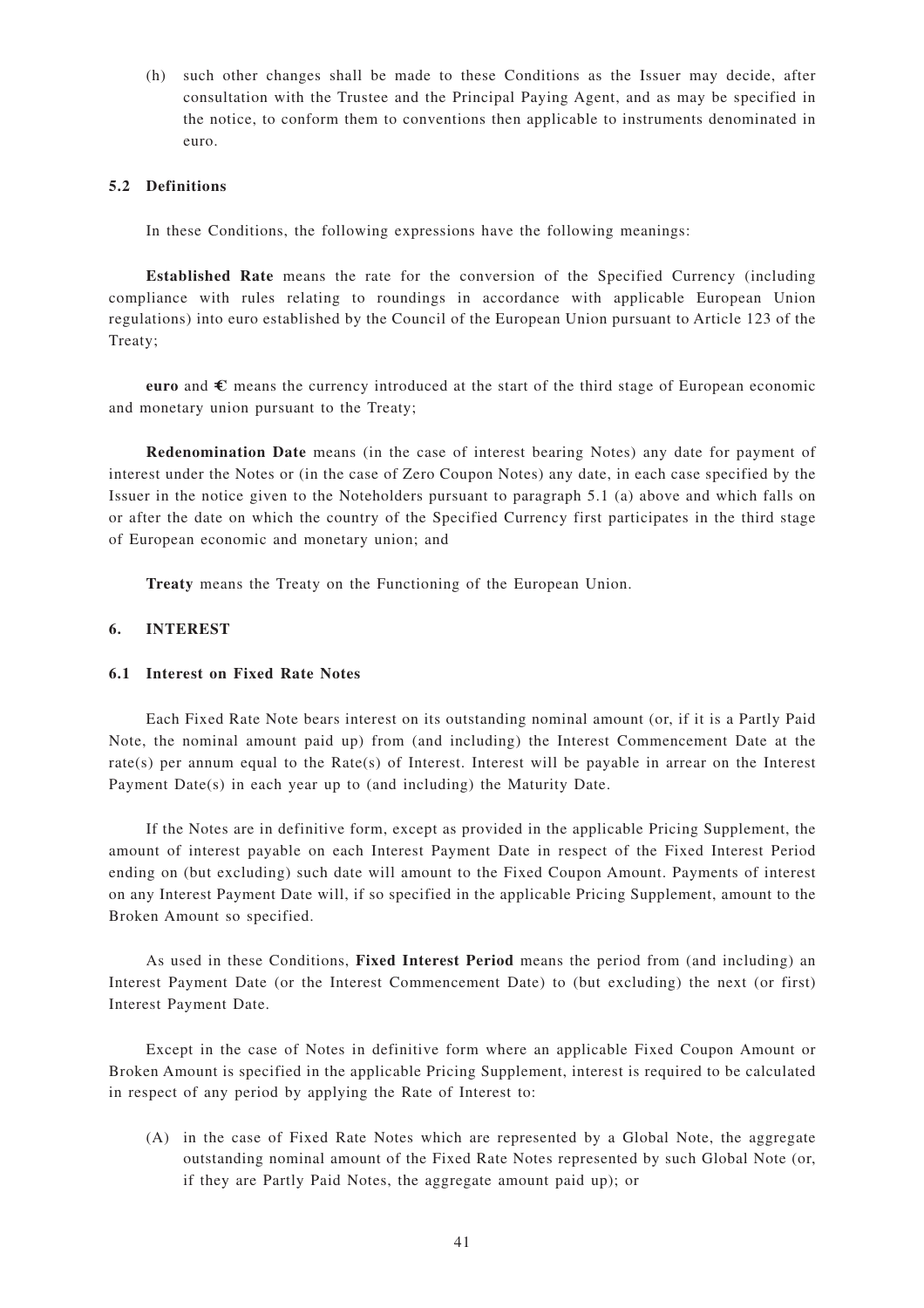(B) in the case of Fixed Rate Notes in definitive form, the Calculation Amount;

and, in each case, multiplying such sum by the applicable Day Count Fraction, and rounding the resultant figure to the nearest sub-unit of the relevant Specified Currency, half of any such sub-unit being rounded upwards or otherwise in accordance with applicable market convention. Where the Specified Denomination of a Fixed Rate Note in definitive form comprises more than one Calculation Amount, the amount of interest payable in respect of such Fixed Rate Note shall be the product of the amount (determined in the manner provided above) for the Calculation Amount and the amount by which the Calculation Amount is multiplied to reach the Specified Denomination, without any further rounding.

**Day Count Fraction** means, in respect of the calculation of an amount of interest in accordance with this Condition 6.1:

- (a) if **Actual/Actual (ICMA)** is specified in the applicable Pricing Supplement:
	- (i) in the case of Notes where the number of days in the relevant period from (and including) the most recent Interest Payment Date (or, if none, the Interest Commencement Date) to (but excluding) the relevant payment date (the **Accrual Period**) is equal to or shorter than the Determination Period during which the Accrual Period ends, the number of days in such Accrual Period divided by the product of (I) the number of days in such Determination Period and (II) the number of Determination Dates (as specified in the applicable Pricing Supplement) that would occur in one calendar year; or
	- (ii) in the case of Notes where the Accrual Period is longer than the Determination Period during which the Accrual Period ends, the sum of:
		- (A) the number of days in such Accrual Period falling in the Determination Period in which the Accrual Period begins divided by the product of (x) the number of days in such Determination Period and (y) the number of Determination Dates that would occur in one calendar year; and
		- (B) the number of days in such Accrual Period falling in the next Determination Period divided by the product of  $(x)$  the number of days in such Determination Period and (y) the number of Determination Dates that would occur in one calendar year; or
- (b) if **30/360** is specified in the applicable Pricing Supplement, the number of days in the period from (and including) the most recent Interest Payment Date (or, if none, the Interest Commencement Date) to (but excluding) the relevant payment date (such number of days being calculated on the basis of a year of 360 days with 12 30-day months) divided by 360.

In these Conditions:

**Determination Period** means each period from (and including) a Determination Date to (but excluding) the next Determination Date (including, where either the Interest Commencement Date or the final Interest Payment Date is not a Determination Date, the period commencing on the first Determination Date prior to, and ending on the first Determination Date falling after, such date); and

**sub-unit** means, with respect to any currency other than euro, the lowest amount of such currency that is available as legal tender in the country of such currency and, with respect to euro, one cent.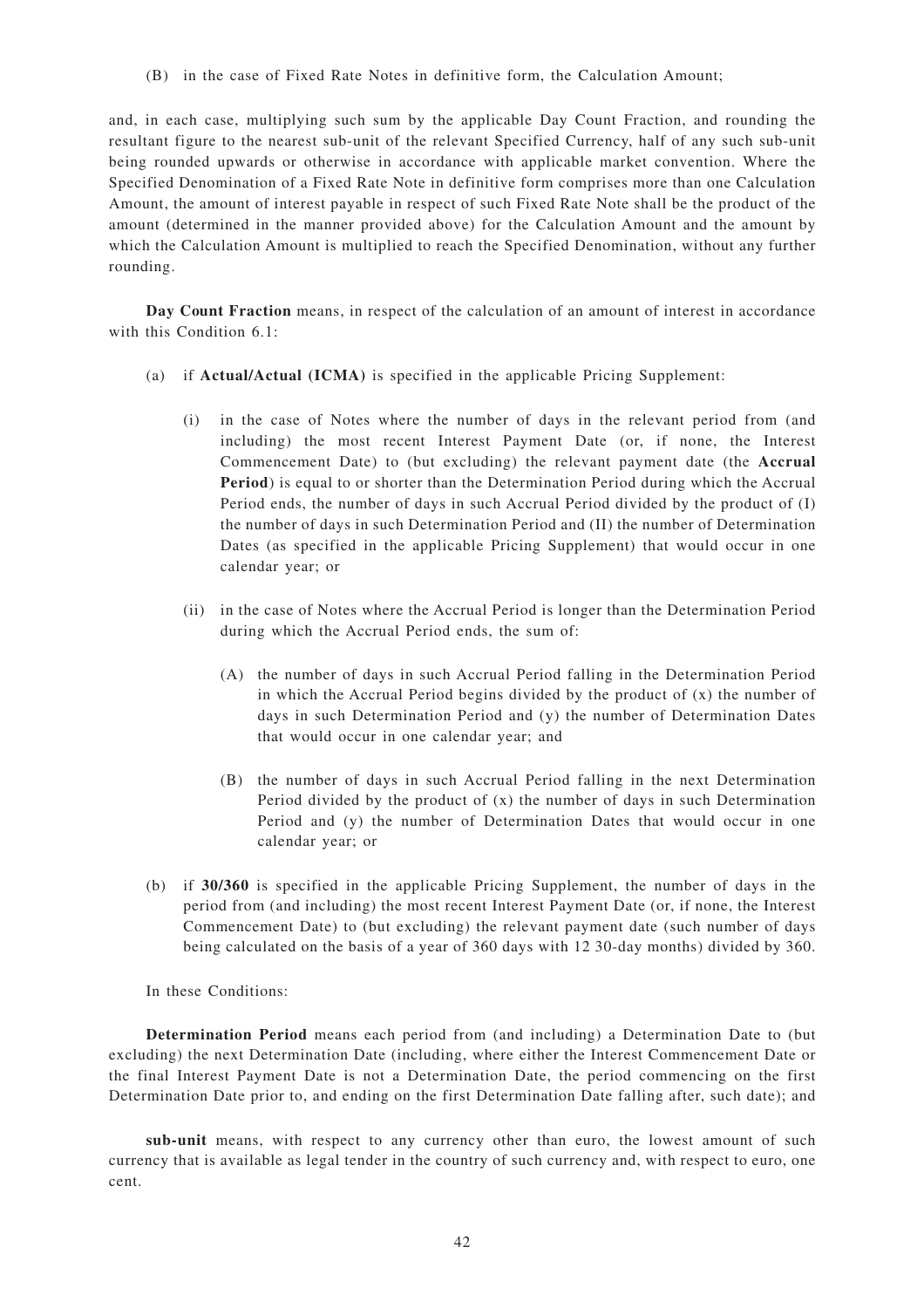### **6.2 Interest on Floating Rate Notes and Index Linked Interest Notes**

#### *(a) Interest Payment Dates*

Each Floating Rate Note and Index Linked Interest Note bears interest on its outstanding nominal amount (or, if it is a Partly Paid Note, the amount paid up) from (and including) the Interest Commencement Date and such interest will be payable in arrear on either:

- (i) the Specified Interest Payment Date(s) in each year specified in the applicable Pricing Supplement; or
- (ii) if no Specified Interest Payment Date(s) is/are specified in the applicable Pricing Supplement, each date (each such date, together with each Specified Interest Payment Date, an **Interest Payment Date**) which falls the number of months or other period specified as the Specified Period in the applicable Pricing Supplement after the preceding Interest Payment Date or, in the case of the first Interest Payment Date, after the Interest Commencement Date.

Such interest will be payable in respect of each Interest Period (which expression shall, in these Conditions, mean the period from (and including) an Interest Payment Date (or the Interest Commencement Date) to (but excluding) the next (or first) Interest Payment Date).

#### *(b) Rate of Interest*

The Rate of Interest payable from time to time in respect of Floating Rate Notes and Index Linked Interest Notes will be determined in the manner specified in the applicable Pricing Supplement.

#### *(i) ISDA Determination for Floating Rate Notes*

Where ISDA Determination is specified in the applicable Pricing Supplement as the manner in which the Rate of Interest is to be determined, the Rate of Interest for each Interest Period will be the relevant ISDA Rate plus or minus (as indicated in the applicable Pricing Supplement) the Margin (if any). For the purposes of this sub-paragraph (i), **ISDA Rate** for an Interest Period means a rate equal to the Floating Rate that would be determined by the Principal Paying Agent under an interest rate swap transaction if the Principal Paying Agent were acting as Calculation Agent for that swap transaction under the terms of an agreement incorporating the 2006 ISDA Definitions, as published by the International Swaps and Derivatives Association, Inc. and as amended and updated as at the Issue Date of the first Tranche of the Notes (the **ISDA Definitions**) and under which:

- (A) the Floating Rate Option is as specified in the applicable Pricing Supplement;
- (B) the Designated Maturity is a period specified in the applicable Pricing Supplement; and
- (C) the relevant Reset Date is either (a) if the applicable Floating Rate Option is based on the London interbank offered rate (**LIBOR**) or on the Euro-zone interbank offered rate (**EURIBOR**), the first day of that Interest Period or (b) in any other case, as specified in the applicable Pricing Supplement.

For the purposes of this sub-paragraph (i), **Floating Rate**, **Calculation Agent**, **Floating Rate Option**, **Designated Maturity** and **Reset Date** have the meanings given to those terms in the ISDA Definitions.

Unless otherwise stated in the applicable Pricing Supplement the Minimum Rate of Interest shall be deemed to be zero.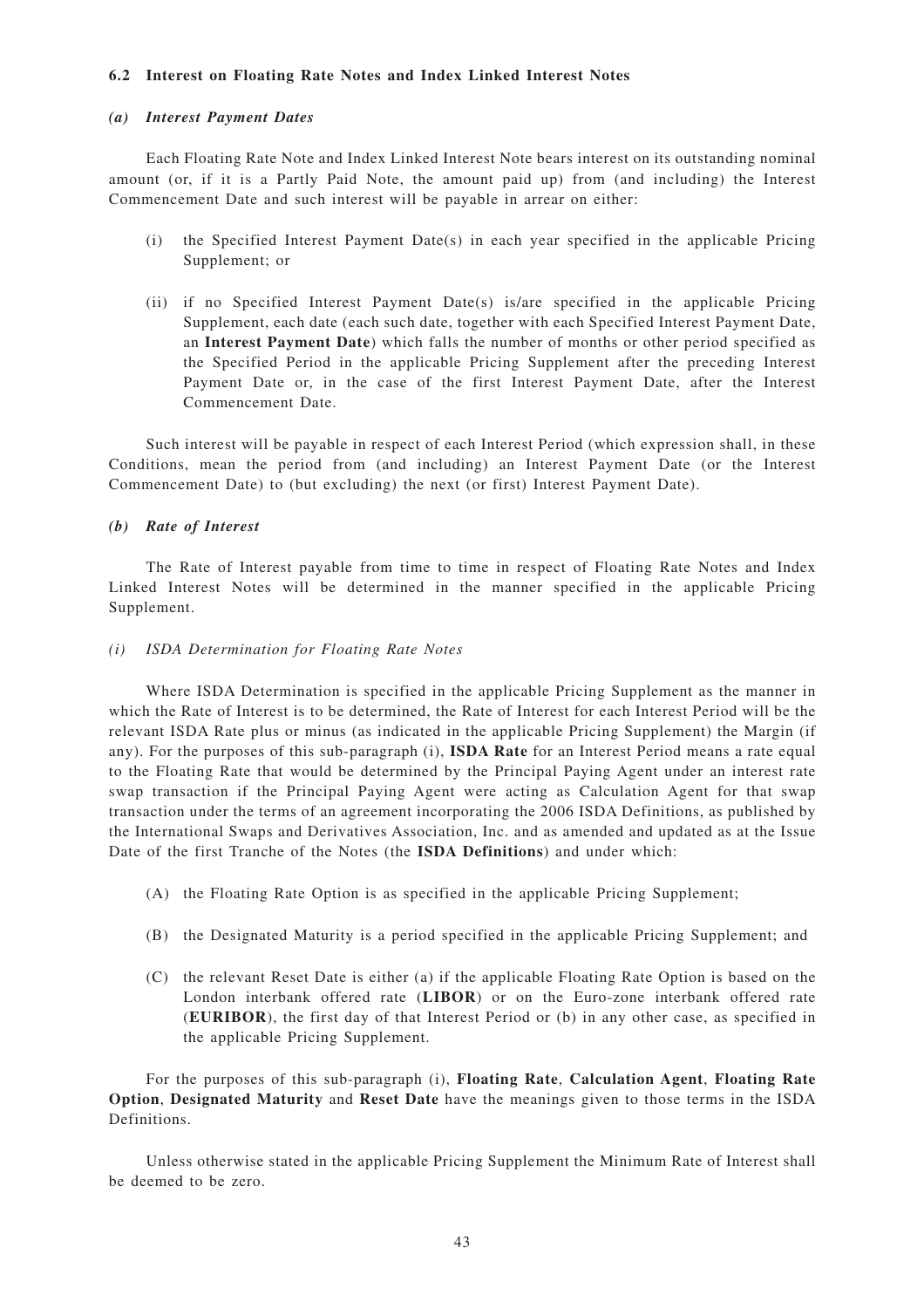#### *(ii) Screen Rate Determination for Floating Rate Notes*

Where Screen Rate Determination is specified in the applicable Pricing Supplement as the manner in which the Rate of Interest is to be determined, the Rate of Interest for each Interest Period will, subject as provided below, be either:

- (A) the offered quotation; or
- (B) the arithmetic mean (rounded if necessary to the fifth decimal place, with 0.000005 being rounded upwards) of the offered quotations,

(expressed as a percentage rate per annum) for the Reference Rate which appears or appear, as the case may be, on the Relevant Screen Page as at 11.00 a.m. (London time, in the case of LIBOR, or Brussels time, in the case of EURIBOR) on the Interest Determination Date in question plus or minus (as indicated in the applicable Pricing Supplement) the Margin (if any), all as determined by the Principal Paying Agent. If five or more of such offered quotations are available on the Relevant Screen Page, the highest (or, if there is more than one such highest quotation, one only of such quotations) and the lowest (or, if there is more than one such lowest quotation, one only of such quotations) shall be disregarded by the Principal Paying Agent for the purpose of determining the arithmetic mean (rounded as provided above) of such offered quotations.

The Agency Agreement contains provisions for determining the Rate of Interest in the event that the Relevant Screen Page is not available or if, in the case of (A) above, no such offered quotation appears or, in the case of (B) above, fewer than three such offered quotations appear, in each case as at the time specified in the preceding paragraph.

If the Reference Rate from time to time in respect of Floating Rate Notes is specified in the applicable Pricing Supplement as being other than LIBOR or EURIBOR, the Rate of Interest in respect of such Notes will be determined as provided in the applicable Pricing Supplement.

#### *(c) Minimum and/or Maximum Rate of Interest*

If the applicable Pricing Supplement specifies a Minimum Rate of Interest for any Interest Period, then, in the event that the Rate of Interest in respect of such Interest Period determined in accordance with the provisions of paragraph (b) above is less than such Minimum Rate of Interest, the Rate of Interest for such Interest Period shall be such Minimum Rate of Interest.

If the applicable Pricing Supplement specifies a Maximum Rate of Interest for any Interest Period, then, in the event that the Rate of Interest in respect of such Interest Period determined in accordance with the provisions of paragraph (b) above is greater than such Maximum Rate of Interest, the Rate of Interest for such Interest Period shall be such Maximum Rate of Interest.

#### *(d) Determination of Rate of Interest and Calculation of Interest Amounts*

The Principal Paying Agent, in the case of Floating Rate Notes, and the Calculation Agent, in the case of Index Linked Interest Notes, will at or as soon as practicable after each time at which the Rate of Interest is to be determined, determine the Rate of Interest for the relevant Interest Period. In the case of Index Linked Interest Notes, the Calculation Agent will notify the Principal Paying Agent of the Rate of Interest for the relevant Interest Period as soon as practicable after calculating the same. If required to be calculated by it, the Principal Paying Agent or, as the case may be, the Calculation Agent shall cause the Final Redemption Amount, Early Redemption Amount, Optional Redemption Amount or any Instalment Amount to be notified to the Trustee, the Issuer, each of the Paying Agents, the Noteholders and, if the Notes are listed on a stock exchange and the rules of such stock exchange or other relevant authority so require, such stock exchange or other relevant authority as soon as practicable after calculating the same.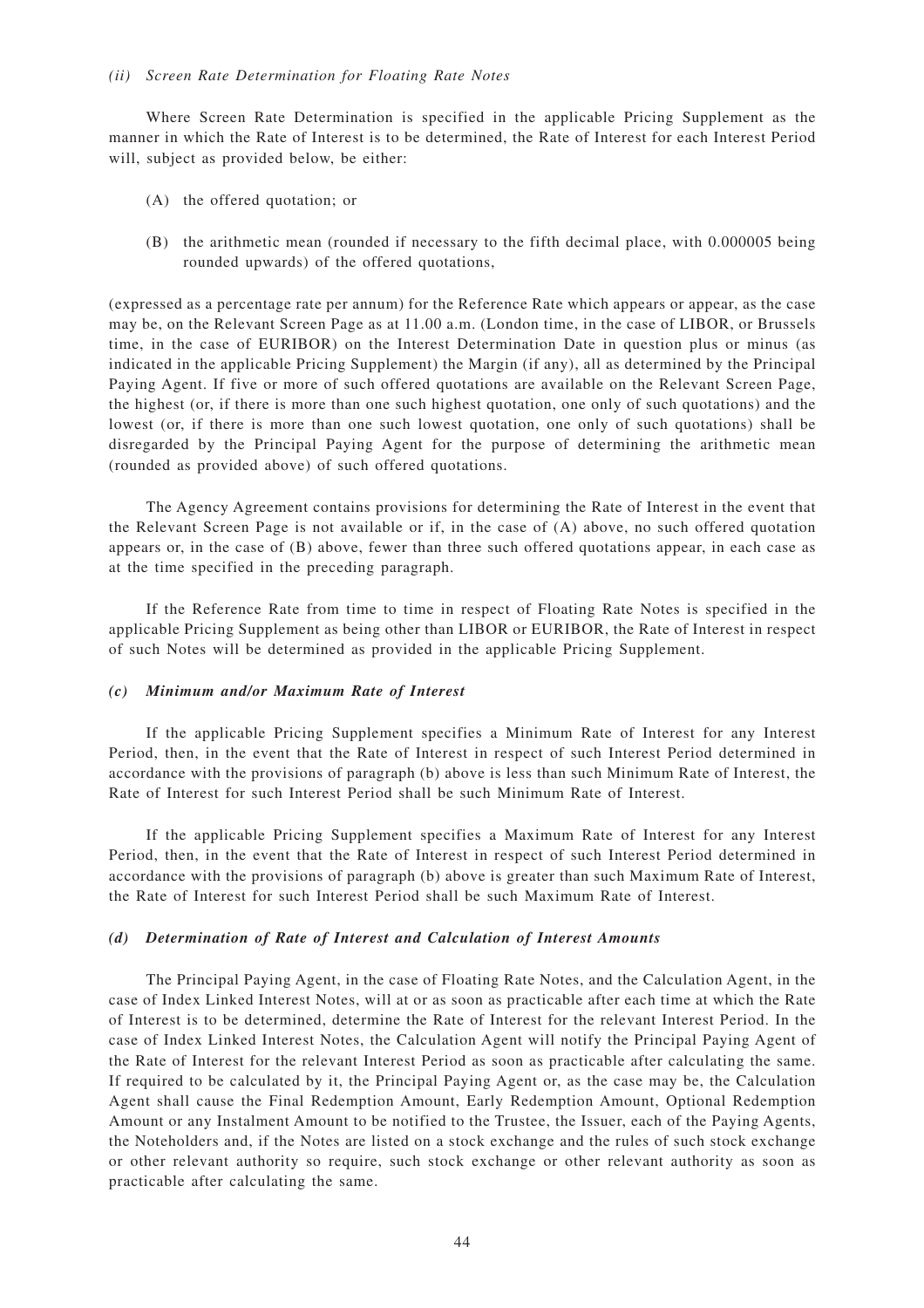The Principal Paying Agent will calculate the amount of interest (the **Interest Am ount**) payable on the Floating Rate Notes or Index Linked Interest Notes for the relevant Interest Period by applying the Rate of Interest to:

- (A) in the case of Floating Rate Notes or Index Linked Interest Notes which are represented by a Global Note, the aggregate outstanding nominal amount of the Notes represented by such Global Note (or, if they are Partly Paid Notes, the aggregate amount paid up); or
- (B) in the case of Floating Rate Notes or Index Linked Interest Notes in definitive form, the Calculation Amount;

and, in each case, multiplying such sum by the applicable Day Count Fraction, and rounding the resultant figure to the nearest sub-unit of the relevant Specified Currency, half of any such sub-unit being rounded upwards or otherwise in accordance with applicable market convention. Where the Specified Denomination of a Floating Rate Note or an Index Linked Interest Note in definitive form comprises more than one Calculation Amount, the Interest Amount payable in respect of such Note shall be the product of the amount (determined in the manner provided above) for the Calculation Amount and the amount by which the Calculation Amount is multiplied to reach the Specified Denomination, without any further rounding.

**Day Count Fraction** means, in respect of the calculation of an amount of interest in accordance with this Condition 6.2:

- (i) if **Actual/Actual (ISDA)** or **Actual/Actual** is specified in the applicable Pricing Supplement, the actual number of days in the Interest Period divided by 365 (or, if any portion of that Interest Period falls in a leap year, the sum of (I) the actual number of days in that portion of the Interest Period falling in a leap year divided by 366 and (II) the actual number of days in that portion of the Interest Period falling in a non-leap year divided by 365);
- (ii) if **Actual/365 (Fixed)** is specified in the applicable Pricing Supplement, the actual number of days in the Interest Period divided by 365;
- (iii) if **Actual/365 (Sterling)** is specified in the applicable Pricing Supplement, the actual number of days in the Interest Period divided by 365 or, in the case of an Interest Payment Date falling in a leap year, 366;
- (iv) if **Actual/360** is specified in the applicable Pricing Supplement, the actual number of days in the Interest Period divided by 360;
- (v) if **30/360**, **360/360** or **Bond Basis** is specified in the applicable Pricing Supplement, the number of days in the Interest Period divided by 360, calculated on a formula basis as follows:

Day Count Fraction =  $[360 \times (Y_2 - Y_1)] + [30 \times (M_2 - M_1)] + (D_2 - D_1)$ 360

where:

- **Y1** is the year, expressed as a number, in which the first day of the Interest Period falls;
- **Y2** is the year, expressed as a number, in which the day immediately following the last day of the Interest Period falls;
- **M1** is the calendar month, expressed as a number, in which the first day of the Interest Period falls;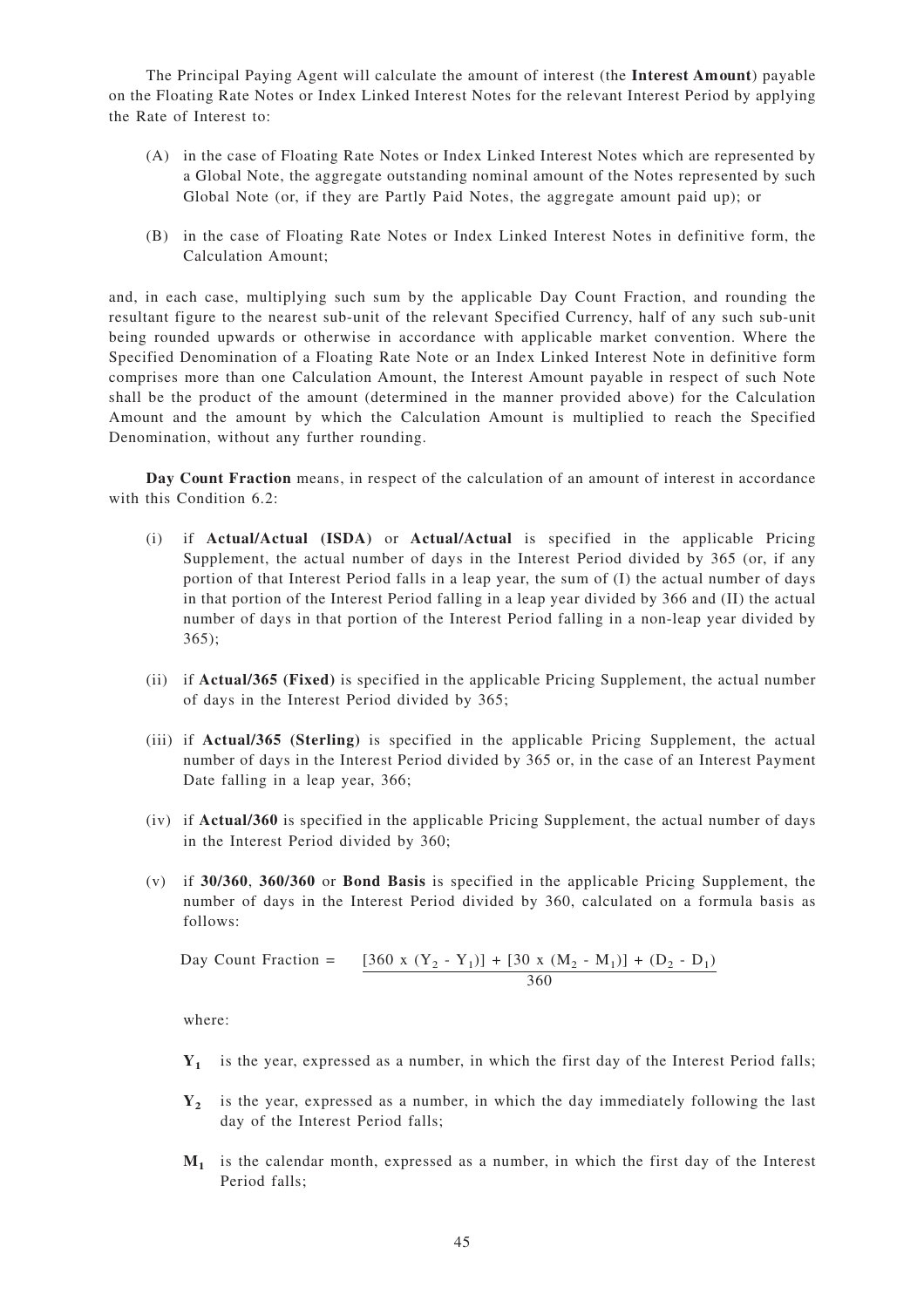- **M2** is the calendar month, expressed as a number, in which the day immediately following the last day of the Interest Period falls;
- **D1** is the first calendar day, expressed as a number, of the Interest Period, unless such number is 31, in which case  $D_1$  will be 30; and
- **D2** is the calendar day, expressed as a number, immediately following the last day included in the Interest Period, unless such number would be 31 and  $D_1$  is greater than 29, in which case  $D_2$  will be 30;
- (vi) if **30E/360** or **Eurobond Basis** is specified in the applicable Pricing Supplement, the number of days in the Interest Period divided by 360, calculated on a formula basis as follows:

Day Count Fraction =  $[360 \times (Y_2 - Y_1)] + [30 \times (M_2 - M_1)] + (D_2 - D_1)$ 360

where:

- **Y1** is the year, expressed as a number, in which the first day of the Interest Period falls;
- **Y2** is the year, expressed as a number, in which the day immediately following the last day of the Interest Period falls;
- **M1** is the calendar month, expressed as a number, in which the first day of the Interest Period falls;
- **M2** is the calendar month, expressed as a number, in which the day immediately following the last day of the Interest Period falls;
- **D1** is the first calendar day, expressed as a number, of the Interest Period, unless such number would be 31, in which case  $D_1$  will be 30; and
- **D2** is the calendar day, expressed as a number, immediately following the last day included in the Interest Period, unless such number would be 31, in which case  $D_2$  will be 30; and
- (vii) if **30E/360 (ISDA)** is specified in the applicable Pricing Supplement, the number of days in the Interest Period divided by 360, calculated on a formula basis as follows:

Day Count Fraction = 
$$
\frac{[360 \times (Y_2 - Y_1)] + [30 \times (M_2 - M_1)] + (D_2 - D_1)}{360}
$$

where:

- **Y1** is the year, expressed as a number, in which the first day of the Interest Period falls;
- **Y2** is the year, expressed as a number, in which the day immediately following the last day of the Interest Period falls;
- **M1** is the calendar month, expressed as a number, in which the first day of the Interest Period falls;
- **M2** is the calendar month, expressed as a number, in which the day immediately following the last day of the Interest Period falls;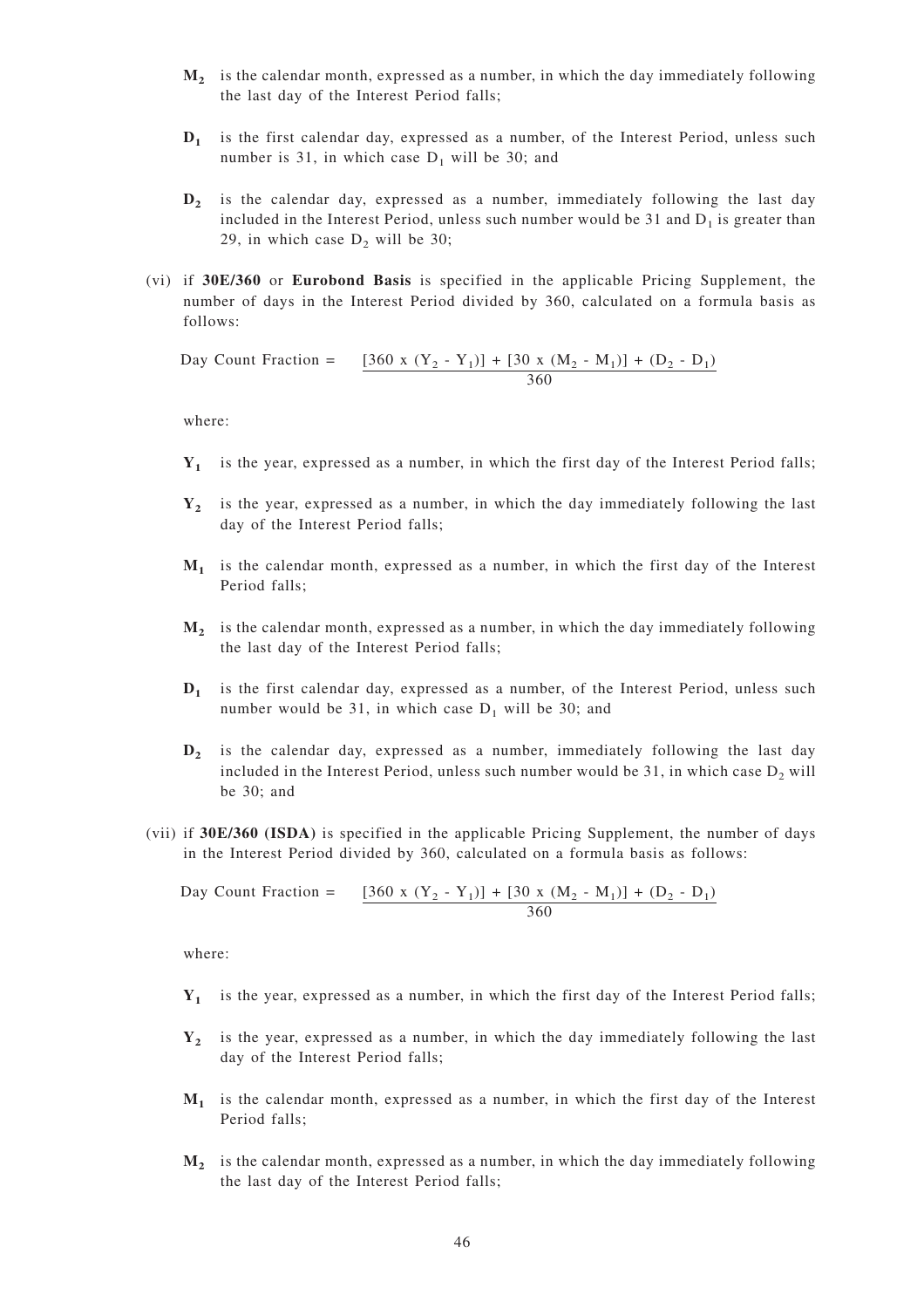- **D1** is the first calendar day, expressed as a number, of the Interest Period, unless (i) that day is the last day of February or (ii) such number would be 31, in which case  $D_1$  will be 30; and
- **D2** is the calendar day, expressed as a number, immediately following the last day included in the Interest Period, unless (i) that day is the last day of February but not the Maturity Date or (ii) such number would be 31, in which case  $D_2$  will be 30.

#### *(e) Notification of Rate of Interest and Interest Amounts*

The Principal Paying Agent will cause the Rate of Interest and each Interest Amount for each Interest Period and the relevant Interest Payment Date to be notified to the Issuer, the Trustee and any stock exchange on which the relevant Floating Rate Notes or Index Linked Interest Notes are for the time being listed and notice thereof to be published in accordance with Condition 15 as soon as possible after their determination but in no event later than the fourth London Business Day thereafter. Each Interest Amount and Interest Payment Date so notified may subsequently be amended (or appropriate alternative arrangements made by way of adjustment) without prior notice in the event of an extension or shortening of the Interest Period. Any such amendment will be promptly notified to each stock exchange on which the relevant Floating Rate Notes or Index Linked Interest Notes are for the time being listed and to the Noteholders in accordance with Condition 15. For the purposes of this paragraph, the expression **London Business Day** means a day (other than a Saturday or a Sunday) on which banks and foreign exchange markets are open for business in London.

#### *(f) Determination or Calculation by Trustee*

If for any reason at any relevant time the Principal Paying Agent or, as the case may be, the Calculation Agent defaults in its obligation to determine the Rate of Interest or the Principal Paying Agent defaults in its obligation to calculate any Interest Amount in accordance with sub-paragraph  $(b)(i)$  or subparagraph  $(b)(ii)$  above or as otherwise specified in the applicable Pricing Supplement, as the case may be, and in each case in accordance with paragraph (d) above, the Trustee shall determine the Rate of Interest at such rate as, in its absolute discretion (having such regard as it shall think fit to the foregoing provisions of this Condition, but subject always to any Minimum Rate of Interest or Maximum Rate of Interest specified in the applicable Pricing Supplement), it shall deem fair and reasonable in all the circumstances or, as the case may be, the Trustee shall calculate the Interest Amount(s) in such manner as it shall deem fair and reasonable in all the circumstances and each such determination or calculation shall be deemed to have been made by the Principal Paying Agent or the Calculation Agent, as applicable.

#### *(g) Certificates to be Final*

All certificates, communications, opinions, determinations, calculations, quotations and decisions given, expressed, made or obtained for the purposes of the provisions of this Condition 6, whether by the Principal Paying Agent or, if applicable, the Calculation Agent or the Trustee, shall (in the absence of wilful default, bad faith manifest error or proven error) be binding on the Issuer, the Trustee, the Principal Paying Agent, the Registrar, the Calculation Agent (if applicable), the other Paying Agents and all Noteholders, Receiptholders and Couponholders and (in the absence as aforesaid) no liability to the Issuer, the Noteholders, the Receiptholders or the Couponholders shall attach to the Principal Paying Agent or, if applicable, the Calculation Agent or the Trustee in connection with the exercise or non-exercise by it of its powers, duties and discretions pursuant to such provisions.

#### **6.3 Interest on Dual Currency Interest Notes**

The rate or amount of interest payable in respect of Dual Currency Interest Notes shall be determined in the manner specified in the applicable Pricing Supplement.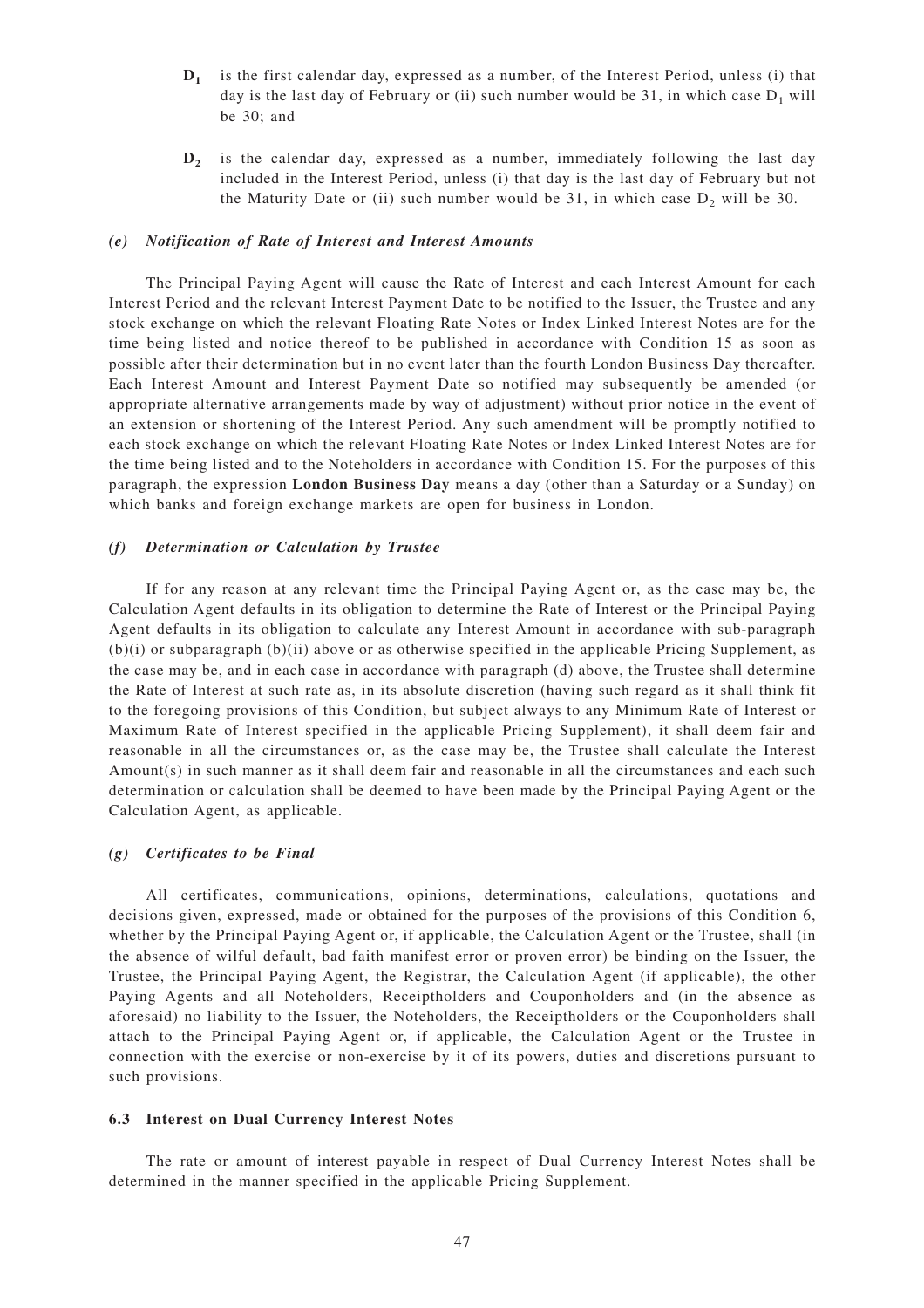## **6.4 Interest on Partly Paid Notes**

In the case of Partly Paid Notes (other than Partly Paid Notes which are Zero Coupon Notes), interest will accrue as aforesaid on the paid-up nominal amount of such Notes and otherwise as specified in the applicable Pricing Supplement.

### **6.5 Accrual of Interest**

Each Note (or in the case of the redemption of part only of a Note, that part only of such Note) will cease to bear interest (if any) from the date for its redemption unless, upon due presentation thereof, payment of principal is improperly withheld or refused. In such event, interest will continue to accrue until whichever is the earlier of:

- (a) the date on which all amounts due in respect of such Note have been paid; and
- (b) as provided in the Trust Deed.

#### **6.6 Definitions**

In these Conditions, if a Business Day Convention is specified in the applicable Pricing Supplement and  $(x)$  if there is no numerically corresponding day on the calendar month in which an Interest Payment Date should occur or (y) if any Interest Payment Date would otherwise fall on a day which is not a Business Day, then, if the Business Day Convention specified is:

- (A) in any case where Specified Periods are specified in accordance with Condition  $6.2(a)(ii)$ above, the Floating Rate Convention, such Interest Payment Date (a) in the case of  $(x)$ above, shall be the last day that is a Business Day in the relevant month and the provisions of (ii) below shall apply *mutatis mutandis* or (b) in the case of (y) above, shall be postponed to the next day which is a Business Day unless it would thereby fall into the next calendar month, in which event (i) such Interest Payment Date shall be brought forward to the immediately preceding Business Day and (ii) each subsequent Interest Payment Date shall be the last Business Day in the month which falls the Specified Period after the preceding applicable Interest Payment Date occurred; or
- (B) the Following Business Day Convention, such Interest Payment Date shall be postponed to the next day which is a Business Day; or
- (C) the Modified Following Business Day Convention, such Interest Payment Date shall be postponed to the next day which is a Business Day unless it would thereby fall into the next calendar month, in which event such Interest Payment Date shall be brought forward to the immediately preceding Business Day; or
- (D) the Preceding Business Day Convention, such Interest Payment Date shall be brought forward to the immediately preceding Business Day.

In these Conditions, **Business Day** means a day which is both:

- (a) a day on which commercial banks and foreign exchange markets settle payments and are open for general business (including dealing in foreign exchange and foreign currency deposits) in London and each Additional Business Centre specified in the applicable Pricing Supplement; and
- (b) either (i) in relation to any sum payable in a Specified Currency other than euro, a day on which commercial banks and foreign exchange markets settle payments and are open for general business (including dealing in foreign exchange and foreign currency deposits) in the principal financial centre of the country of the relevant Specified Currency (if other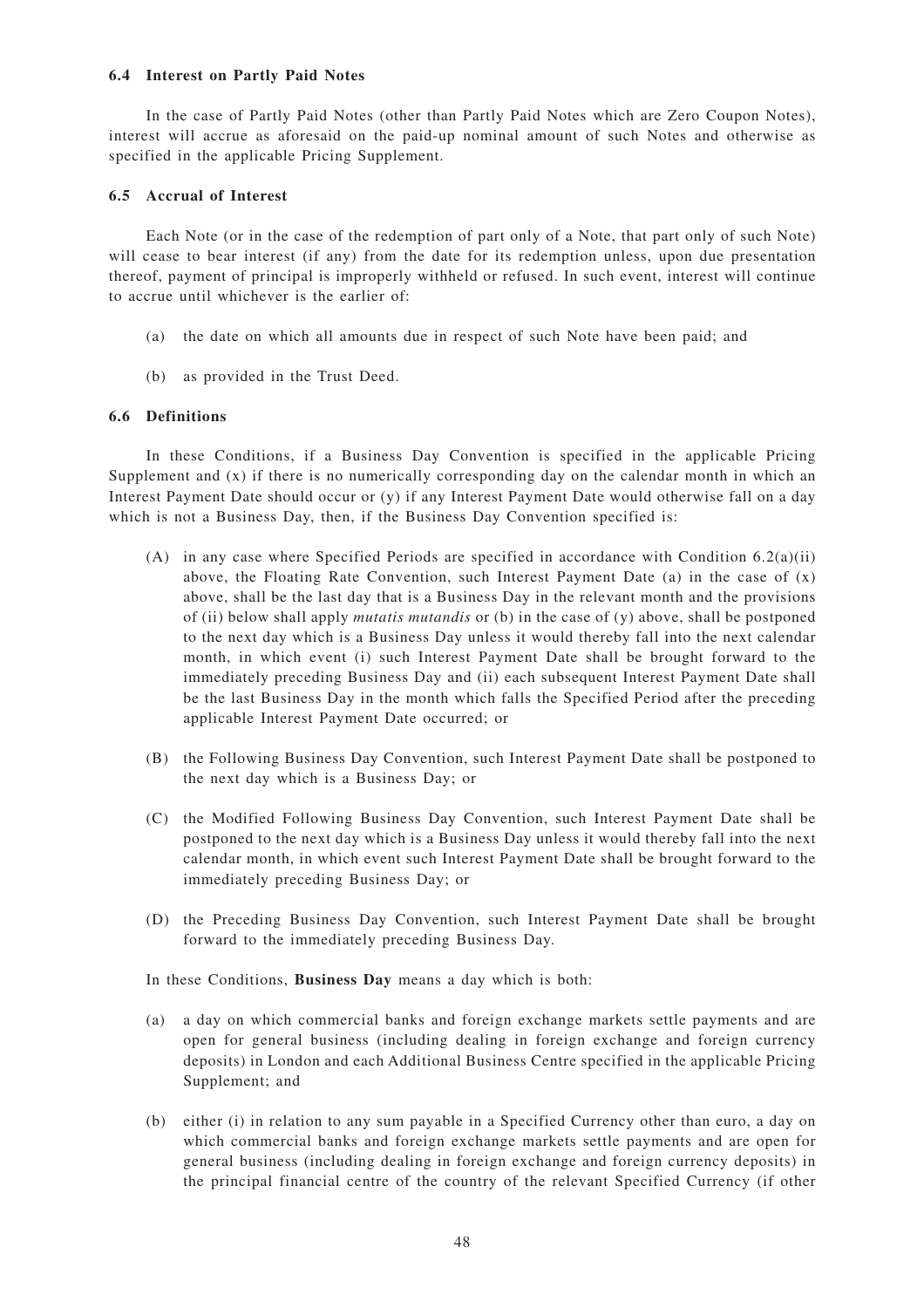than London and each Additional Business Centre and which, if the Specified Currency is Australian dollars or New Zealand dollars, shall be Sydney and Auckland, respectively) or (ii) in relation to any sum payable in euro, a day on which the Trans-European Automated Real-Time Gross Settlement Express Transfer (TARGET2) System or any successor system (the **TARGET2 System**) is open.

# **7. PAYMENTS**

## **7.1 Method of Payment**

Subject as provided below:

- (a) payments in a Specified Currency other than euro will be made by credit or transfer to an account in the relevant Specified Currency maintained by the payee with, or, at the option of the payee, by a cheque in such Specified Currency drawn on, a bank in the principal financial centre of the country of such Specified Currency (which, if the Specified Currency is Australian dollars or New Zealand dollars, shall be Sydney and Auckland, respectively); and
- (b) payments in euro will be made by credit or transfer to a euro account (or any other account to which euro may be credited or transferred) specified by the payee or, at the option of the payee, by a euro cheque.

Payments will be subject in all cases to any fiscal or other laws and regulations applicable thereto in the place of payment, but without prejudice to the provisions of Condition 9.

## **7.2 Presentation of Bearer Notes, Receipts and Coupons**

Payments of principal in respect of Definitive Bearer Notes will (subject as provided below) be made in the manner provided in Condition 6.1 above only against presentation and surrender (or, in the case of part payment of any sum due, endorsement) of Definitive Bearer Notes, and payments of interest in respect of Definitive Bearer Notes will (subject as provided below) be made as aforesaid only against presentation and surrender (or, in the case of part payment of any sum due, endorsement) of Coupons, in each case at the specified office of any Paying Agent outside the United States (which expression, as used herein, means the United States of America (including the States and the District of Columbia, its territories, its possessions and other areas subject to its jurisdiction)).

Payments of instalments of principals (if any) in respect of Definitive Bearer Notes, other than the final instalment, will (subject as provided below) be made in the manner provided in Condition 6.1 above against presentation and surrender (or, in the case of part payment of any sum due, endorsement) of the relevant Receipt in accordance with the preceding paragraph. Payment of the final instalment will be made in the manner provided in Condition 6.1 above only against presentation and surrender (or, in the case of part payment of any sum due, endorsement) of the relevant Bearer Note in accordance with the preceding paragraph. Each Receipt must be presented for payment of the relevant instalment together with the Definitive Bearer Note to which it appertains. Receipts presented without the Definitive Bearer Note to which they appertain do not constitute valid obligations of the Issuer. Upon the date on which any Definitive Bearer Note becomes due and repayable, unmatured Receipts (if any) relating thereto (whether or not attached) shall become void and no payment shall be made in respect thereof.

Fixed Rate Notes in definitive bearer form (other than Dual Currency Notes, Index Linked Notes or Long Maturity Notes (as defined below)) should be presented for payment together with all unmatured Coupons appertaining thereto (which expression shall for this purpose include Coupons falling to be issued on exchange of matured Talons), failing which the amount of any missing unmatured Coupon (or, in the case of payment not being made in full, the same proportion of the amount of such missing unmatured Coupon as the sum so paid bears to the sum due) will be deducted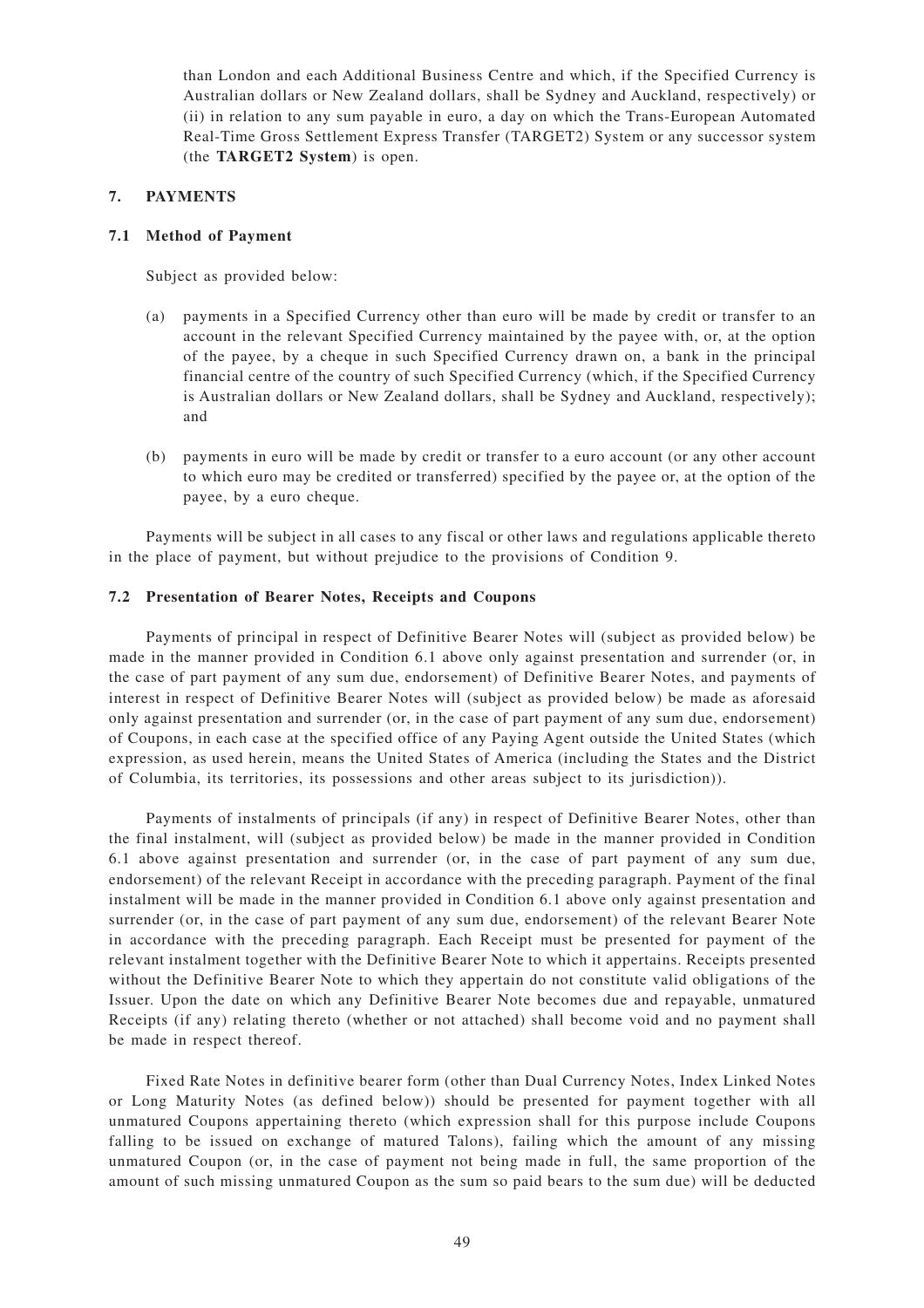from the sum due for payment. Each amount of principal so deducted will be paid in the manner mentioned above against surrender of the relative missing Coupon at any time before the expiry of 10 years after the Relevant Date (as defined in Condition 9) in respect of such principal (whether or not such Coupon would otherwise have become void under Condition 10) or, if later, five years from the date on which such Coupon would otherwise have become due, but in no event thereafter.

Upon any Fixed Rate Note in definitive bearer form becoming due and repayable prior to its Maturity Date, all unmatured Talons (if any) appertaining thereto will become void and no further Coupons will be issued in respect thereof.

Upon the date on which any Floating Rate Note, Dual Currency Note, Index Linked Note or Long Maturity Note in definitive form becomes due and repayable, unmatured Coupons and Talons (if any) relating thereto (whether or not attached) shall become void and no payment or, as the case may be, exchange for further Coupons shall be made in respect thereof. A **Long Maturity Note** is a Fixed Rate Note (other than a Fixed Rate Note which on issue had a Talon attached) whose nominal amount on issue is less than the aggregate interest payable thereon provided that such Note shall cease to be a Long Maturity Note on the Interest Payment Date on which the aggregate amount of interest remaining to be paid after that date is less than the nominal amount of such Note.

If the due date for redemption of any Definitive Bearer Note is not an Interest Payment Date, interest (if any) accrued in respect of such Note from (and including) the preceding Interest Payment Date or, as the case may be, the Interest Commencement Date shall be payable only against surrender of the relevant Definitive Bearer Note.

## **7.3 Payments in respect of Bearer Global Notes**

Payments of principal and interest (if any) in respect of Bearer Notes represented by any Bearer Global Note will (subject as provided below) be made in the manner specified above in relation to Definitive Bearer Notes and otherwise in the manner specified in the relevant Bearer Global Note against presentation or surrender of such Bearer Global Note at the specified office of any Paying Agent outside the United States. A record of each payment made against presentation or surrender of any Bearer Global Note, distinguishing between any payment of principal and any payment of interest, will be made on such Bearer Global Note by the Paying Agent to which it was presented and such record shall be *prima facie* evidence that the payment in question has been made.

## **7.4 Payments in respect of Registered Notes**

Payments of principal (other than instalments of principal prior to the final instalment) in respect of each Registered Note (whether or not in global form) will be made against presentation and surrender (or, in the case of part payment of any sum due, endorsement) of the Registered Note at the specified office of the Registrar or any of the Paying Agents. Such payments will be made by transfer to the Designated Account (as defined below) of the holder (or the first named of joint holders) of the Registered Note appearing in the register of holders of the Registered Notes maintained by the Registrar (the **Register**) (i) where in global form, at the close of the business day (being for this purpose a day on which Euroclear and Clearstream, Luxembourg are open for business) before the relevant due date, and (ii) where in definitive form, at the close of business on the third business day (being for this purpose a day on which banks are open for business in the city where the specified office of the Registrar is located) before the relevant due date. Notwithstanding the previous sentence, if (i) a holder does not have a Designated Account or (ii) the principal amount of the Notes held by a holder is less than U.S.\$250,000 (or its approximate equivalent in any other Specified Currency), payment will instead be made by a cheque in the Specified Currency drawn on a Designated Bank (as defined below). For these purposes, **Designated Account** means the account (which, in the case of a payment in Japanese yen to a non resident of Japan, shall be a non resident account) maintained by a holder with a Designated Bank and identified as such in the Register and **Designated Bank** means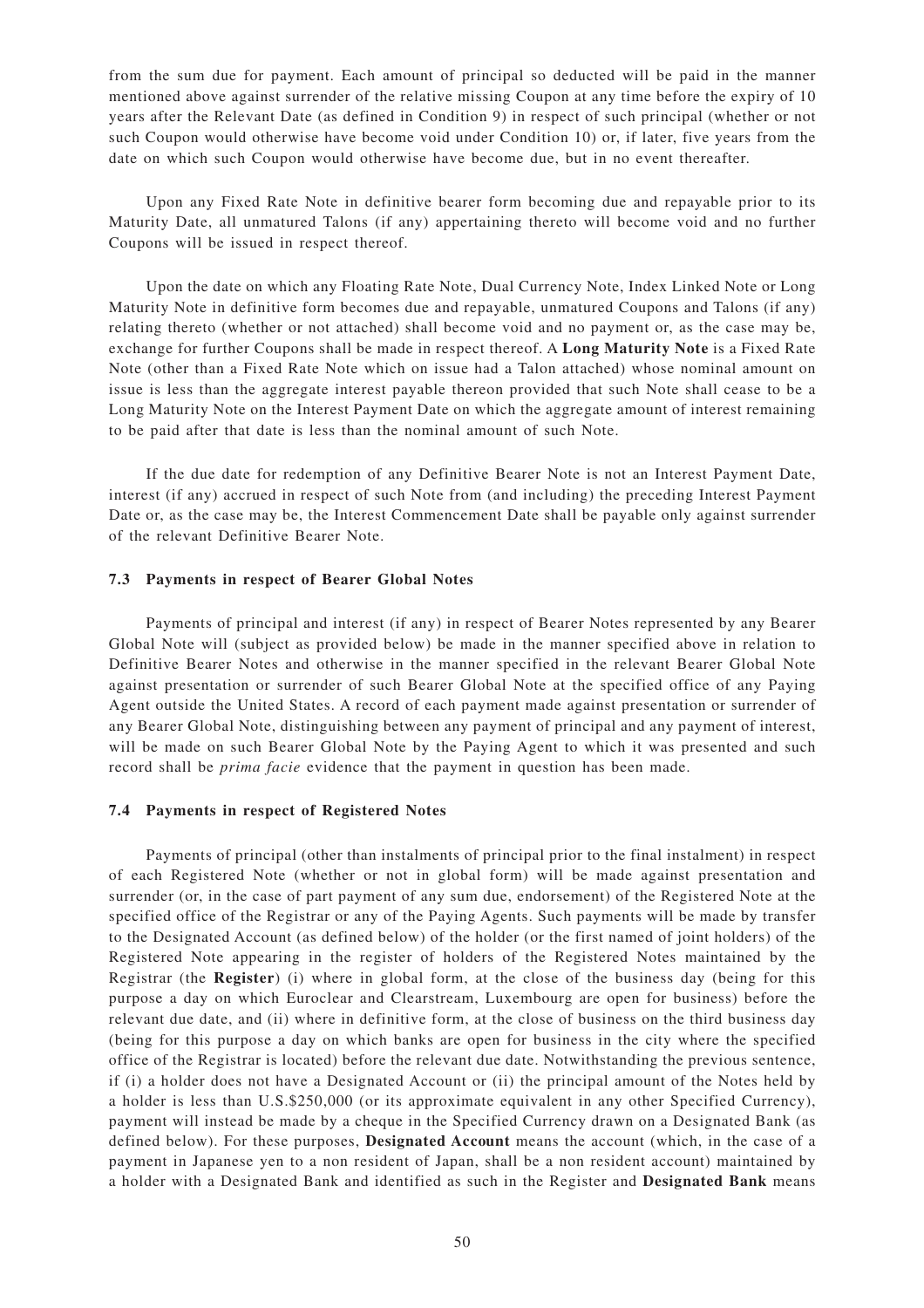(in the case of payment in a Specified Currency other than euro) a bank in the principal financial centre of the country of such Specified Currency (which, if the Specified Currency is Australian dollars or New Zealand dollars, shall be Sydney and Auckland, respectively) and (in the case of a payment in euro) any bank which processes payments in euro.

Payments of interest and payments of instalments of principal (other than the final instalment) in respect of each Registered Note (whether or not in global form) will be made by a cheque in the Specified Currency drawn on a Designated Bank and mailed by uninsured mail on the Business Day in the city where the specified office of the Registrar is located immediately preceding the relevant due date to the holder (or the first named of joint holders) of the Registered Note appearing in the Register (i) where in global form, at the close of the business day (being for this purpose a day on which Euroclear and Clearstream, Luxembourg are open for business) before the relevant due date, and (ii) where in definitive form, at the close of business on the fifteenth day (whether or not such fifteenth day is a Business Day) before the relevant due date (the **Record Date**) at his address shown in the Register on the Record Date and at his risk. Upon application of the holder to the specified office of the Registrar not less than three business days in the city where the specified office of the Registrar is located before the due date for any payment of interest in respect of a Registered Note, the payment may be made by transfer on the due date in the manner provided in the preceding paragraph. Any such application for transfer shall be deemed to relate to all future payments of interest (other than interest due on redemption) and instalments of principal (other than the final instalment) in respect of the Registered Notes which become payable to the holder who has made the initial application until such time as the Registrar is notified in writing to the contrary by such holder. Payment of the interest due in respect of each Registered Note on redemption and the final instalment of principal will be made in the same manner as payment of the principal amount of such Registered Note.

Holders of Registered Notes will not be entitled to any interest or other payment for any delay in receiving any amount due in respect of any Registered Note as a result of a cheque posted in accordance with this Condition arriving after the due date for payment or being lost in the post. No commissions or expenses shall be charged to such holders by the Registrar in respect of any payments of principal or interest in respect of the Registered Notes.

None of the Issuer, the Trustee, the Registrar or any Paying Agent will have any responsibility or liability for any aspect of the records relating to, or payments made on account of, beneficial ownership interests in the Registered Global Notes or for maintaining, supervising or reviewing any records relating to such beneficial ownership interests.

#### **7.5 General Provisions Applicable to Payments**

The holder of a Global Note shall be the only person entitled to receive payments in respect of Notes represented by such Global Note and the Issuer will be discharged by payment to, or to the order of, the holder of such Global Note in respect of each amount so paid. Each of the persons shown in the records of Euroclear or Clearstream, Luxembourg as the beneficial holder of a particular nominal amount of Notes represented by such Global Note must look solely to Euroclear or Clearstream, Luxembourg, as the case may be, for his share of each payment so made by the Issuer in respect of such Global Note.

Notwithstanding the foregoing provisions of this Condition, if any amount of principal and/or interest in respect of the Bearer Notes is payable in U.S. dollars, such U.S. dollar payments of principal and/or interest in respect of such Notes will be made at the specified office of a Paying Agent in the United States only if:

(a) the Issuer has appointed Paying Agents with specified offices outside the United States with the reasonable expectation that such Paying Agents would be able to make payment in U.S. dollars at such specified offices outside the United States of the full amount of principal and interest on the Bearer Notes in the manner provided above when due;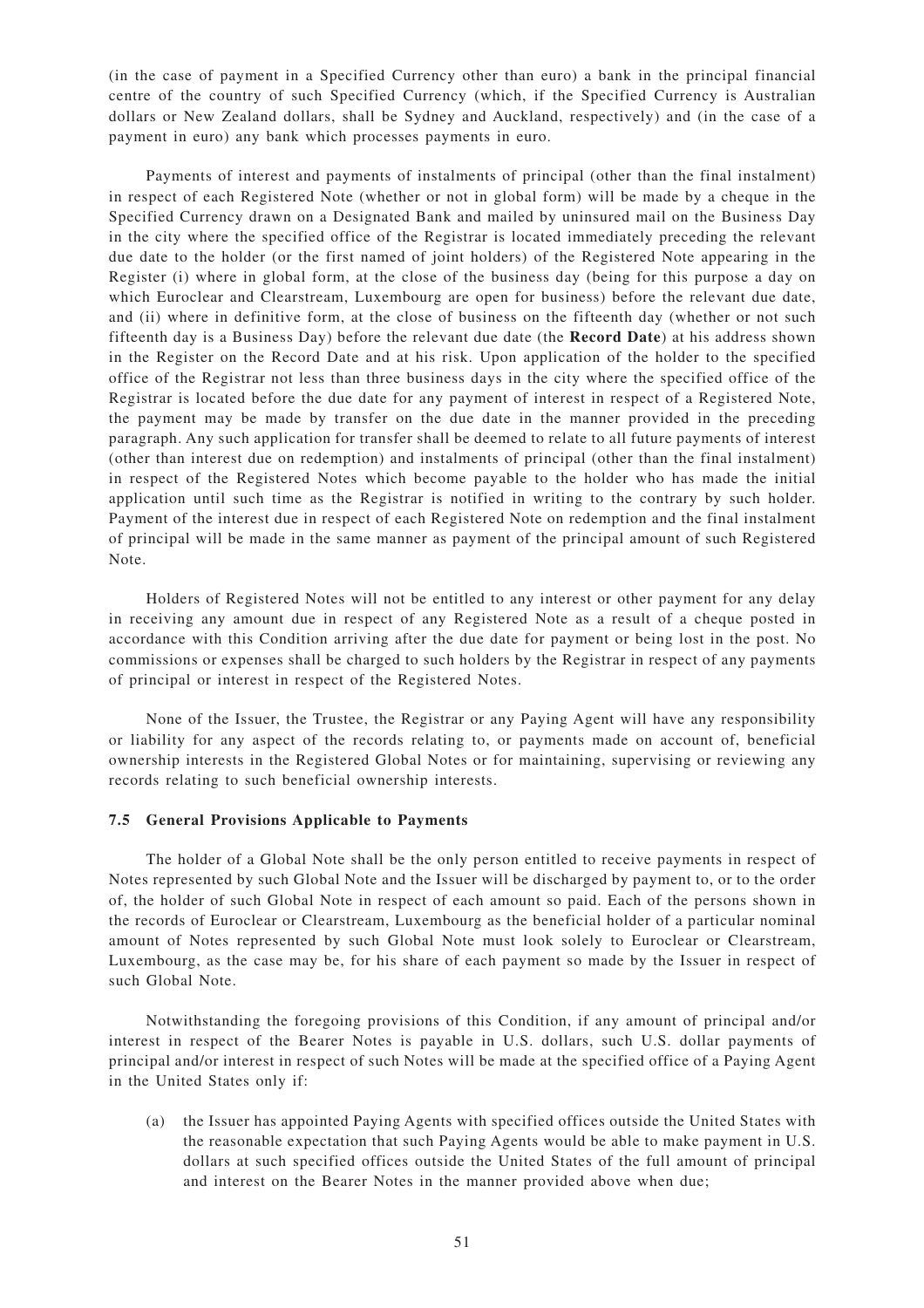- (b) payment of the full amount of such principal and interest at all such specified offices outside the United States is illegal or effectively precluded by exchange controls or other similar restrictions on the full payment or receipt of principal and interest in U.S. dollars; and
- (c) such payment is then permitted under United States law without involving, in the opinion of the Issuer, adverse tax consequences to the Issuer.

## **7.6 Payment Day**

If the date for payment of any amount in respect of any Note, Receipt or Coupon is not a Payment Day, the holder thereof shall not be entitled to payment until the next following Payment Day in the relevant place and shall not be entitled to further interest or other payment in respect of such delay. For these purposes, **Payment Day** means any day which (subject to Condition 11) is:

- (a) a day on which commercial banks and foreign exchange markets settle payments and are open for general business (including dealing in foreign exchange and foreign currency deposits) in:
	- (i) the relevant place of presentation;
	- (ii) London; and
	- (iii) each Additional Financial Centre specified in the applicable Pricing Supplement; and
- (b) either (A) in relation to any sum payable in a Specified Currency other than euro, a day on which commercial banks and foreign exchange markets settle payments and are open for general business (including dealing in foreign exchange and foreign currency deposits) in the principal financial centre of the country of the relevant Specified Currency (if other than the place of presentation, London and any Additional Financial Centre and which, if the Specified Currency is Australian dollars or New Zealand dollars, shall be Sydney and Auckland, respectively) or (B) in relation to any sum payable in euro, a day on which the TARGET2 System is open.

## **7.7 Interpretation of Principal and Interest**

Any reference in these Conditions to principal in respect of the Notes shall be deemed to include, as applicable:

- (a) any additional amounts which may be payable with respect to principal under Condition 9 or under any undertaking or covenant given in addition thereto, or in substitution therefor, pursuant to the Trust Deed;
- (b) the Final Redemption Amount of the Notes;
- (c) the Early Redemption Amount of the Notes;
- (d) the Optional Redemption Amount(s) (if any) of the Notes;
- (e) in relation to Notes redeemable in instalments, the Instalment Amounts;
- (f) in relation to Zero Coupon Notes, the Amortised Face Amount (as defined in Condition 8.6); and
- (g) any premium and any other amounts (other than interest) which may be payable by the Issuer under or in respect of the Notes.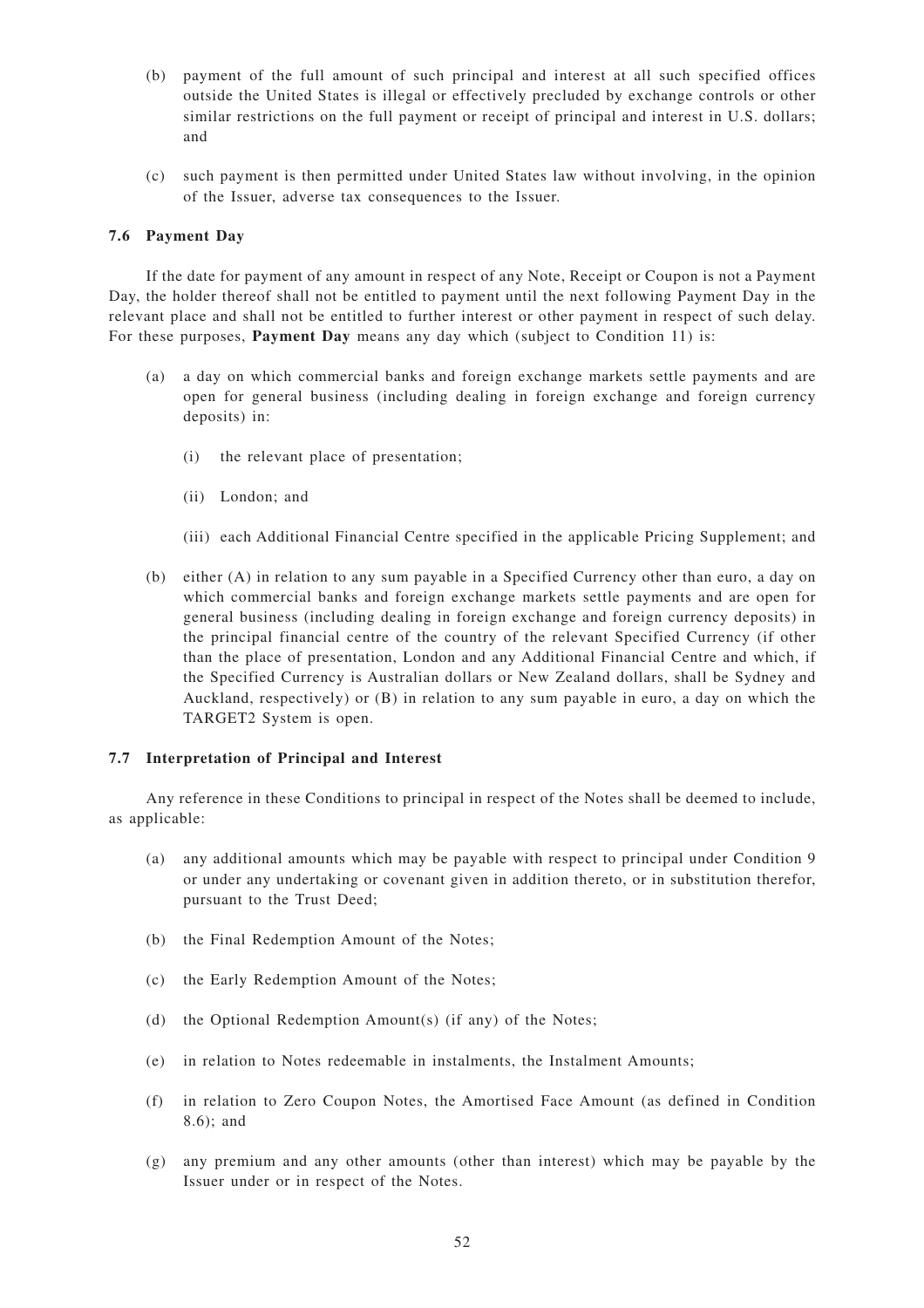Any reference in these Conditions to interest in respect of the Notes shall be deemed to include, as applicable, any additional amounts which may be payable with respect to interest under Condition 9 or under any undertaking or covenant given in addition thereto, or in substitution therefor, pursuant to the Trust Deed.

## **8. REDEMPTION AND PURCHASE**

## **8.1 Redemption at Maturity**

*For the avoidance of doubt, all payments made in respect of Upper Tier II Subordinated Notes and Hybrid Tier I Notes under this Condition 8 shall be subject to such further interpretations, amendments and clarifications as may be stipulated by the Reserve Bank of India from time to time.*

Unless previously redeemed or purchased and cancelled as specified below, each Note (including each Index Linked Redemption Note and Dual Currency Redemption Note), save for any Hybrid Tier I Note, will be redeemed by the Issuer at its Final Redemption Amount specified in, or determined in the manner specified in, the applicable Pricing Supplement in the relevant Specified Currency on the Maturity Date, subject to compliance with the applicable regulatory requirements, including in the case of Upper Tier II Subordinated Notes, the prior approval of the RBI.

*The Hybrid Tier I Notes are perpetual with no scheduled maturity date and may only be redeemed in accordance with Conditions 8.2, 8.3 or 8.4 and subject to the conditions and limitations set forth therein and compliance with applicable regulatory requirements, including, if necessary, the prior approval of RBI.*

## **8.2 Redemption for Tax Reasons**

In the case of Senior Notes or Subordinated Notes, at any time prior to the applicable Maturity Date, or in the case of Hybrid Tier I Notes, at any time prior to the first Optional Redemption Date as specified in the applicable Pricing Supplement, the Notes may be redeemed at the option of the Issuer in whole, but not in part, at any time (if this Note is neither a Floating Rate Note nor an Index Linked Interest Note) or on any Interest Payment Date (if this Note is either a Floating Rate Note or an Index Linked Interest Note), on giving not less than 30 nor more than 60 days' notice to the Trustee and the Principal Paying Agent and, in accordance with Condition 15, the Noteholders (which notice shall be irrevocable), if the Issuer satisfies the Trustee immediately before the giving of such notice that:

- (a) on the occasion of the next payment due under the Notes, the Issuer has or will become obliged to pay additional amounts as provided or referred to in Condition 9 as a result of any change in, or amendment to, the laws or regulations of a Tax Jurisdiction (as defined in Condition 9) or any change in the application or official interpretation of such laws or regulations, which change or amendment becomes effective on or after the date on which agreement is reached to issue the first Tranche of the Notes for such Series; and
- (b) such obligation cannot be avoided by the Issuer taking reasonable measures available to it,

provided that (1) in the case of Subordinated Notes, the prior approval of the Reserve Bank of India or any such other relevant authority shall have been obtained, if necessary, (2) in the case of Hybrid Tier I Notes, the Conditions for Redemption set out in Condition 8.12 having been satisfied and (3) no such notice of redemption shall be given earlier than 90 days prior to the earliest date on which the Issuer would be obliged to pay such additional amounts were a payment in respect of the Notes then due.

Prior to the publication of any notice of redemption pursuant to this Condition, the Issuer shall deliver to the Trustee (1) a certificate signed by an authorised officer of the Issuer stating that the Issuer is entitled to effect such redemption and setting forth a statement of facts showing that the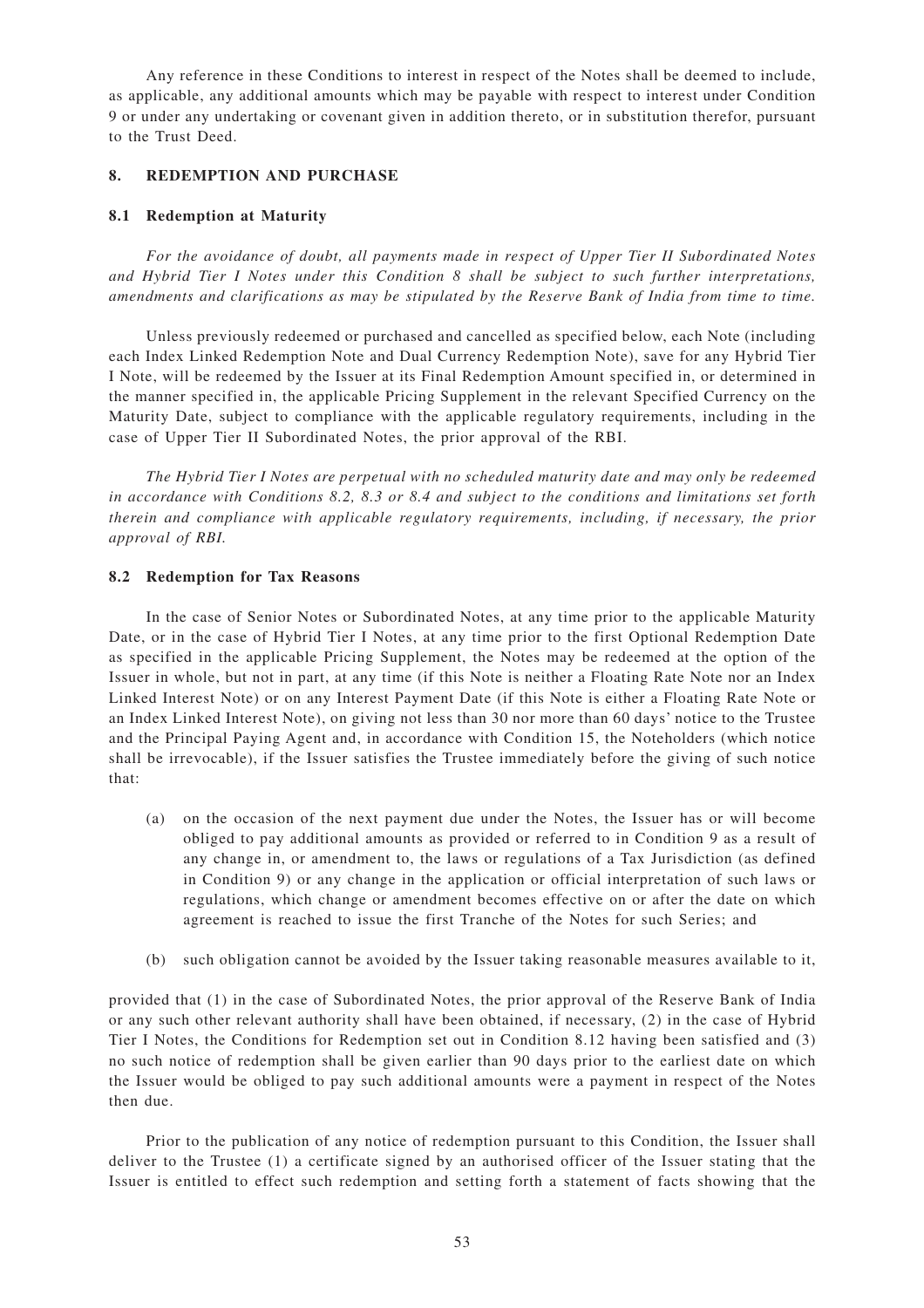conditions precedent to the right of the Issuer so to redeem have occurred, and (2) an opinion of independent legal advisers of recognised standing to the effect that the Issuer has or will become obliged to pay such additional amounts as a result of such change or amendment and the Trustee shall be entitled to accept the certificate as sufficient evidence of the satisfaction of the conditions precedent set out above, in which event it shall be conclusive and binding on the Noteholders, the Receiptholders and the Couponholders.

Notes redeemed pursuant to this Condition 8.2 will be redeemed at their Early Redemption Amount referred to in Condition 8.6 below together (if appropriate) with interest accrued to (but excluding) the date of redemption.

## **8.3 Redemption at the Option of the Issuer (Issuer Call)**

If Issuer Call is specified in the applicable Pricing Supplement, the Issuer may, (1) in the case of Upper Tier II Subordinated Notes, having obtained the prior approval of the Reserve Bank of India or such other relevant authority, if necessary, (2) in the case of Hybrid Tier I Notes, the Conditions for Redemption set out in Condition 8.12 having been satisfied, and (3) in the case of any Note having given:

- (a) not less than 15 nor more than 30 days' notice to the Noteholders in accordance with Condition 15; and
- (b) not less than seven days before the giving of the notice referred to in (a), notice to the Trustee and the Principal Paying Agent and, in the case of a redemption of Registered Notes, the Registrar,

(which notices shall be irrevocable and shall specify the date fixed for redemption), redeem all or some only of the Notes then outstanding on any Optional Redemption Date(s) and at the Optional Redemption Amount(s) specified in, or determined in the manner specified in, the applicable Pricing Supplement together, if appropriate, with interest accrued to (but excluding) the relevant Optional Redemption Date. Any such redemption must be of a nominal amount not less than the Minimum Redemption Amount and/or not more than the Maximum Redemption Amount, in each case as may be specified in the applicable Pricing Supplement. In the case of a partial redemption of Notes (or, as the case may be, parts of Registered Notes), the Notes to be redeemed (**Redeemed Notes**) will be selected in such place as the Trustee may approve and in such manner as it deems fit, in the case of Redeemed Notes represented by definitive Notes, and in accordance with the rules of Euroclear and/or Clearstream, Luxembourg (as appropriate), in the case of Redeemed Notes represented by a Global Note, not more than 30 days prior to the date fixed for redemption (such date of selection being hereinafter called the **Selection Date**). In the case of Redeemed Notes represented by definitive Notes, a list of the serial numbers of such Redeemed Notes will be published in accordance with Condition 15 not less than 15 days prior to the date fixed for redemption. The aggregate nominal amount of Redeemed Notes represented by definitive Notes or represented by a Global Note shall in each case bear the same proportion to the aggregate nominal amount of all Redeemed Notes as the aggregate nominal amount of definitive Notes outstanding and Notes outstanding represented by such Global Note, respectively, bears to the aggregate nominal amount of the Notes outstanding, in each case on the Selection Date, provided that, if necessary, appropriate adjustments shall be made to such nominal amounts to ensure that each represents an integral multiple of the Specified Denomination. No exchange of the relevant Global Note will be permitted during the period from (and including) the Selection Date to (and including) the date fixed for redemption pursuant to this Condition 8.3 and notice to that effect shall be given by the Issuer to the Noteholders in accordance with Condition 15 at least five days prior to the Selection Date.

Hybrid Tier I Notes and Upper Tier II Subordinated Notes may be redeemable at the option of the Issuer only upon the expiry of ten years from the date of issuance of the first Tranche of the Notes of such Series.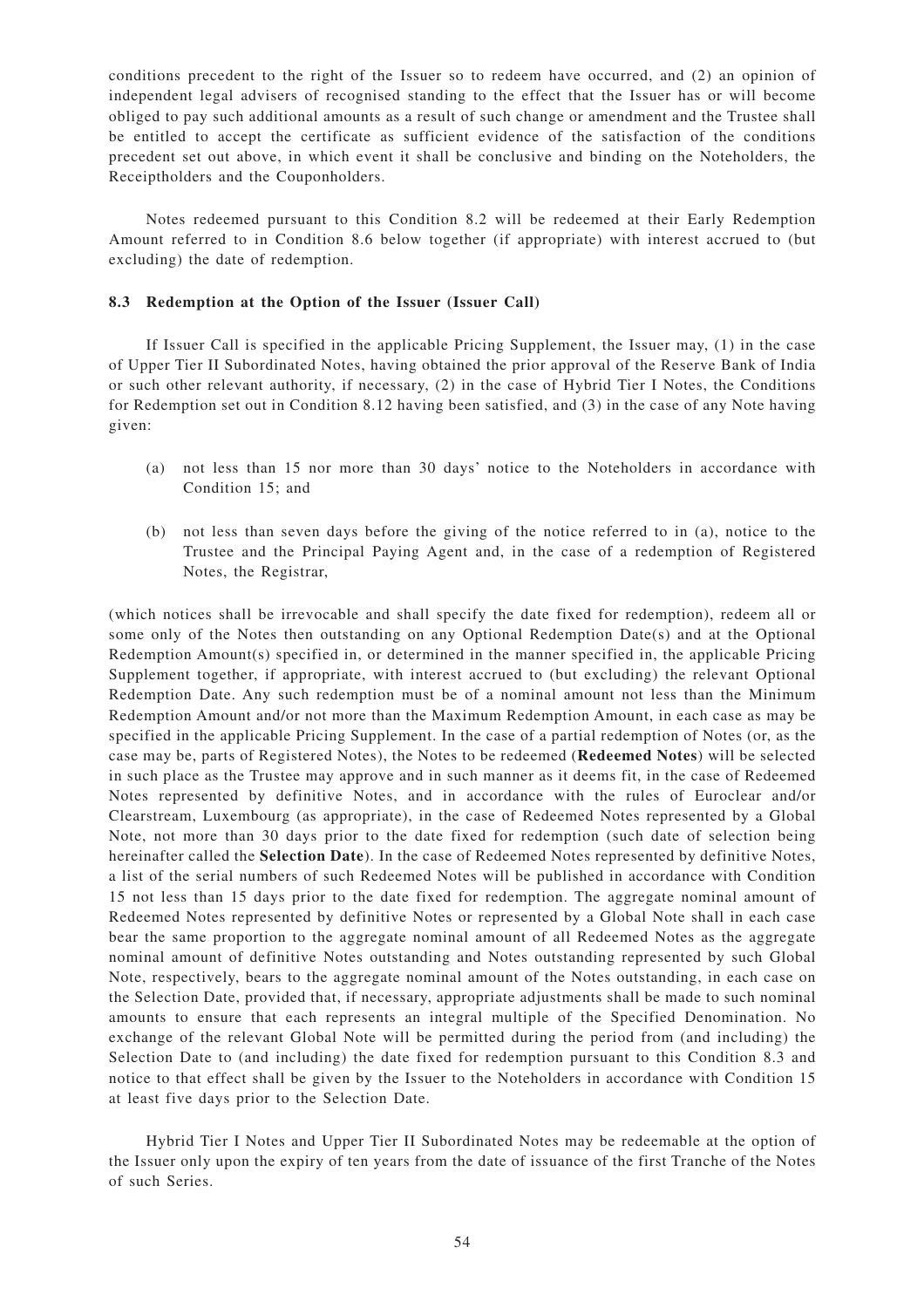*Any optional redemption of the Notes is subject to compliance with applicable regulatory requirements, including the prior approval of the Reserve Bank of India. The Reserve Bank of India, while considering the request of the Issuer to so redeem the securities, may take into consideration, amongst other things, the Issuer 's capital adequacy position both at the time of the proposed redemption and thereafter.*

### **8.4 Redemption for Regulatory Reasons**

Subject to the Conditions for Redemption in Condition 8.12 having been satisfied, the Hybrid Tier I Notes may be redeemed at the option of the Issuer in whole, but not in part, at any time prior to the first Optional Redemption Date as specified in the applicable Pricing Supplement, on giving not less than 30 nor more than 60 days' notice to the Trustee the Paying Agents, the Transfer Agents, the Registrar, the relevant stock exchange(s) and, in accordance with Condition 15, the Noteholders (which notice shall be irrevocable), if the Issuer satisfies the Trustee immediately before the giving of such notice that for any reason, there is more than an insubstantial risk that for the purposes of the Reserve Bank of India's capital adequacy requirements under applicable regulations from time to time applicable to the Issuer, the Hybrid Tier I Notes, after having qualified as such, will no longer qualify as Tier I capital of the Issuer under applicable regulations (other than for the reason that the amount of Hybrid Tier I Notes exceeds any limitations prescribed by the Reserve Bank of India with respect to the amount that qualifies as Tier I capital) provided, however, that no such notice of redemption shall be given earlier than 90 days prior to the earliest date on which it is determined that there is more than an insubstantial risk that for the purposes of the Reserve Bank of India's capital adequacy requirements under applicable regulations from time to time applicable to the Issuer the Hybrid Tier I Notes will no longer qualify as Tier I capital of the Issuer.

Prior to the publication of any notice of redemption pursuant to this Condition, the Issuer shall deliver to the Trustee:

- (1) a certificate signed by an authorised officer of the Issuer stating that the circumstances referred to in this Condition 8.4 prevail (including the requirements of Condition 8.12) and setting out the details of such circumstances; and
- (2) an opinion of independent legal advisers of recognised standing experienced in such matters to the effect that there is more than an insubstantial risk that for the purposes of the Reserve Bank of India's capital adequacy requirements under applicable regulations from time to time applicable to the Issuer, the Hybrid Tier I Notes, after having qualified as such, will no longer qualify as Tier I capital of the Issuer under applicable regulations (other than for the reason that the amount of Hybrid Tier I Notes exceeds any limitations prescribed by the Reserve Bank of India with respect to the amount that qualifies as Tier I capital),

and the Trustee shall be entitled to accept the certificate as sufficient evidence of the satisfaction of the conditions precedent set out above, in which event it shall be conclusive and binding on the Noteholders, the Receiptholders and the Couponholders.

Hybrid Tier I Notes redeemed pursuant to this Condition 8.4 will be redeemed at their Regulatory Redemption Amount. For the purposes of this Condition 8.4:

**Applicable Spread** shall be as provided in the applicable Pricing Supplement;

**Base Redemption Am ount** means the sum of (i) 100 per cent. of the aggregate principal amount of the Hybrid Tier I Notes being redeemed and (ii) an amount equal to unpaid interest in the relevant Interest Period, if any, thereon;

**Make Whole Am ount** means an amount calculated by the Calculation Agent, in consultation with the Issuer, as applied on any date of redemption of the Hybrid Tier I Notes pursuant to this Condition 8.4, equal to the sum of (i) the present value of the outstanding principal amount of the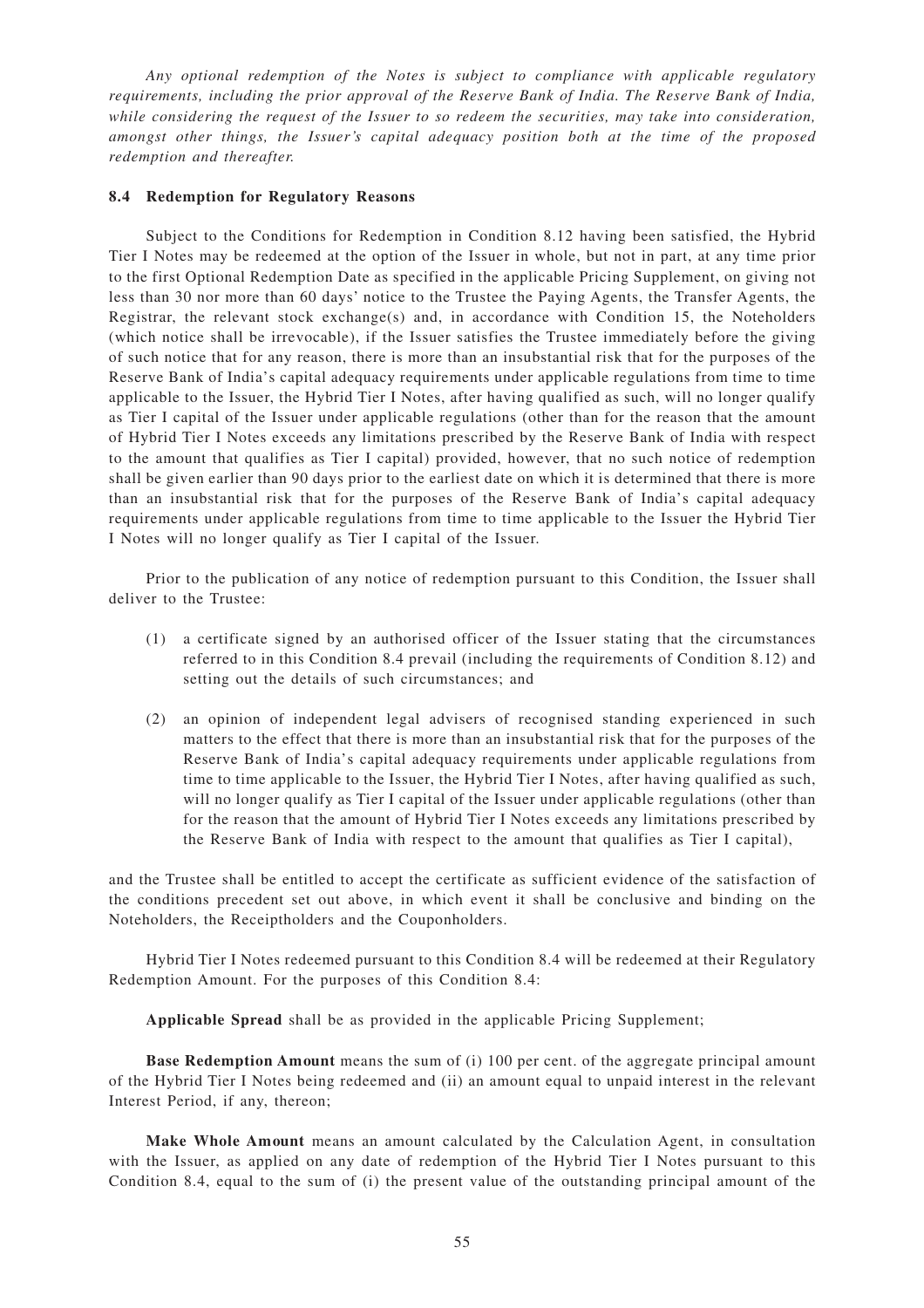Hybrid Tier I Notes, assuming a repayment thereof on the first Optional Redemption Date as set out in the applicable Pricing Supplement, and (ii) the present value of the remaining payments of interest scheduled to be paid to and including such first Optional Redemption Date, in each case discounted to the redemption date on the basis of the Day Count Fraction set forth in the applicable Pricing Supplement, at the applicable Treasury Yield plus the Applicable Spread;

**Regulatory Redemption Amount** means an amount equal to the greater of (a) the Make Whole Amount and (b) the Base Redemption Amount.

**Treasury Yield** shall be calculated by the Calculation Agent, in consultation with the Issuer, by the appointment of three or more other primary U.S. Government securities dealers in New York City (each a **Primary Treasury Dealer**) or their respective successors as reference dealers, provided, however, that if any such dealer ceases to be a Primary Treasury Dealer, the Calculation Agent will (in consultation with the Issuer) substitute such dealer with another Primary Treasury Dealer. The Calculation Agent will select a United States Treasury security having a maturity comparable to the time period between the redemption date and the first Optional Redemption Date as set out in the applicable Pricing Supplement (the **Make Whole End Date**), which would be used in accordance with customary financial practice to price new issues of corporate debt securities with a maturity comparable to the Make Whole End Date. The reference dealers will provide the Calculation Agent with the bid and ask prices provided by each reference dealer to obtain such reference dealer 's quotation. The Calculation Agent will eliminate the highest and lowest quotations and then calculate the average of the remaining quotations; provided, however, that if the Calculation Agent obtains fewer than three quotations, it will calculate the average of all the quotations without eliminating any of them (the **comparable treasury price**). The applicable Treasury Yield will be determined by the Calculation Agent and will be the annual equivalent yield to maturity of a security whose price is equal to the comparable treasury price, in each case expressed as a percentage of its principal amount.

## **8.5 Redemption of the Senior Notes at the Option of the Noteholders (Investor Put)**

## *(a) If Investor Put is specified in the applicable Pricing Supplement*

If Investor Put is specified in the applicable Pricing Supplement with respect to Senior Notes only, upon holder of any Senior Notes giving to the Issuer in accordance with Condition 15 not less than 30 nor more than 60 days' notice (which notice shall be irrevocable) the Issuer will, upon the expiry of such notice, redeem, subject to, and in accordance with, the terms specified in the applicable Pricing Supplement, such Senior Note on the Optional Redemption Date(s) and at the Optional Redemption Amount(s) together, if appropriate, with interest accrued to (but excluding) the relevant Optional Redemption Date.

## *(b) Put Option Exercise Procedures*

To exercise the right to require redemption of a Senior Note the holder of the Senior Note must:

- (i) if the Senior Note is in definitive form, deliver a duly signed and completed notice of exercise in the form (for the time being current) obtainable from any specified office of any Paying Agent, Transfer Agent or the Registrar (a **Put Notice**) accompanied by the definitive Senior Note, to the specified office of any Paying Agent in the case of Bearer Notes, or of any Transfer Agent or the Registrar in the case of Registered Notes; or
- (ii) if the Senior Note is represented by a Global Note held on behalf of Euroclear or Clearstream, Luxembourg, give a Put Notice in accordance with the standard procedures of Euroclear or Clearstream, Luxembourg (which may include notice being given on his instruction by electronic means) accompanied by the relevant Global Note for notation accordingly to the specified office of any Paying Agent,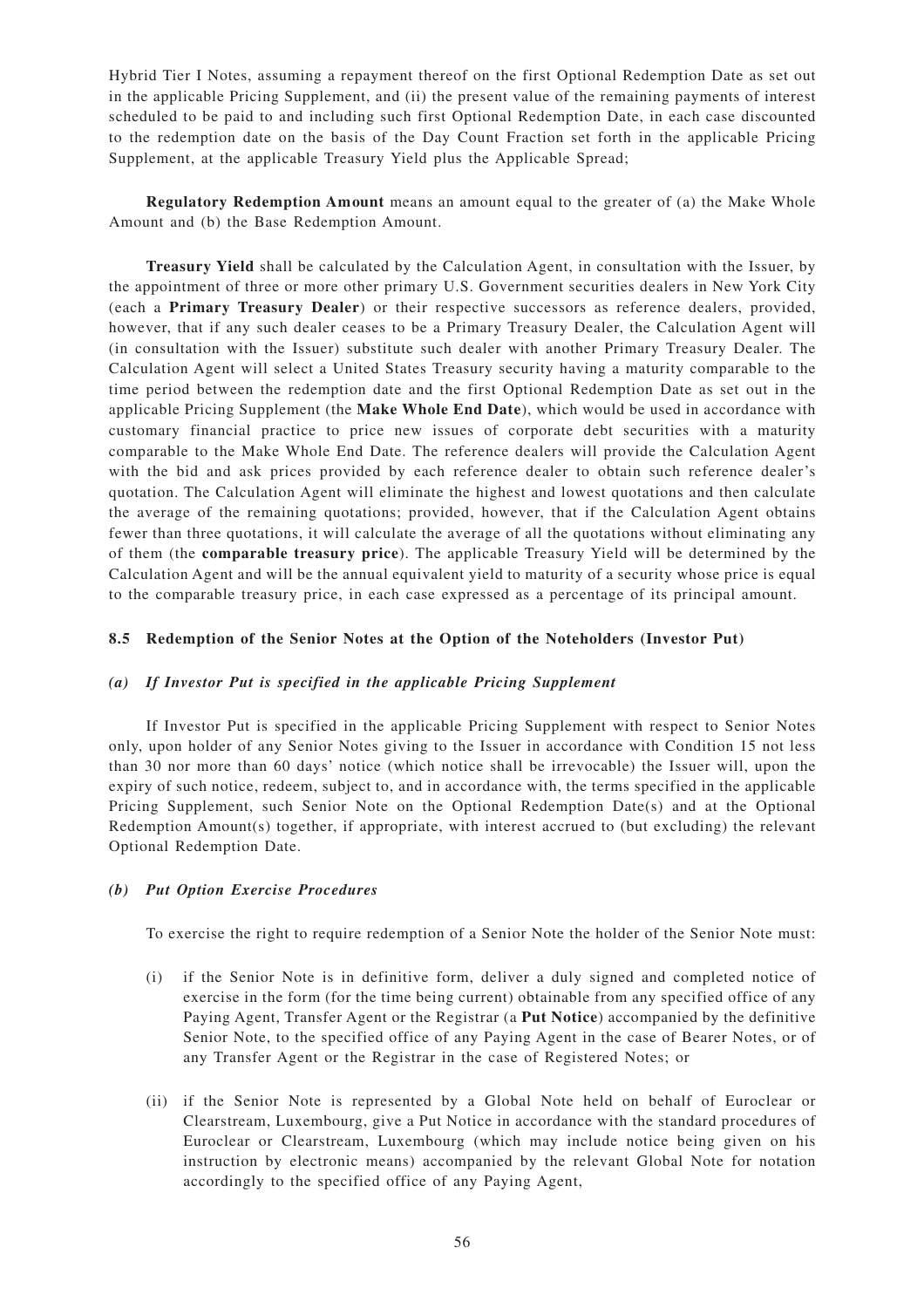at any time within the notice period during normal business hours of such Paying Agent, Transfer Agent or the Registrar. In the Put Notice the holder must specify a bank account (or, if payment is required to be made by cheque, an address) to which payment is to be made under this Condition, and in the case of Registered Notes, the nominal amount thereof to be redeemed and, if less than the full nominal amount of the Registered Notes so surrendered is to be redeemed, an address to which a new Registered Note in respect of the balance of such Registered Notes is to be sent subject to and in accordance with the provisions of Condition 2. If the Note is in definitive bearer form, the Put Notice must be accompanied by the Note or evidence satisfactory to the Paying Agent concerned that this Senior Note will, following delivery of the Put Notice, be held to its order or under its control.

*Any optional redemption of the Notes is subject to compliance with applicable regulatory requirements, including the prior approval of the RBI. The RBI, while considering the request of the Issuer to so redeem the Notes, may take into consideration, amongst other things, the Issuer 's capital adequacy position both at the time of the proposed redemption and thereafter.*

## **8.6 Early Redemption Am ounts**

For the purpose of Conditions 8.2 and 8.5 above and Condition 11, each Note will be redeemed at its Early Redemption Amount calculated as follows:

- (a) in the case of a Note with a Final Redemption Amount equal to the Issue Price, at the Final Redemption Amount thereof;
- (b) in the case of a Note (other than a Zero Coupon Note but including an Instalment Note and Partly Paid Note) with a Final Redemption Amount which is or may be less or greater than the Issue Price or which is payable in a Specified Currency other than that in which the Note is denominated, at the amount specified in, or determined in the manner specified in, the applicable Pricing Supplement or, if no such amount or manner is so specified in the applicable Pricing Supplement, at its nominal amount; or
- (c) in the case of a Zero Coupon Note, at an amount (the **Am ortised Face Am ount**) calculated in accordance with the following formula:

Early Redemption Amount =  $RP \times (1 + AY)^y$ 

where:

**RP** means the Reference Price;

**AY** means the Accrual Yield expressed as a decimal; and

**y** is a fraction the numerator of which is equal to the number of days (calculated on the basis of a 360-day year consisting of 12 months of 30 days each) from (and including) the Issue Date of the first Tranche of the Notes to (but excluding) the date fixed for redemption or (as the case may be) the date upon which such Note becomes due and repayable and the denominator of which is 360,

or on such other calculation basis as may be specified in the applicable Pricing Supplement.

# **8.7 Instalments**

Instalment Notes will be redeemed in the Instalment Amounts and on the Instalment Dates. In the case of early redemption, the Early Redemption Amount will be determined pursuant to Condition 8.6 above.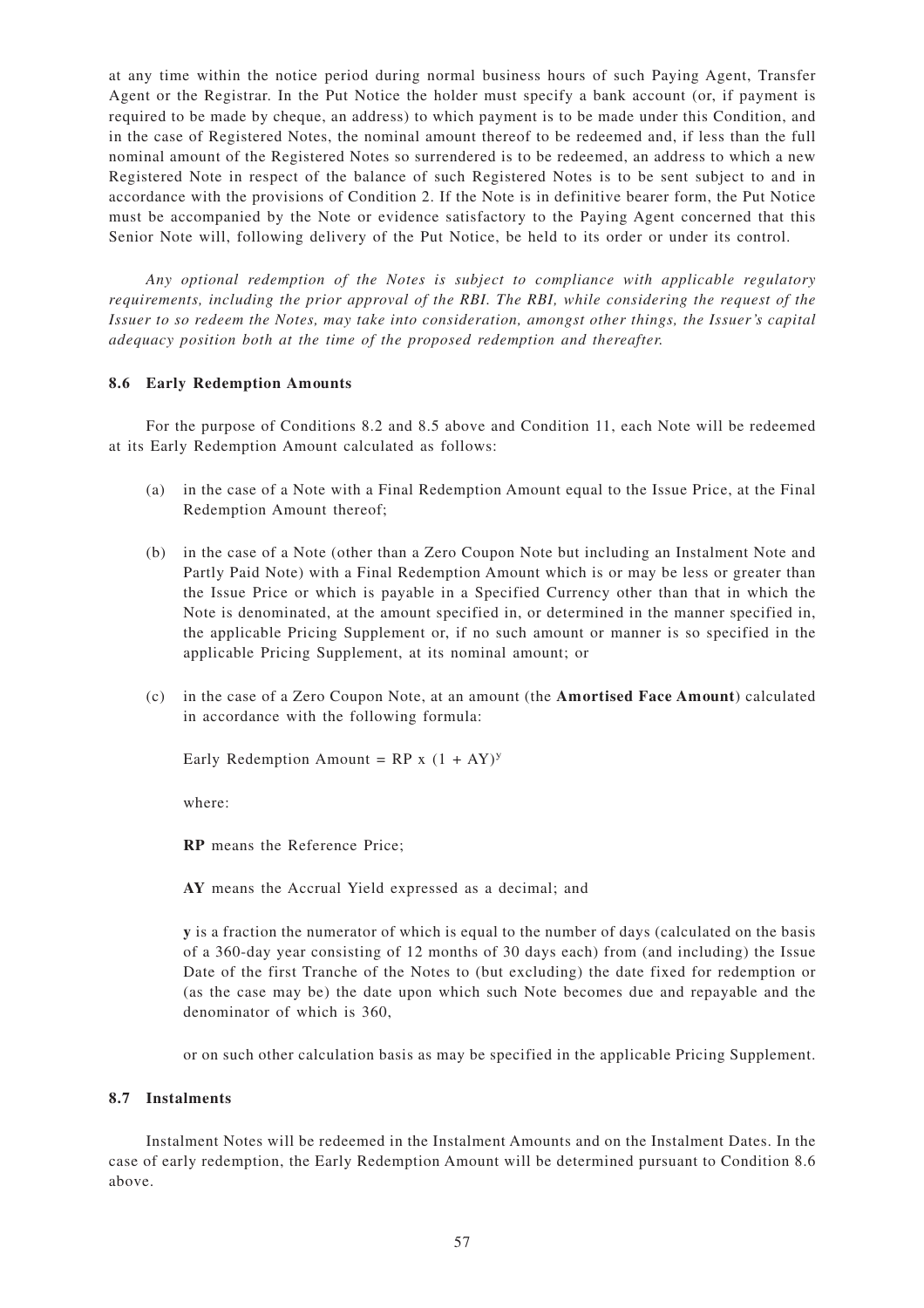#### **8.8 Partly Paid Notes**

Partly Paid Notes will be redeemed, whether at maturity, early redemption or otherwise, in accordance with the provisions of this Condition and the applicable Pricing Supplement.

### **8.9 Purchases**

The Issuer or any Subsidiary of the Issuer may at any time purchase (i) Senior Notes and (ii) (subject to obtaining the prior approval of the Reserve Bank of India or other relevant authority) Subordinated Notes and/or Hybrid Tier I Notes (provided that, in the case of definitive Bearer Notes, all unmatured Receipts, Coupons and Talons appertaining thereto are purchased therewith) at any price in the open market or otherwise. Such Notes may be held, reissued, resold or, at the option of the Issuer surrendered to any Paying Agent and/or the Registrar for cancellation.

## **8.10 Cancellation**

All Notes which are redeemed will forthwith be cancelled (together with all unmatured Receipts, Coupons and Talons attached thereto or surrendered therewith at the time of redemption). All Notes so cancelled and any Notes purchased and cancelled pursuant to Condition 8.9 above (together with all unmatured Receipts, Coupons and Talons cancelled therewith) shall be forwarded to the Principal Paying Agent (which shall notify the Registrar of such cancelled Notes in the case of Registered Notes) and may not be reissued or resold.

## **8.11 Late Payment on Zero Coupon Notes**

If the amount payable in respect of any Zero Coupon Note upon redemption of such Zero Coupon Note pursuant to Conditions 8.1, 8.2, 8.3 or 8.5 above or upon its becoming due and repayable as provided in Condition 11 is improperly withheld or refused, the amount due and repayable in respect of such Zero Coupon Note shall be the amount calculated as provided in Condition 8.6(c) above as though the references therein to the date fixed for the redemption or the date upon which such Zero Coupon Note becomes due and payable were replaced by references to the date which is the earlier of:

- (i) the date on which all amounts due in respect of such Zero Coupon Note have been paid; and
- (ii) five days after the date on which the full amount of the moneys payable in respect of such Zero Coupon Note has been received by the Trustee or the Principal Paying Agent and notice to that effect has been given to the Noteholders in accordance with Condition 15.

## **8.12 Conditions for Redemption of Hybrid Tier I Notes**

The Issuer shall not redeem any of the Hybrid Tier I Notes or purchase and cancel the Hybrid Tier I Notes unless (i) the Issuer is solvent at the time of payment and immediately thereafter and (ii) the prior written consent of the Reserve Bank of India shall have been obtained (collectively, the **Conditions for Redemption**). Prior to any redemption of Hybrid Tier I Notes under this Condition 8, the Issuer shall deliver to the Trustee a certificate signed by an authorised officer of the Issuer confirming that the Issuer is entitled to effect the redemption and setting forth a statement of facts showing which Conditions have been satisfied and whether any consent of the Reserve Bank of India is required, and if so required in connection with any such redemption or a redemption under Condition 8.2 or 8.4, attaching thereto a copy of such consent as well as a certificate as to the solvency of the Issuer executed by an authorised officer of the Issuer. The Trustee shall be entitled to rely absolutely on such certificate and other documents in which event they shall be binding on all Noteholders, Couponholders and Receiptholders. Such certificates and attachments shall be made available for inspection by the Noteholders.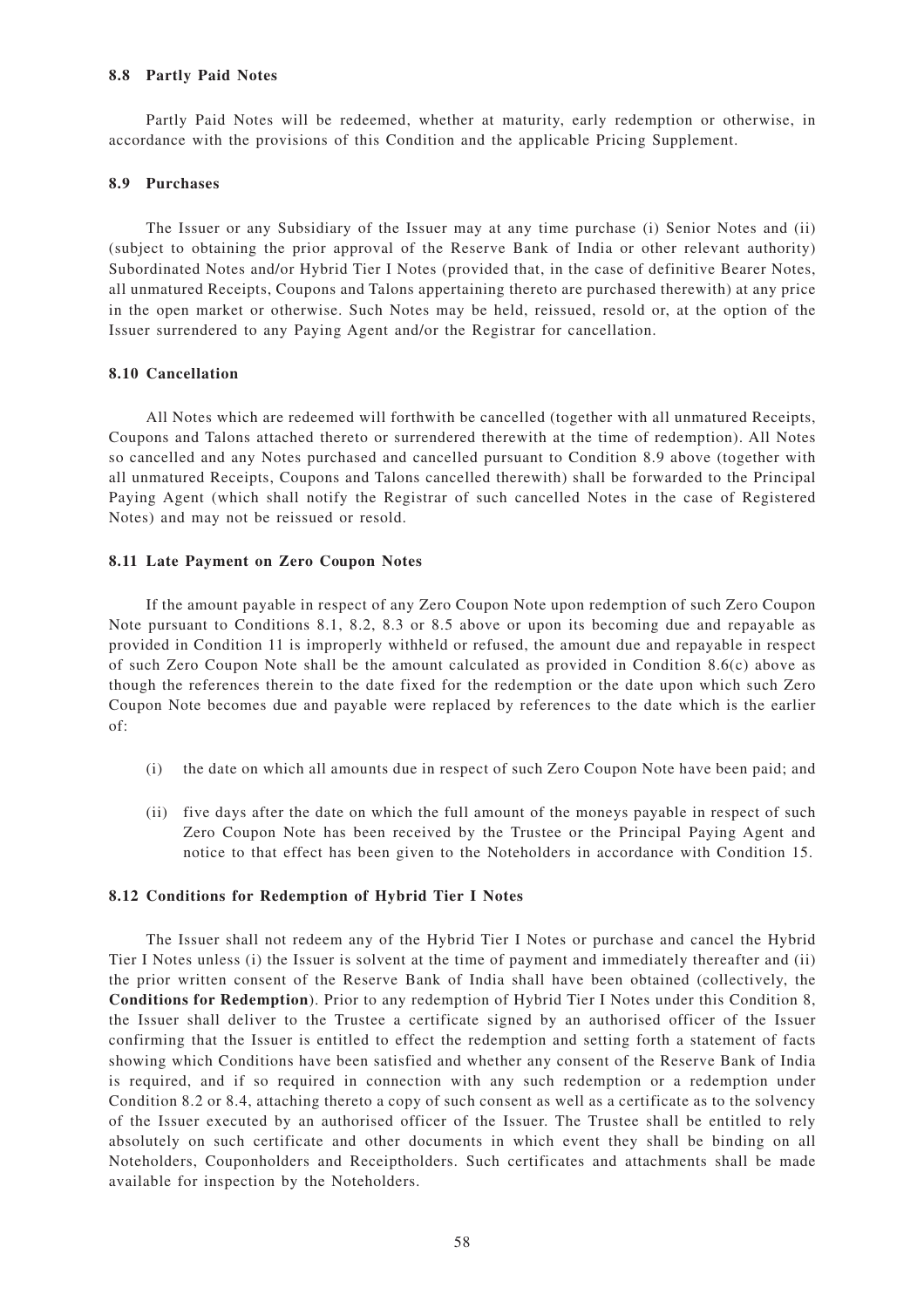*Noteholders should note that it is intended that the Hybrid Tier I Notes should constitute Tier I instruments of the Issuer and, accordingly, under statute and regulatory requirements prevailing at the date of issue of the Hybrid Tier I Notes relative to Tier I instruments, and by virtue of the above provisions, any redemption of such Notes is subject to the prior consent of the Reserve Bank of India at the relevant time.*

# **9. TAXATION**

# **9.1 Payment without Withholding**

All payments of principal and interest in respect of the Notes, Receipts and Coupons by the Issuer will be made without withholding or deduction for or on account of any present or future taxes, duties, assessments or governmental charges of whatever nature imposed or levied by or on behalf of any Tax Jurisdiction unless such withholding or deduction is required by law. In such event, the Issuer will pay such additional amounts as shall be necessary in order that the net amounts received by the holders of the Notes, Receipts or Coupons after such withholding or deduction shall equal the respective amounts of principal and interest which would otherwise have been receivable in respect of the Notes, Receipts or Coupons, as the case may be, in the absence of such withholding or deduction (the **Additional Am ounts**); except that no such additional amounts shall be payable with respect to any Note, Receipt or Coupon:

- (a) presented for payment by or on behalf of a holder who is liable for such taxes or duties in respect of such Note, Receipt or Coupon by reason of his having some connection with a Tax Jurisdiction other than the mere holding of such Note, Receipt or Coupon; or
- (b) presented for payment more than 30 days after the Relevant Date (as defined below) except to the extent that the holder thereof would have been entitled to an additional amount on presenting the same for payment on such thirtieth day assuming that day to have been a Payment Day (as defined in Condition 7.6); or
- (c) where such withholding or deduction is imposed on a payment to an individual and is required to be made pursuant to European Council Directive 2003/48/EC on the taxation of savings income or any law implementing or complying with, or introduced in order to conform to, such Directive; or
- (d) presented for payment by or on behalf of a holder who would have been able to avoid such withholding or deduction by presenting the relevant Note, Receipt or Coupon to another Paying Agent in a Member State of the European Union; or
- (e) presented for payment by or on behalf of a holder of such Note, Receipt or Coupon who, at the time of such presentation, is able to avoid such withholding or deduction by making a declaration of non-residence or other similar claim for exemption and does not make such declaration or claim.

# **9.2 Interpretation**

As used herein:

# (i) **Tax Jurisdiction** means:

(A) where the Issuer is acting through its London branch, (x) India or any political subdivision or any authority thereof or therein having power to tax and (y) the United Kingdom or any political subdivision or any authority thereof or therein having power to tax; or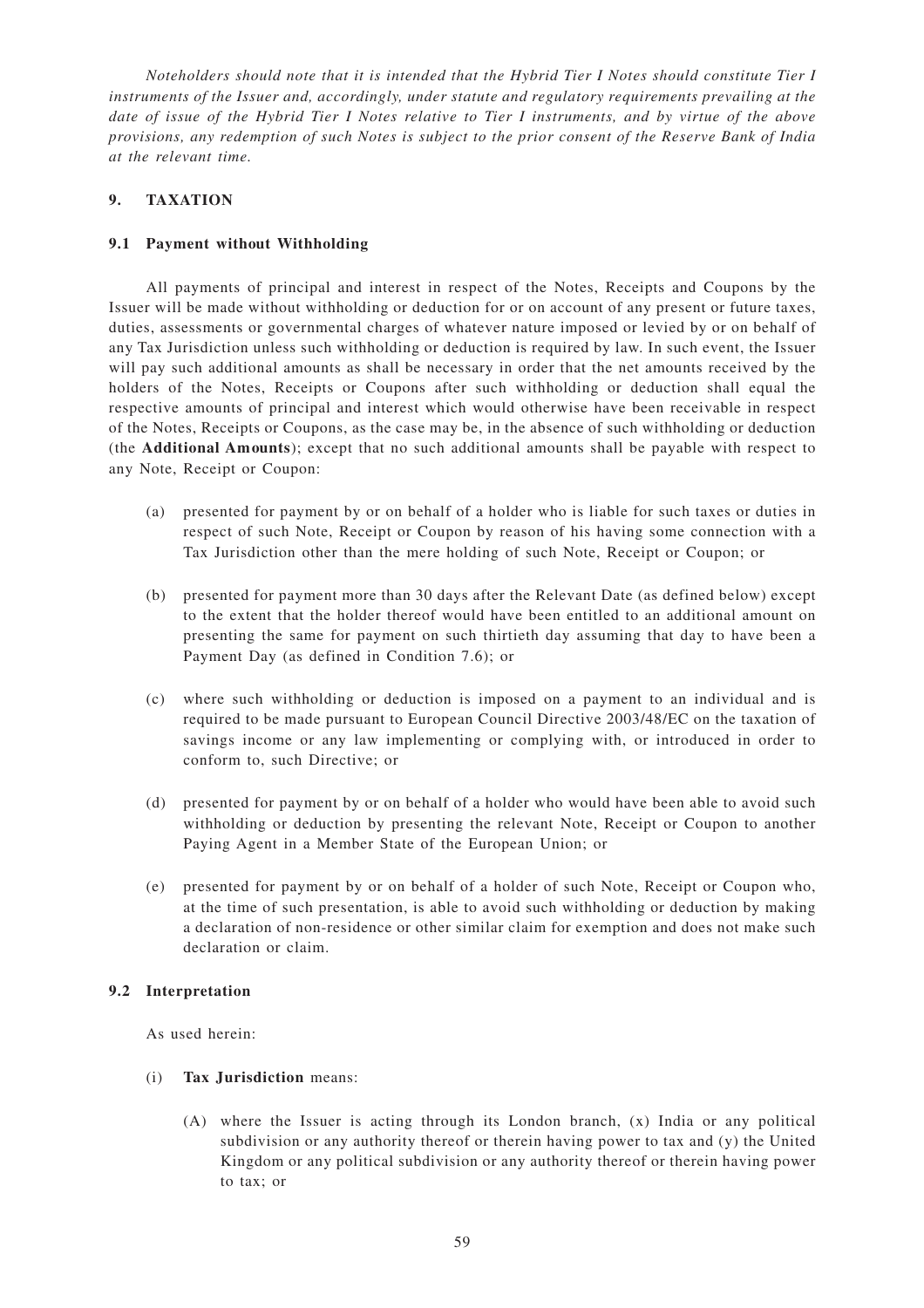- (B) where the Issuer is acting through any other branch outside India as specified in the applicable Pricing Supplement, (x) India or any political subdivision or any authority thereof or therein having power to tax and (y) the tax jurisdiction applicable to such branch or any political subdivision or any authority thereof or therein having power to tax; and
- (ii) **Relevant Date** means the date on which such payment first becomes due, except that, if the full amount of the moneys payable has not been duly received by the Trustee or the Principal Paying Agent or, as the case may be the Registrar on or prior to such due date, it means the date on which, the full amount of such moneys having been so received, notice to that effect is duly given to the Noteholders in accordance with Condition 15.

# **10. PRESCRIPTION**

The Notes (whether in bearer or registered form), Receipts and Coupons will become void unless presented for payment within a period of 10 years (in the case of principal) and five years (in the case of interest) after the Relevant Date (as defined in Condition 9) therefor.

There shall not be included in any Coupon sheet issued on exchange of a Talon any Coupon the claim for payment in respect of which would be void pursuant to this Condition or Condition 7.2 or any Talon which would be void pursuant to Condition 7.2.

## **11. EVENTS OF DEFAULT AND ENFORCEMENT**

## **11.1 Events of Default relating to Senior Notes**

The Trustee at its discretion may, and if so requested in writing by the holders of at least one-fifth in nominal amount of the Senior Notes then outstanding or if so directed by an Extraordinary Resolution of the Noteholders shall (subject in each case to being indemnified to its satisfaction), (but in the case of the happening of any of the events described in paragraphs (b) to (e) inclusive and (h) to (j) inclusive and (m) (in respect of any event which has an analogous effect to any of the events referred to in subparagraphs (e) to (g) (inclusive) and (i)) below, only if the Trustee shall have certified in writing to the Issuer that such event is, in its opinion, materially prejudicial to the interests of the holders of the Senior Notes), give notice in writing to the Issuer that each Senior Note is, and each Senior Note shall thereupon immediately become, due and repayable at its Early Redemption Amount together with accrued interest as provided in the Trust Deed if any of the following events (each an **Event of Default**) shall occur:

- (a) if default is made in the payment of any principal or interest due in respect of the Notes or any of them and, in the case of interest, the default continues for a period of seven days; or
- (b) if the Issuer fails to perform or observe any of its other obligations under the Conditions or the Trust Deed and (except in any case where, in the opinion of the Trustee, the failure is incapable of remedy when no such continuation or notice as is hereinafter mentioned will be required) the failure continues for the period of 30 days (or such longer period as the Trustee may permit) next following the service by the Trustee on the Issuer of notice requiring the same to be remedied; or
- (c) if (i) any other present or future Indebtedness for Borrowed Money of the Issuer or any of its Subsidiaries becomes capable of being declared due and payable prior to its stated maturity otherwise than at the option of the Issuer or the relevant Subsidiary, or (ii) any such Indebtedness for Borrowed Money is not paid when due or, as the case may be, within any applicable grace period, or (iii) any security given by the Issuer or any of its Subsidiaries for any Indebtedness for Borrowed Money becomes enforceable; or (iv) the Issuer or any of its Subsidiaries fails to pay when due any amount payable by it under any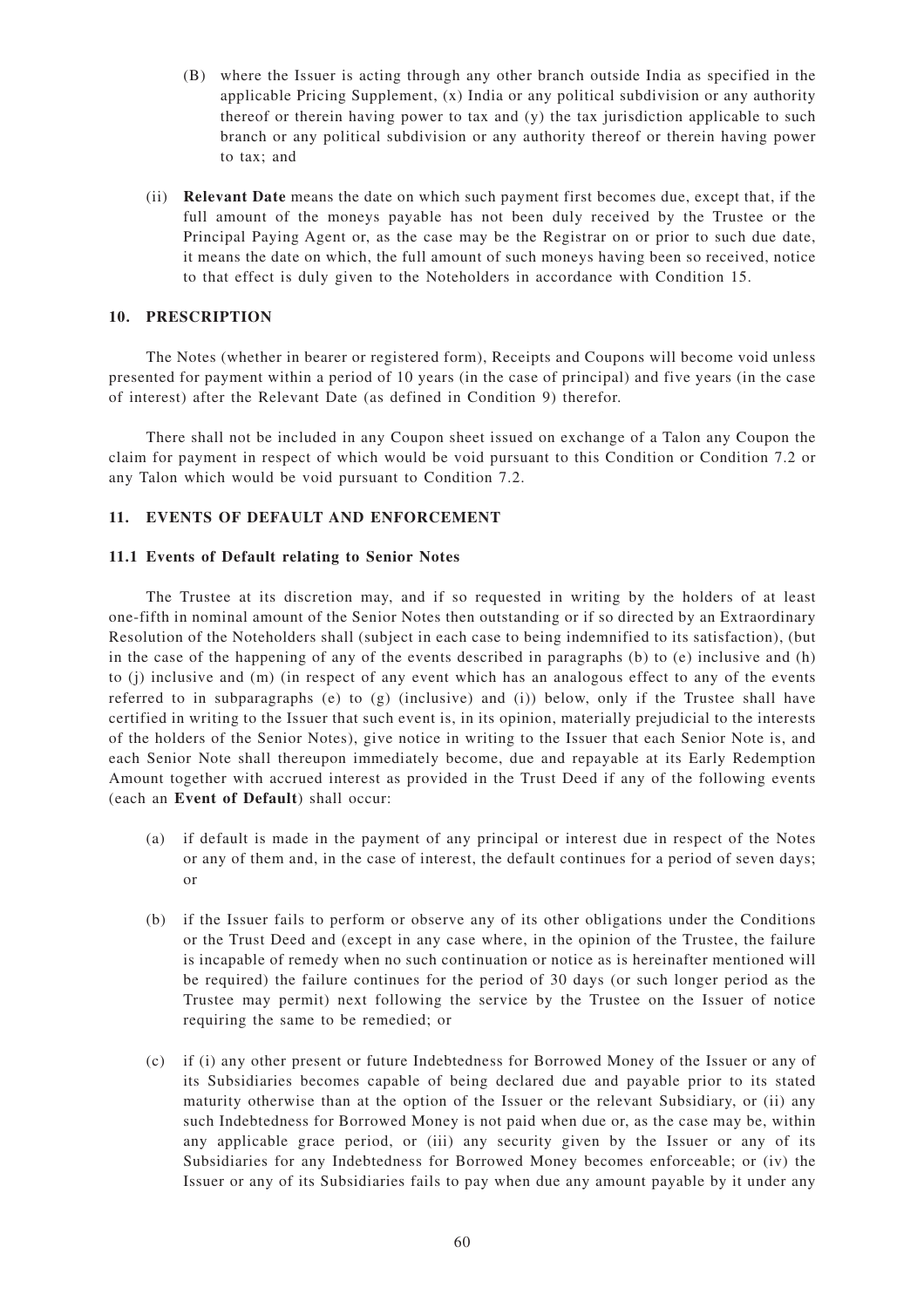present or future guarantee for, or indemnity in respect of, any Indebtedness for Borrowed Money other than in circumstances where (A) the Trustee is satisfied that the Issuer or the relevant Subsidiary is contesting in good faith in appropriate proceedings the fact that any such amount is due or (B) the Issuer or the relevant Subsidiary is prohibited from making payment of any such amount by the order of a court having appropriate jurisdiction, provided that the aggregate amount outstanding of the relevant Indebtedness for Borrowed Money or amounts payable under the guarantees and/or indemnities in respect of one or more events mentioned above in this subparagraph (c) exceeds U.S.\$20,000,000 or its equivalent in other currencies; or

- (d) if any order of the Government of India is made for the winding up or liquidation of the Issuer or any of its Subsidiaries, save for the purposes of reorganisation on terms previously approved in writing by the Trustee or by an Extraordinary Resolution; or
- (e) if the Issuer or any of its Subsidiaries ceases or threatens to cease to carry on the whole or substantially all of its business, save for the purposes of reorganisation on terms previously approved in writing by the Trustee or by an Extraordinary Resolution, or the Issuer or any of its Subsidiaries stops or threatens to stop or suspend payment of, or is unable to, or admits inability to, pay, its debts (or any class of its debts) as they fall due, or is deemed unable to pay its debts pursuant to or for the purposes of any applicable law, or is adjudicated or found bankrupt or insolvent; or
- (f) if the Issuer (or its directors) or any of its Subsidiaries initiates or consents to judicial proceedings relating to itself under any applicable liquidation, insolvency, composition, reorganisation or other similar laws or makes a conveyance or assignment for the benefit of, or enters into any composition or other arrangement with, its creditors generally or any meeting is convened to consider a proposal for an arrangement or composition with its creditors generally; or
- (g) if a moratorium is agreed or declared by the Issuer in respect of any Indebtedness for Borrowed Money (including any obligation arising under any guarantee) of the Issuer or any of its Subsidiaries; or
- (h) if it is or will become unlawful for the Issuer to perform or comply with any one or more of its obligations under any of the Notes or the Trust Deed; or
- (i) if any governmental authority or agency condemns, seizes, compulsorily purchases or expropriates all or any material part of the assets or shares of the Issuer or any of its Subsidiaries without fair compensation, unless, and for so long as, the Trustee is satisfied that such compulsory purchase or expropriation is being contested in good faith and by appropriate proceedings; or
- (j) if the Issuer or any of its Subsidiaries is or becomes entitled or subject to, or is declared by law or otherwise to be protected by immunity (sovereign or otherwise) and Condition 20.3 is held to be invalid or unenforceable; or
- (k) if (i) proceedings are initiated against the Issuer or any of its Subsidiaries under any applicable liquidation, insolvency, composition, reorganisation or other similar laws or an application is made (or documents filed with a court) for the appointment of an administrative or other receiver, manager, administrator or other similar official, or an administrative or other receiver, manager, administrator or other similar official is appointed, in relation to the Issuer or any of its Subsidiaries or, as the case may be, in relation to the whole or any part of the undertaking or assets of any of them or an encumbrancer takes possession of the whole or any part of the undertaking or assets of any of them, or a distress, execution, attachment, sequestration or other process is levied, enforced upon, sued out or put in force against the whole or any part of the undertaking or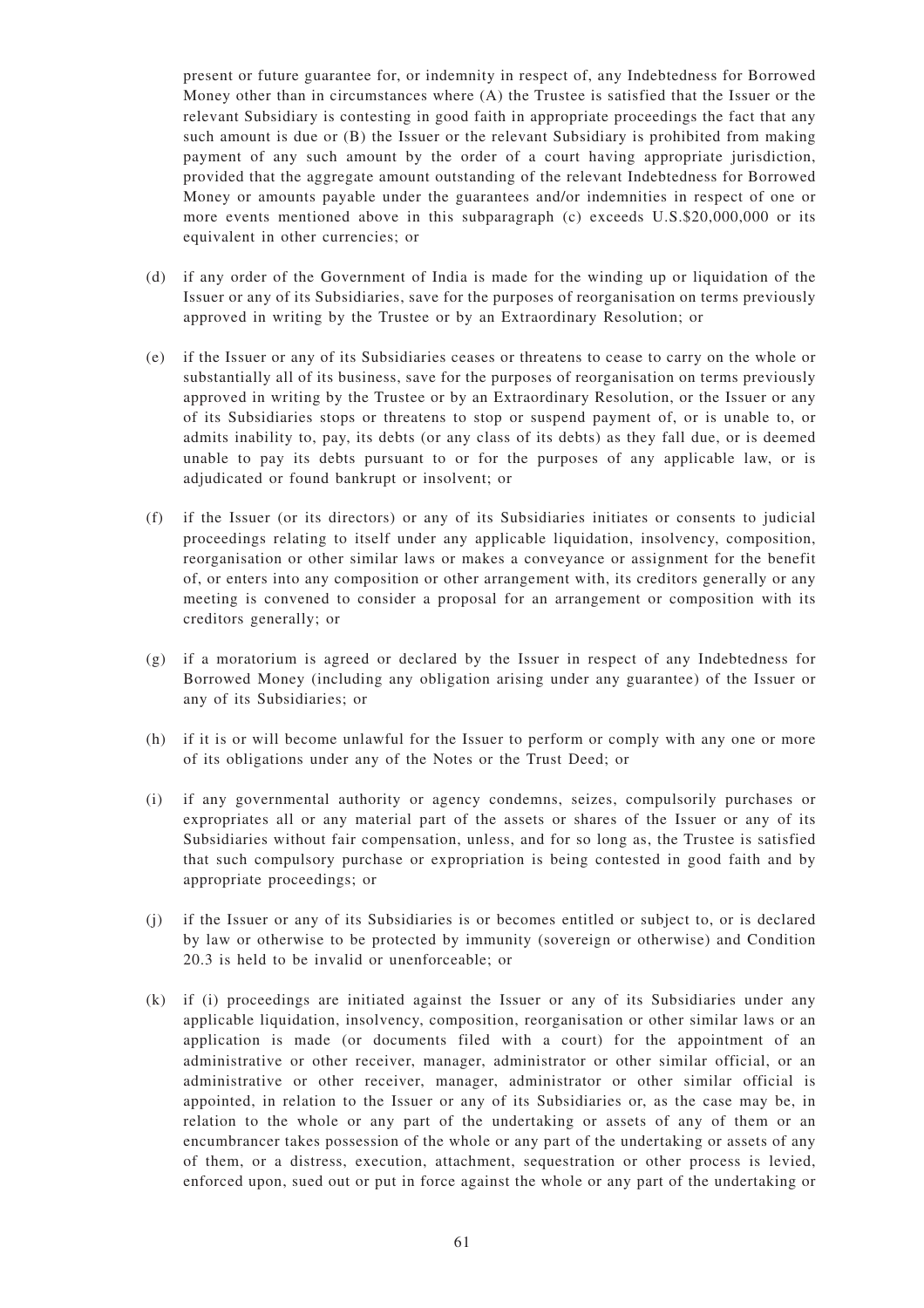assets of any of them, and (ii) in any such case (other than the appointment of an administrator or an administrative receiver appointed following presentation of a petition for an administration order) unless initiated by the relevant company, is not discharged within 14 days; or

- (l) if the Government of India ceases to own, directly or indirectly, more than 50 per cent. of the voting securities of the Issuer; or
- (m) if any event occurs, which, under the laws of India has or may have, in the Trustee's opinion, an analogous effect to any of the events referred to in subparagraphs (e) to  $(g)$ inclusive and (i).

For the purposes of this Condition, **Indebtedness for Borrowed Money** means (i) any indebtedness (whether being principal, premium, interest or other amounts) for or in respect of any notes, bonds, debentures, debenture stock, loan stock or other securities or (ii) any borrowed money or (iii) any liability under or in respect of any acceptance or acceptance credit.

## **11.2 Events of Default relating to Subordinated Notes and Hybrid Tier I Notes**

- (a) Subject to the provisions of Condition 3.2(b) and Condition 3.3(c), as applicable, if default is made in the payment of any principal or interest due on the Subordinated Notes or the Hybrid Tier I Notes or any of them on the due date and, in the case of interest, such default continues for a period of seven days, the Trustee may, at its discretion and without further notice, institute such proceedings against the Issuer as it may think fit to enforce the obligations of the Issuer under the Subordinated Notes, the Hybrid Tier I Notes or the Trust Deed and may institute proceedings for the winding up of the Issuer provided that the Issuer shall not, by virtue of the institution of any such proceedings other than proceedings for the winding up of the Issuer, be obliged to pay any sums sooner than the same would otherwise have been payable by it.
- (b) If any order of the Government of India is made for the winding up or liquidation of the Issuer, save for the purposes of reorganisation on terms previously approved in writing by the Trustee or by an Extraordinary Resolution, the Trustee may, and if so requested in writing by the holders of at least one-fifth in nominal amount of the Subordinated Notes or (as the case may be) the Hybrid Tier I Notes then outstanding or if so directed by an Extraordinary Resolution of the Noteholders, shall (subject to being indemnified to its satisfaction) give notice to the Issuer that the Subordinated Notes or (as the case may be) the Hybrid Tier I Notes are, and they shall, subject to the prior approval of the RBI (if required) having been obtained, thereupon immediately become, due or repayable at the amount provided in, or calculated in accordance with, Condition 6.6, together with accrued interest as provided in the Trust Deed.

## **11.3 Enforcement**

The Trustee may at any time, at its discretion and without notice, take such proceedings against the Issuer as it may think fit to enforce the provisions of the Trust Deed, the Notes, the Receipts and the Coupons, but it shall not be bound to take any such proceedings or any other action in relation to the Trust Deed, the Notes, the Receipts or the Coupons unless (i) it shall have been so directed by an Extraordinary Resolution of the Noteholders or so requested in writing by the holders of at least one-fifth in nominal amount of the Notes then outstanding and (ii) it shall have been indemnified to its satisfaction.

No Noteholder, Receiptholder or Couponholder shall be entitled to proceed directly against the Issuer unless the Trustee, having become bound so to proceed, fails so to do within a reasonable period and the failure shall be continuing.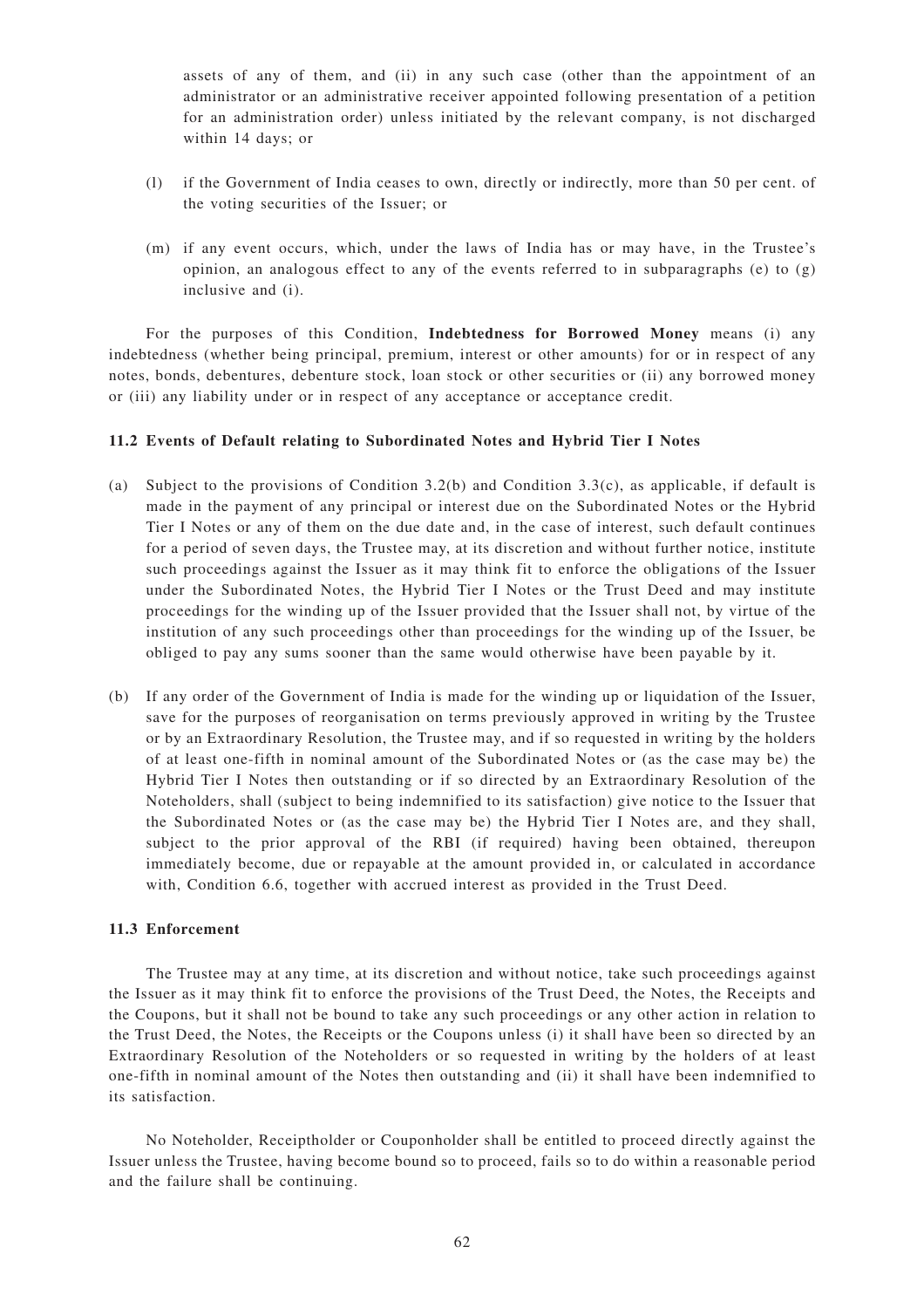### **12. REPLACEMENT OF NOTES, RECEIPTS, COUPONS AND TALONS**

Should any Note, Receipt, Coupon or Talon be lost, stolen, mutilated, defaced or destroyed, it may be replaced subject to applicable laws, regulations and relevant stock exchange regulations at the specified office of the Principal Paying Agent or (where applicable) the Paying Agent in Singapore (in the case of Bearer Notes, Receipts, Coupons and Talons) or of the Registrar (in the case of Registered Notes) upon payment by the claimant of such costs and expenses as may be incurred in connection therewith and on such terms as to evidence and indemnity as the Issuer and the Principal Paying Agent may reasonably require. Mutilated or defaced Notes, Receipts, Coupons or Talons must be surrendered before replacements will be issued.

### **13. PAYING AGENTS, REGISTRAR, PAYING AND TRANSFER AGENTS**

The names of the initial Paying Agents, the initial Registrar and the other initial Transfer Agents and their initial specified offices are set out below.

The Issuer is entitled, after consultation with the Trustee, to vary or terminate the appointment of the Principal Paying Agent, Paying Agent, Registrar or Transfer Agents and/or appoint additional or other Paying Agents, Registrars or Transfer Agents and/or approve any change in the specified office through which any Agent acts, provided that:

- (a) there will at all times be the Principal Paying Agent and a Registrar;
- (b) so long as the Notes are listed on any stock exchange, there will at all times be a Paying Agent (in the case of Notes in bearer form) and a Registrar and Transfer Agent (in the case of Notes in registered form) with a specified office in such place as may be required by the rules and regulations of the relevant stock exchange or any other relevant authority;
- (c) there will at all times be a Paying Agent in a Member State of the European Union that is not obliged to withhold or deduct tax pursuant to European Council Directive 2003/48/EC on the taxation of savings income or any other law implementing or complying with, or introduced in order to conform to, such Directive; and
- (d) so long as the Notes are listed on the SGX-ST, if the Notes are issued in definitive form, there will at all times be a Paying Agent in Singapore unless the Issuer obtains an exemption from the SGX-ST.

In addition, the Issuer shall forthwith appoint a Paying Agent having a specified office in New York City in the circumstances described in Condition 7.5. Any variation, termination, appointment or change referred to in the preceding paragraph and/or any appointment referred to in this paragraph shall only take effect (other than in the case of insolvency, when it shall be of immediate effect) after not less than 30 nor more than 45 days' prior notice thereof shall have been given to the Noteholders in accordance with Condition 15.

In acting under the Agency Agreement, the Paying Agents, the Registrar and the Transfer Agents act solely as agents of the Issuer and, in certain circumstances specified therein, of the Trustee and do not assume any obligation to, or relationship of agency or trust with, any Noteholders, Receiptholders or Couponholders. The Agency Agreement contains provisions permitting any entity into which any Agent is merged or converted or with which it is consolidated or to which it transfers all or substantially all of its assets to become the successor agent.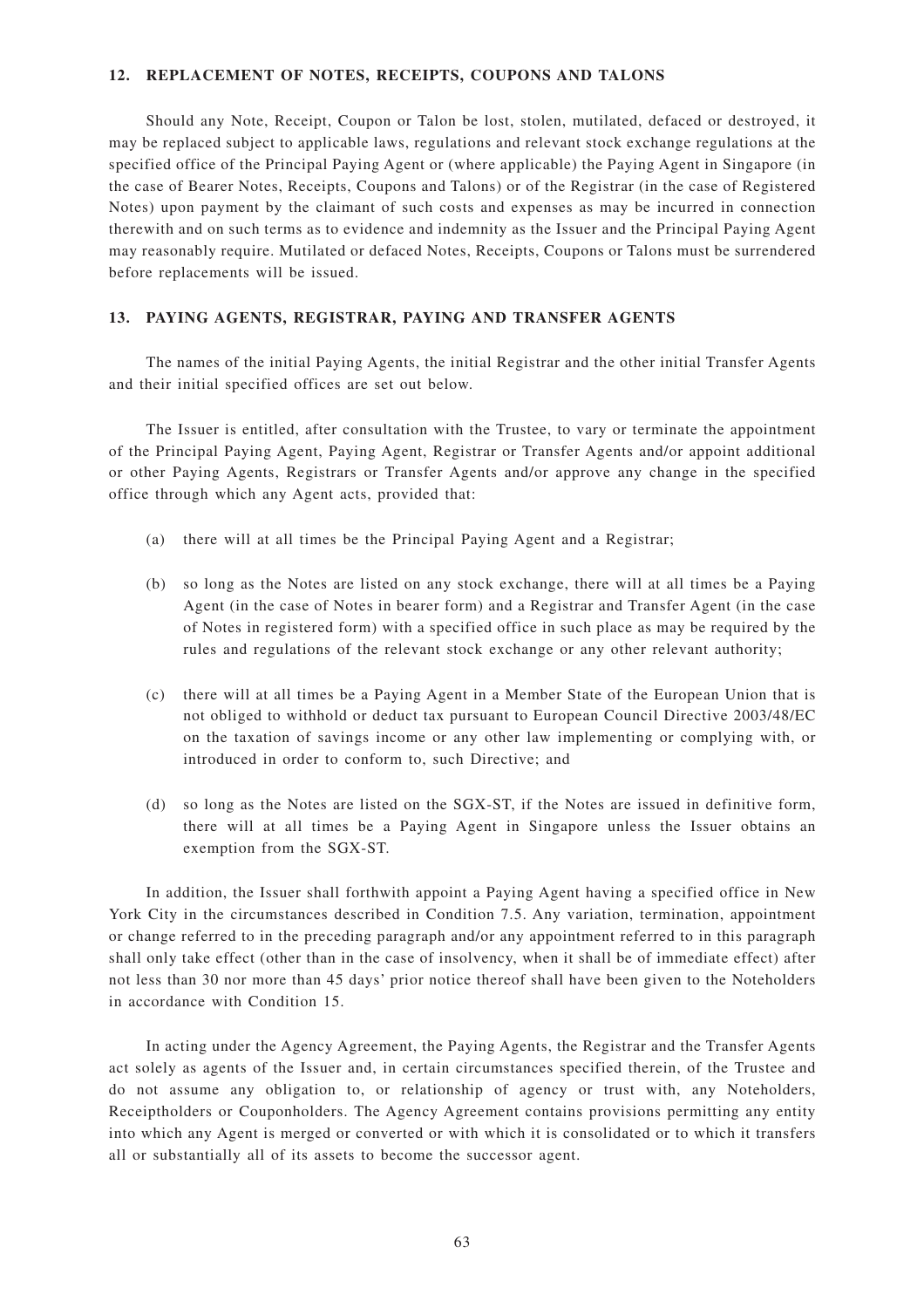## **14. EXCHANGE OF TALONS**

On and after the Interest Payment Date on which the final Coupon comprised in any Coupon sheet matures, the Talon (if any) forming part of such Coupon sheet may be surrendered at the specified office of the Principal Paying Agent or any other Paying Agent in exchange for a further Coupon sheet including (if such further Coupon sheet does not include Coupons to (and including) the final date for the payment of interest due in respect of the Note to which it appertains) a further Talon, subject to the provisions of Condition 10.

#### **15. NOTICES**

Notices to holders of Registered Notes will be deemed to be validly given if sent by first class mail or (if posted to an overseas address) by air mail to them at their respective addresses as recorded in the Register and will be deemed to have been validly given on the fourth day after the date of such mailing and, in addition, for so long as any Registered Notes are listed on a stock exchange or are admitted to trading by another relevant authority and the rules of that stock exchange or relevant authority so require, such notice will be published in a daily newspaper of general circulation in the place or places required by those rules.

All notices regarding the Bearer Notes will be deemed to be validly given if published in a leading daily newspaper of general circulation in Asia or such other English language daily newspaper with general circulation in Asia as the Trustee may approve. It is expected that such publication will be made in the *Asian Wall Street Journal*. The Issuer shall also ensure that notices are duly published in a manner which complies with the rules and regulations of any stock exchange (or any other relevant authority) on which the Notes are for the time being listed. Any such notice will be deemed to have been given on the date of the first publication or, where required to be published in more than one newspaper, on the date of the first publication in all required newspapers. If, in the opinion of the Trustee, publication as provided above is not practicable, a notice will be given in such other manner, and will be deemed to have been given on such date, as the Trustee shall approve.

Until such time as any definitive Notes are issued, there may, so long as any Global Notes representing the Notes are held in their entirety on behalf of Euroclear and/or Clearstream, Luxembourg, be substituted for such mailing and such publication in such newspaper(s) the delivery of the relevant notice to Euroclear and/or Clearstream, Luxembourg for communication by them to the holders of the Notes and, in addition, for so long as any Notes are listed on a stock exchange and the rules of that stock exchange (or any other relevant authority) so require, such notice will be published in a daily newspaper of general circulation in the place or places required by the rules of that stock exchange (or any other relevant authority). Any such notice shall be deemed to have been given to the holders of the Notes on the first day after the day on which the said notice was given to Euroclear and/or Clearstream, Luxembourg.

Notices to be given by any Noteholder shall be in writing and given by lodging the same, together (in the case of any Note in definitive form) with the relative Note or Notes, with the Principal Paying Agent (in the case of Bearer Notes) or the Registrar (in the case of Registered Notes). Whilst any of the Notes are represented by a Global Note, such notice may be given by any holder of a Note to the Principal Paying Agent through Euroclear and/or Clearstream, Luxembourg, as the case may be, in such manner as the Principal Paying Agent, the Registrar and Euroclear and/or Clearstream, Luxembourg, as the case may be, may approve for this purpose.

Receiptholders and Couponholders will be deemed for all purposes to have notice of the contents of any notice given to Noteholders in accordance with this Condition 15.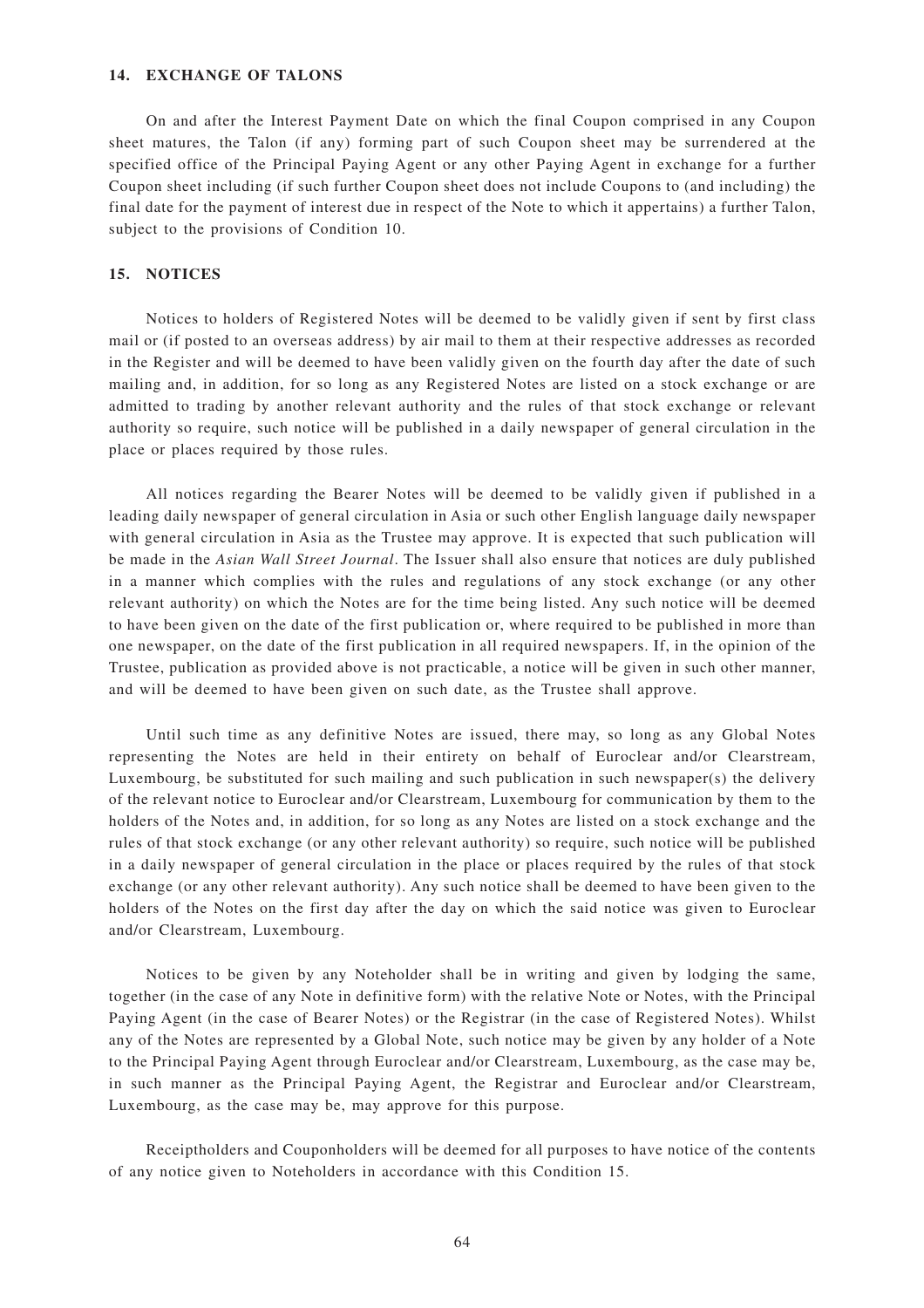#### **16. MEETINGS OF NOTEHOLDERS, MODIFICATION, WAIVER AND SUBSTITUTION**

The Trust Deed contains provisions for convening meetings of the Noteholders to consider any matter affecting their interests, including the sanctioning by Extraordinary Resolution of a modification of the Notes, the Receipts, the Coupons or any of the provisions of the Trust Deed. Such a meeting may be convened by the Issuer or the Trustee and shall be convened by the Issuer if required in writing by Noteholders holding not less than ten per cent. in nominal amount of the Notes for the time being remaining outstanding. The quorum at any such meeting for passing an Extraordinary Resolution is one or more persons holding or representing not less than 50 per cent. in nominal amount of the Notes for the time being outstanding, or at any adjourned meeting one or more persons being or representing Noteholders whatever the nominal amount of the Notes so held or represented, except that at any meeting the business of which includes the modification of certain provisions of the Notes, the Receipts, the Coupons or the Trust Deed (including, *inter alia*, modifying the date of maturity of the Notes or any date for payment of interest thereon, reducing or canceling the amount of principal or the rate of interest payable in respect of the Notes or altering the currency of payment of the Notes, the Receipts or the Coupons), the quorum shall be one or more persons holding or representing not less than two-thirds in nominal amount of the Notes for the time being outstanding, or at any adjourned such meeting one or more persons holding or representing not less than one-third in nominal amount of the Notes for the time being outstanding. An Extraordinary Resolution passed at any meeting of the Noteholders shall be binding on all the Noteholders, whether or not they are present at the meeting, and on all Receiptholders and Couponholders.

The Trustee may agree, without the consent of the Noteholders, Receiptholders or Couponholders, to any modification (except such modifications in respect of which an increased quorum is required as mentioned above) of, or to the waiver or authorisation of any breach or proposed breach of, any of the provisions of the Notes or the Trust Deed, or determine, without any such consent as aforesaid, that any Event of Default or potential Event of Default shall not be treated as such, where, in any such case, it is not, in the opinion of the Trustee, materially prejudicial to the interests of the Noteholders so to do or may agree, without any such consent as aforesaid, to any modification which is of a formal, minor or technical nature or to correct a manifest or proven error. Any such modification shall be binding on the Noteholders, the Receiptholders and the Couponholders and any such modification shall be notified to the Noteholders in accordance with Condition 15 as soon as practicable thereafter.

In connection with the exercise by it of any of its trusts, powers, authorities and discretions (including, without limitation, any modification, waiver, authorisation, determination or substitution), the Trustee shall have regard to the general interests of the Noteholders as a class but shall not have regard to any interests arising from circumstances particular to individual Noteholders, Receiptholders or Couponholders (whatever their number) and, in particular but without limitation, shall not have regard to the consequences of any such exercise for individual Noteholders, Receiptholders or Couponholders (whatever their number) resulting from their being for any purpose domiciled or resident in, or otherwise connected with, or subject to the jurisdiction of, any particular territory or any political sub-division thereof and the Trustee shall not be entitled to require, nor shall any Noteholder, Receiptholder or Couponholder be entitled to claim, from the Issuer, the Trustee or any other person any indemnification or payment in respect of any tax consequences of any such exercise upon individual Noteholders, Receiptholders or Couponholders except to the extent already provided for in Condition 9 and/or any undertaking or covenant given in addition to, or in substitution for, Condition 9 pursuant to the Trust Deed.

The Trustee may, without the consent of the Noteholders, agree with the Issuer to the substitution in place of the Issuer (or of any previous substitute under this Condition) as the principal debtor under the Notes, the Receipts, the Coupons and the Trust Deed of an entity owned or controlled by the Issuer, subject to (a) the Notes being unconditionally and irrevocably guaranteed by the Issuer, (b) the Trustee being satisfied that the interests of the Noteholders will not be materially prejudiced by the substitution and (c) certain other conditions set out in the Trust Deed being complied with.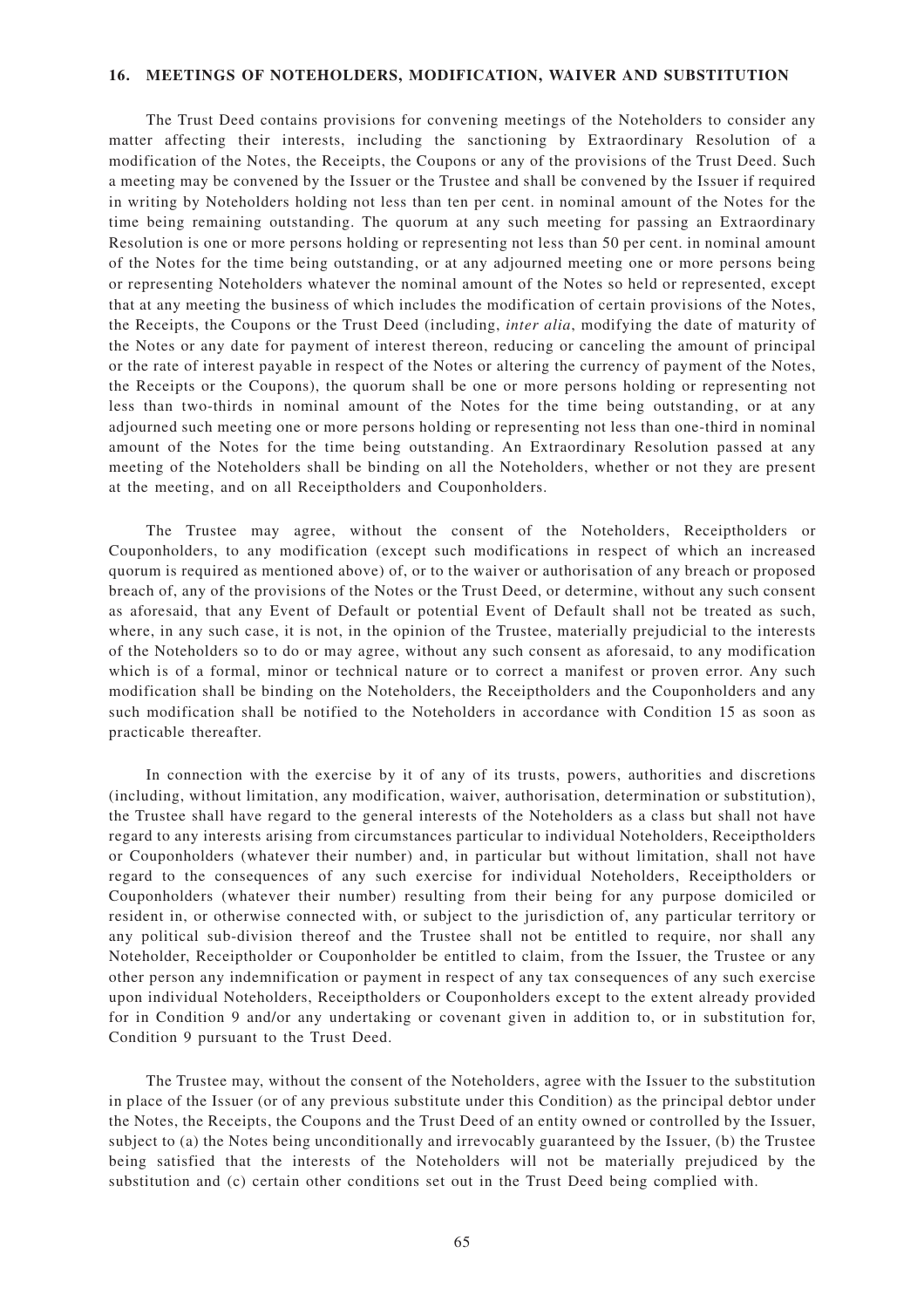Any such modification, waiver, authorisation, determination or substitution shall be binding on the Noteholders, the Receiptholders and the Couponholders and, unless the Trustee otherwise agrees, any such modification or substitution shall be promptly notified to Noteholders by the Issuer in accordance with Condition 15.

## **17. INDEMNIFICATION OF THE TRUSTEE AND TRUSTEE CONTRACTING WITH THE ISSUER**

The Trust Deed contains provisions for the indemnification of the Trustee and for its relief from responsibility, including provisions relieving it from taking action unless indemnified to its satisfaction.

The Trust Deed also contains provisions pursuant to which the Trustee is entitled, *inter alia*, (a) to enter into business transactions with the Issuer and to act as trustee for the holders of any other securities issued or guaranteed by, or relating to, the Issuer, (b) to exercise and enforce its rights, comply with its obligations and perform its duties under or in relation to any such transactions or, as the case may be, any such trusteeship without regard to the interests of, or consequences for, the Noteholders, Receiptholders or Couponholders and (c) to retain and not be liable to account for any profit made or any other amount or benefit received thereby or in connection therewith.

#### **18. FURTHER ISSUES**

The Issuer shall be at liberty from time to time without the consent of the Noteholders, the Receiptholders or the Couponholders to create and issue further notes having terms and conditions the same as the Notes or the same in all respects save for the amount and date of the first payment of interest thereon and so that the same shall be consolidated and form a single Series with the outstanding Notes.

#### **19. CONTRACTS (RIGHTS OF THIRD PARTIES) ACT 1999**

No rights are conferred on any person under the Contracts (Rights of Third Parties) Act 1999 to enforce any term of this Note, but this does not affect any right or remedy of any person which exists or is available apart from that Act.

## **20. GOVERNING LAW AND SUBMISSION TO JURISDICTION**

#### **20.1 Governing Law**

The Trust Deed, the Agency Agreement, the Notes, the Receipts and the Coupons and any non-contractual obligations arising out of or in connection with the Trust Deed, the Agency Agreement, the Notes, the Receipts and the Coupons are governed by, and shall be construed in accordance with, English law except that, Clause 2(G) of the Trust Deed, in the case of Subordinated Notes, Condition 3.2 and in the case of Hybrid Tier I Notes, Condition 3.3, are governed by, and shall be construed in accordance with, Indian law.

#### **20.2 Submission to Jurisdiction**

The Issuer has in the Trust Deed agreed, for the exclusive benefit of the Trustee, the Noteholders, the Receiptholders and the Couponholders, that the courts of England are to have jurisdiction to settle any disputes which may arise out of or in connection with the Trust Deed, the Notes, the Receipts and/or the Coupons (including a dispute relating to any non-contractual obligations arising out of or in connection with the Trust Deed, the Notes, the Receipts and/or the Coupons) and that accordingly any suit, action or proceedings (together referred to as **Proceedings**) arising out of or in connection with the Trust Deed, the Notes, the Receipts and the Coupons (including a dispute relating to any non-contractual obligations arising out of or in connection with the Trust Deed, the Notes, the Receipts and/or the Coupons) may be brought in the English courts.